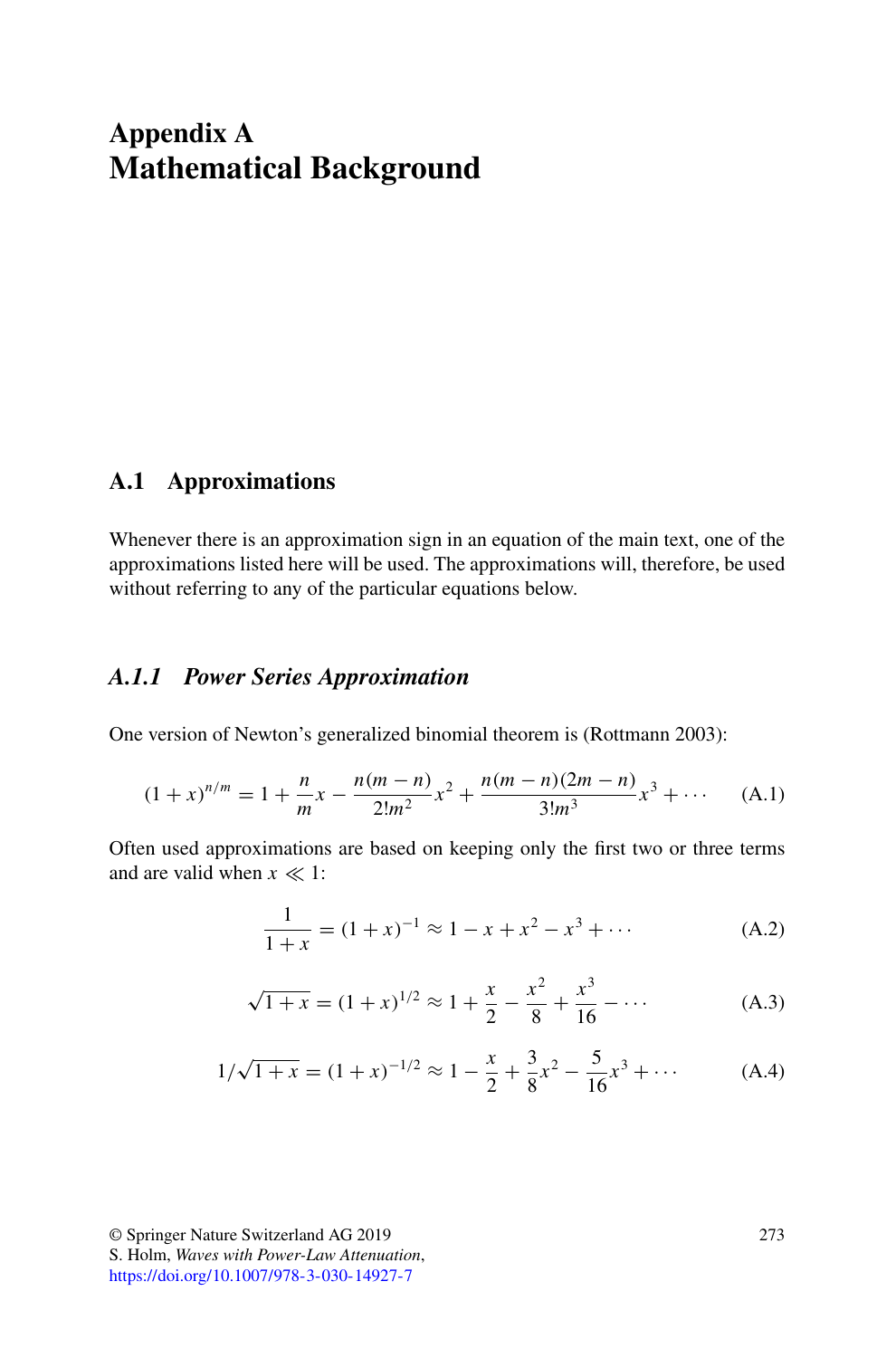# <span id="page-1-0"></span>*A.1.2 McLaurin Series for Trigonometric Functions*

The argument is always expressed in radians in these formulas:

$$
\sin \theta = \theta - \frac{1}{3!} \theta^3 + \frac{1}{5!} \theta^5 - \dotsb \tag{A.5}
$$

$$
\cos \theta = 1 - \frac{1}{2!} \theta^2 + \frac{1}{4!} \theta^4 - \dots
$$
 (A.6)

$$
\tan \theta = \theta + \frac{1}{3}\theta^3 + \frac{2}{15}\theta^5 - \dotsb \tag{A.7}
$$

The small angle approximations use only a single term:

$$
\sin \theta \approx \tan \theta \approx \theta. \tag{A.8}
$$

$$
\cos \theta \approx 1\tag{A.9}
$$

When the argument  $\theta < 0.2$  radians  $\approx 11.50$  ° the error in sin  $\theta$  is less than 0.7%, the error in tan  $\theta$  is less than 1.4%, and the error in cos  $\theta$  is less than 2%. In practice the approximate formulas are useful up to approximately 0.25 radians or 15 ◦.

# **A.2 Vector Operators**

The gradient is a vector which points in the direction of greatest increase of a scalar field:

grad 
$$
\mathbf{u} = \nabla \mathbf{u} = \frac{\partial u}{\partial x}\mathbf{i} + \frac{\partial u}{\partial y}\mathbf{i} + \frac{\partial u}{\partial z}\mathbf{k}
$$
. (A.10)

The divergence of a vector field is a scalar:

$$
\operatorname{div} \mathbf{u} = \nabla \cdot \mathbf{u} = \frac{\partial u_x}{\partial x} + \frac{\partial u_y}{\partial y} + \frac{\partial u_z}{\partial z}.
$$
 (A.11)

The curl is a vector that describes the rotation of a 3-D vector field:

$$
\operatorname{curl} \mathbf{u} = \nabla \times \mathbf{u}.\tag{A.12}
$$

The Laplacian of a function that varies in several dimensions is a scalar:

$$
\nabla^2 u = \Delta u = \text{div grad } u = (\nabla \cdot \nabla) u = \frac{\partial^2 u}{\partial x^2} + \frac{\partial^2 u}{\partial y^2} + \frac{\partial^2 u}{\partial z^2},
$$
 (A.13)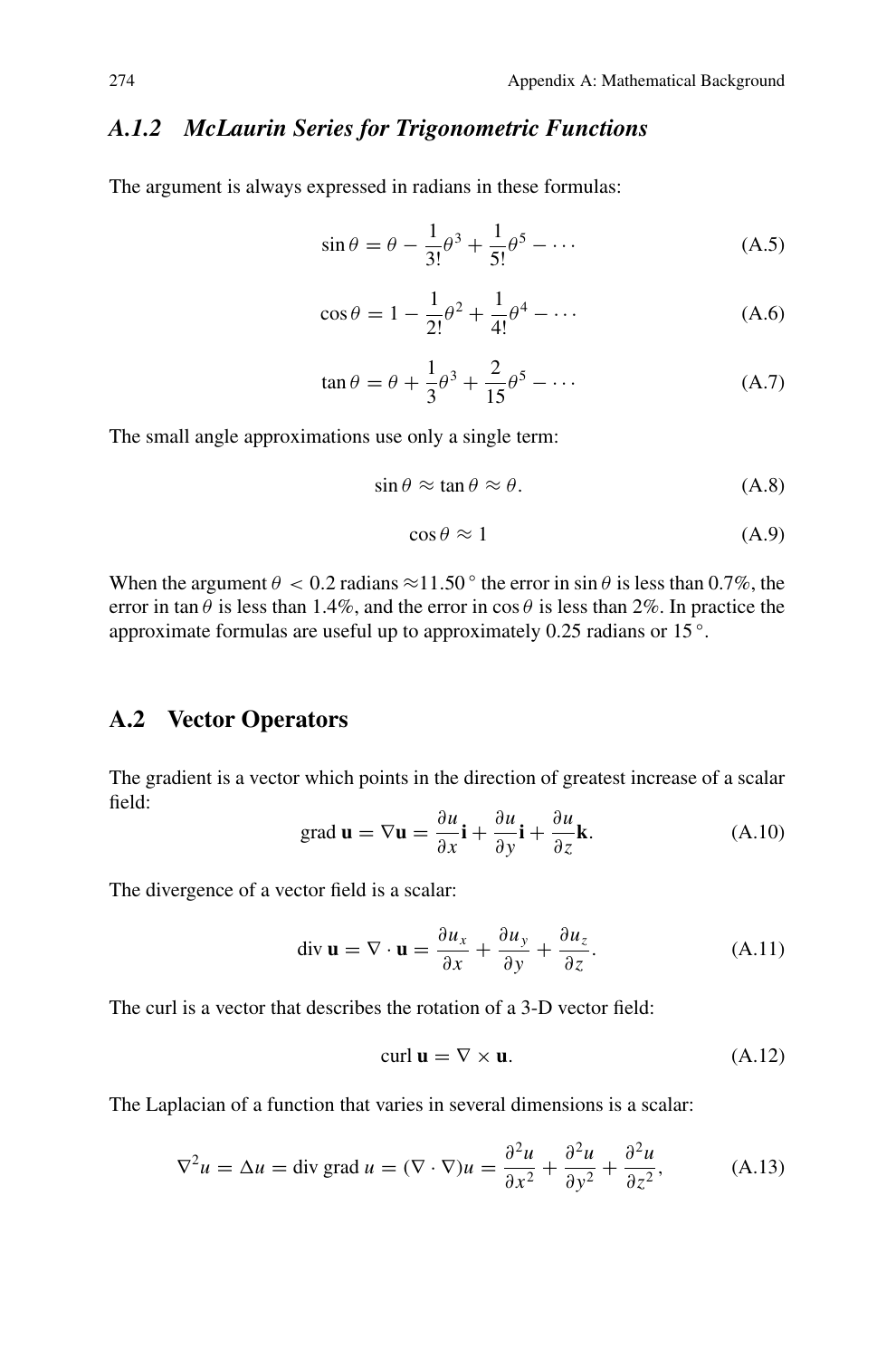while the Laplacian of a vector is a vector:

$$
\nabla^2 \mathbf{u} = (\nabla^2 u_x, \nabla^2 u_y, \nabla^2 u_z).
$$
 (A.14)

# **A.3 Fourier Transform**

The definition of the temporal Fourier transform as used in this book is:

$$
F(\omega) = \mathscr{F}(f(t)) = \int_{\infty}^{\infty} f(t) e^{-i\omega t} dt,
$$
\n(A.15)

and the inverse is:

$$
f(t) = \mathcal{F}^{-1}(F(\omega)) = \frac{1}{2\pi} \int_{-\infty}^{\infty} F(\omega) e^{i\omega t} d\omega.
$$
 (A.16)

The spatiotemporal Fourier transform is:

$$
F(\mathbf{k}, \omega) = \int_{\infty}^{\infty} \int_{\infty}^{\infty} f(\mathbf{x}, t) e^{i(\mathbf{k} \cdot \mathbf{x} - \omega t)} d\mathbf{x} dt,
$$
 (A.17)

with inverse

$$
f(\mathbf{x}, t) = \frac{1}{(2\pi)^4} \int_{\infty}^{\infty} \int_{\infty}^{\infty} F(\mathbf{k}, \omega) e^{-i(\mathbf{k} \cdot \mathbf{x} - \omega t)} d\mathbf{k} d\omega,
$$
 (A.18)

# *A.3.1 Differentiation Property*

The Fourier transform of a differentiation is used whenever the dispersion relation for a wave equation is needed. It can be found in this way:

$$
\frac{d}{dt}f(t) = \frac{d}{dt}\left[\frac{1}{2\pi}\int_{-\infty}^{\infty} F(\omega)e^{i\omega t}d\omega\right] = \frac{1}{2\pi}\int_{-\infty}^{\infty} F(\omega)\frac{d}{dt}e^{i\omega t}d\omega.
$$
 (A.19)

This means that

$$
\frac{d}{dt}f(t) = \frac{1}{2\pi} \int_{-\infty}^{\infty} [i\omega F(\omega)] e^{i\omega t} d\omega = \mathcal{F}^{-1} [i\omega F(\omega)]
$$
 (A.20)

and for repeated differentiation:

<span id="page-2-0"></span>
$$
\frac{d^n}{dt^n} f(t) \quad \leftrightarrow \quad (i\omega)^n F(\omega) \tag{A.21}
$$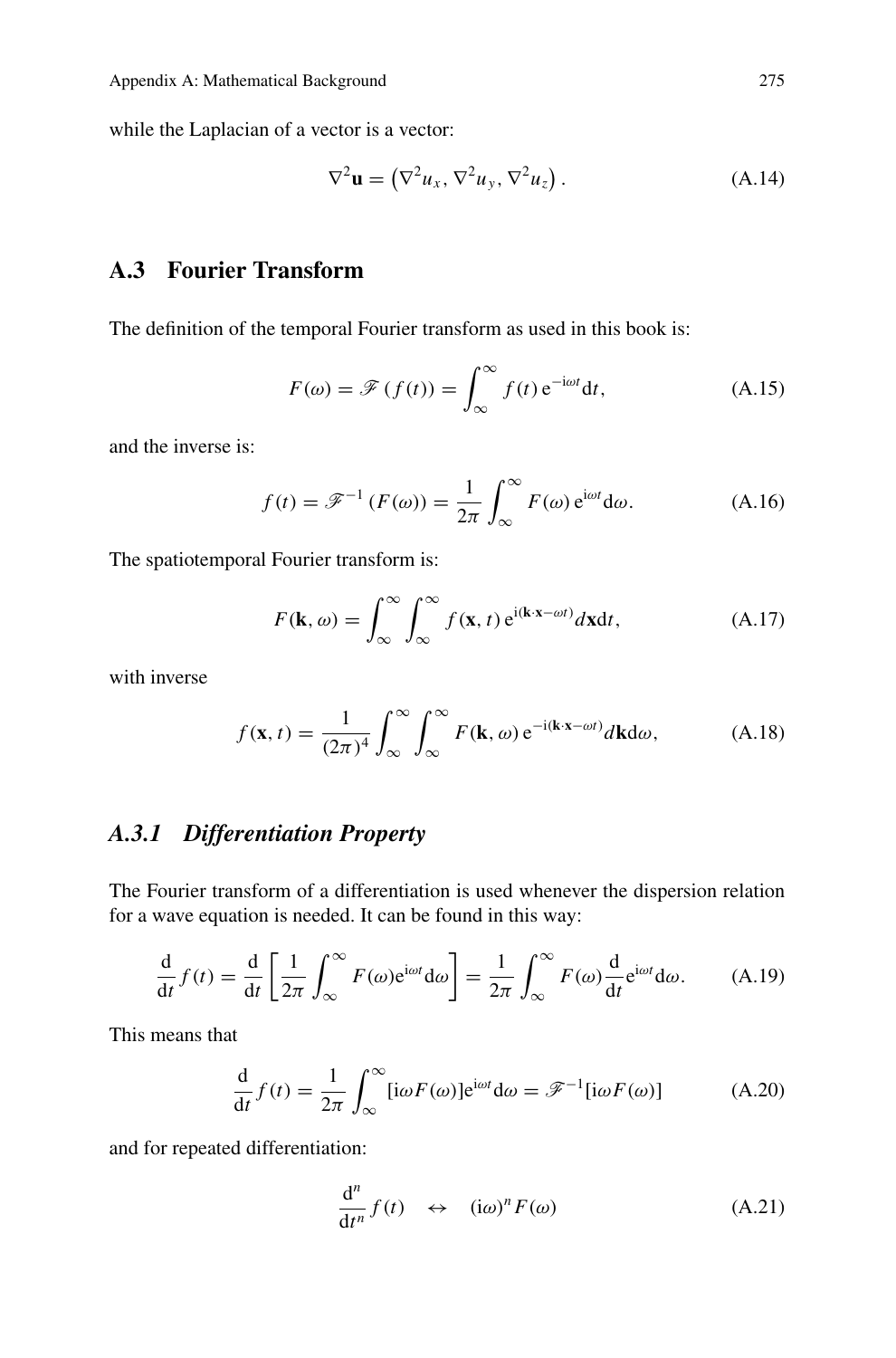# <span id="page-3-2"></span><span id="page-3-1"></span>*A.3.2 Convolution and Differentiation*

The derivative of a convolution,  $f(t) * g(t)$ , can be found by using the property that a convolution is equivalent to a multiplication in the Fourier domain, and combine that with the differentiation property from  $(A.21)$ :

$$
\frac{d}{dt}(f(t) * g(t)) = \frac{d}{dt}\mathcal{F}^{-1}(F(\omega)G(\omega)) = \mathcal{F}^{-1}(\mathrm{i}\omega F(\omega)G(\omega)).\tag{A.22}
$$

Thus the differentiation can be performed on either of the functions:

$$
\frac{d}{dt}(f * g) = \frac{df}{dt} * g = f * \frac{dg}{dt}.
$$
\n(A.23)

# *A.3.3 Exponential Function*

The Fourier transform of a one-sided exponential,  $e^{-t/\tau}$ , for  $t, \tau > 0$  is:

$$
F(\omega) = \int_0^\infty e^{-t/\tau} e^{-i\omega t} dt = \frac{-1}{1/\tau + i\omega} e^{-(1/\tau + i\omega)} \Big|_0^\infty = \frac{1}{1/\tau + i\omega} \tag{A.24}
$$

so

<span id="page-3-0"></span>
$$
e^{-t/\tau}, \ t, \tau > 0 \ \leftrightarrow \ \frac{1}{\omega_0 + i\omega}, \ \omega_0 = 1/\tau. \tag{A.25}
$$

Its Laplace transform is found by substituting  $s = i\omega$ , and is  $1/(\omega_0 + s)$ . It is everywhere nonnegative for  $s \geq 0$ . This is an alternative to finding the sign of all derivatives, (3.12), for checking that a function is completely monotone according to (3.14) or Schilling et al. (2012, Def. 1.3).

# *A.3.4 Power Law*

Finding the Fourier transform of a one-sided power law,  $t^{-\alpha}$ , for  $t > 0$  starts with:

$$
F(\omega) = \int_0^\infty t^{-\alpha} e^{-i\omega t} dt.
$$
 (A.26)

Substitution of  $x = i\omega t$  gives:

$$
F(\omega) = (i\omega)^{\alpha - 1} \int_0^\infty x^{-\alpha} e^{-x} dx.
$$
 (A.27)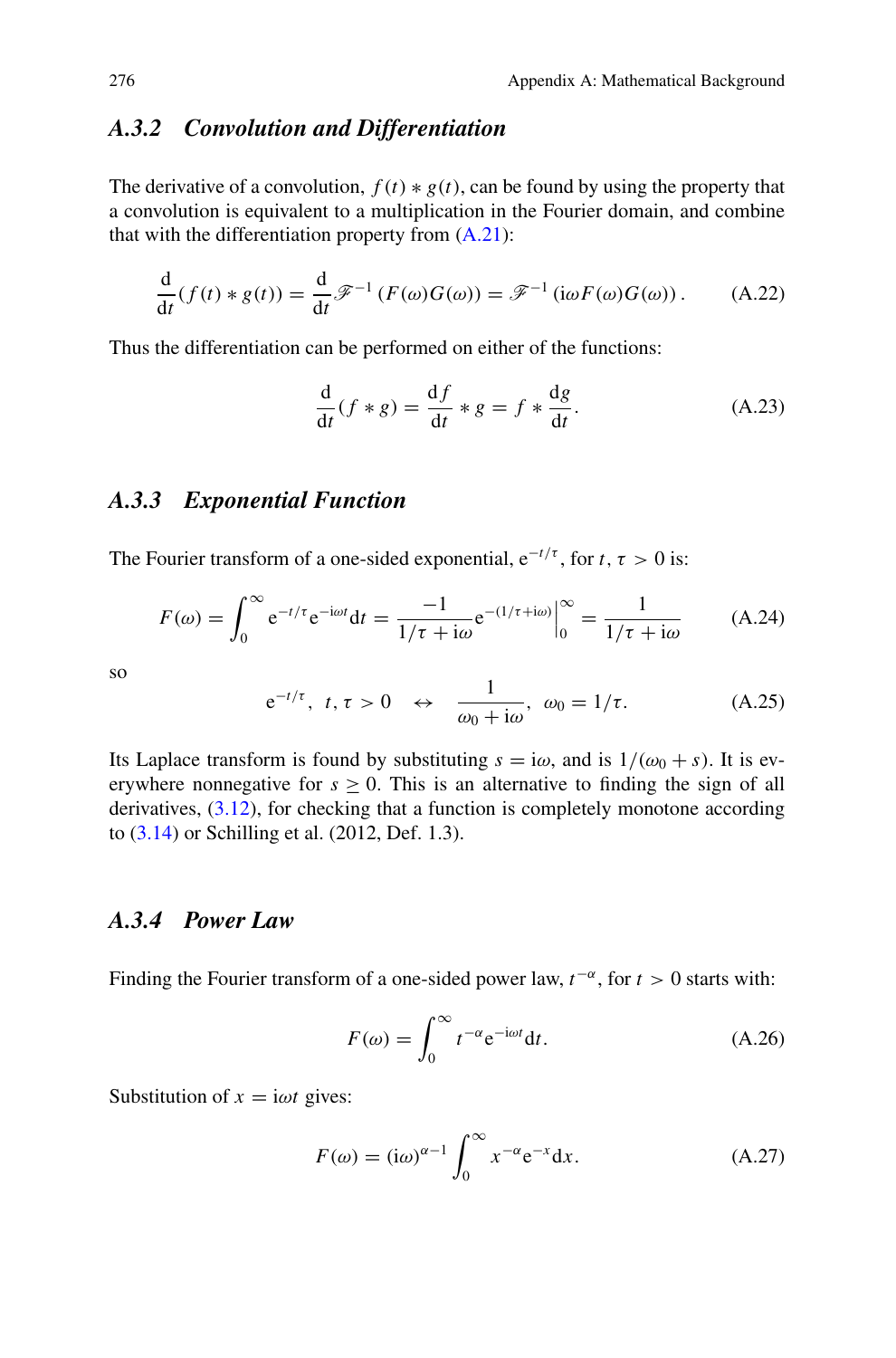<span id="page-4-2"></span>This expression is similar to the definition of the gamma function, a generalization of the factorial where  $\Gamma(n + 1) = n!$  for integer *n*:

$$
\Gamma(z) = \int_0^\infty x^{z-1} e^{-x} dx,
$$
\n(A.28)

which is defined for all complex numbers, *z*, except the nonpositive integers. By letting  $z = 1 - \alpha$  the result is

<span id="page-4-1"></span>
$$
\frac{t^{-\alpha}}{\Gamma(1-\alpha)}, \ t>0 \ \leftrightarrow \ (\mathrm{i}\omega)^{\alpha-1}, \tag{A.29}
$$

which is valid for  $\alpha \neq 1, 2, 3, \ldots$ . As was the case for the exponential function of the previous section, the Laplace transform,  $s^{\alpha-1}$  (Gradshteyn and Ryzhik 2014, 12.13-3), valid for  $\alpha < 1$ , is nonnegative for  $s > 0$  showing that the power-law function is completely monotone.

# *A.3.5 Mittag-Leffler Function*

The Mittag-Leffler function,  $E_{\alpha}$ , is a generalization of the exponential function. It is defined as:

<span id="page-4-0"></span>
$$
E_{\alpha}(t) = \sum_{n=0}^{\infty} \frac{t^n}{\Gamma(\alpha n + 1)}, \quad 0 < \alpha \le 1. \tag{A.30}
$$

For  $\alpha = 1$  it is the exponential function,  $\exp(t)$ .

The relaxation modulus for the fractional Zener model in Sect. 5.2.2 is expressed with a Mittag-Leffler function with a transformed argument:

$$
e_{\alpha}(t) = E_{\alpha}(-t^{\alpha}) \sim \begin{cases} \exp\left[\frac{-t^{\alpha}}{\Gamma(1+\alpha)}\right] \approx 1 - \frac{t^{\alpha}}{\Gamma(1+\alpha)}, \ t \to 0\\ \frac{t^{-\alpha}}{\Gamma(1-\alpha)}, \ t \to \infty \end{cases}
$$
(A.31)

The approximation for small time is a stretched exponential first proposed by Kohlrausch in 1854 and rediscovered by Williams and Watts in 1970. It is, therefore, also called the Kohlrausch–Williams–Watt function (Garrappa et al. 2016). For large values of *t* the Mittag-Leffler function approaches a power law (Mainardi 2014).

The following integral property was shown by Mittag-Leffler:

$$
\int_0^\infty e^{-u} E_\alpha(u^\alpha z) du = \frac{1}{1 - z}, \ \alpha > 0. \tag{A.32}
$$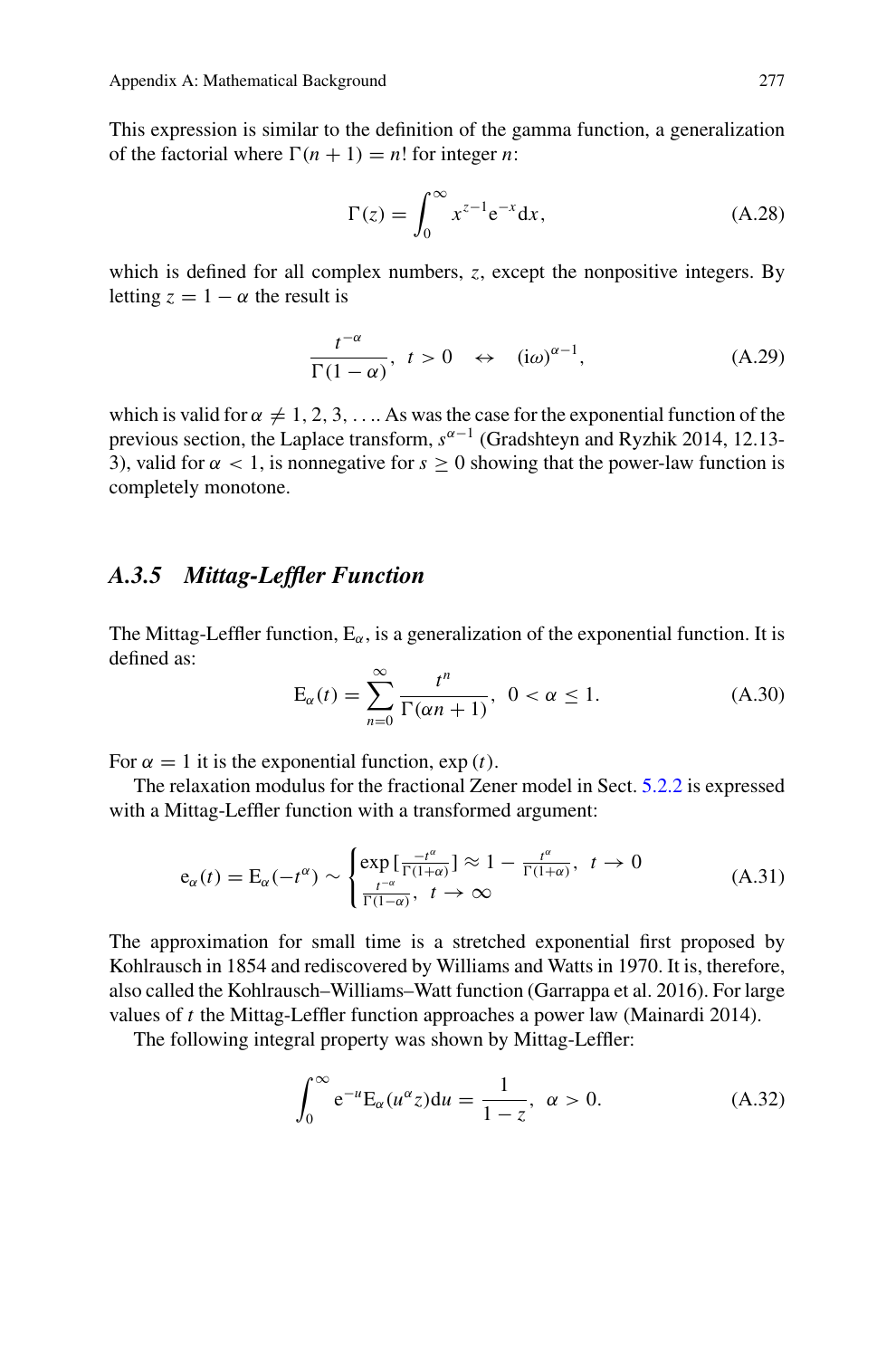<span id="page-5-1"></span>By substituting  $u = i\omega t$  and  $u^{\alpha}z = -\lambda t^{\alpha}$ , the Fourier transform can be found to be (Mainardi and Gorenflo 2000):

$$
e_{\alpha}(t; \lambda) = E_{\alpha}(-\lambda t^{\alpha}), \ t > 0 \quad \leftrightarrow \quad \frac{(i\omega)^{\alpha - 1}}{(i\omega)^{\alpha} + \lambda}.
$$
 (A.33)

This result could also have been found from the series expansion in [\(A.30\)](#page-4-0) combined with the Fourier transform of the power law  $(A.29)$  applied to each term (Mainardi 2010, Appendix E).

As expected, the Fourier transform of a decaying exponential, [\(A.25\)](#page-3-0), is recovered for the case of  $\alpha = 1$  and  $\lambda = \omega_0 = 1/\tau$ .

The Laplace transform of the Mittag-Leffler function is  $s^{\alpha-1}/(s^{\alpha} + \lambda)$ . It is nonnegative for  $s > 0$  as are those for the exponential and power-law function of the previous section. This shows that the Mittag-Leffler function is a completely monotone function also.

The check that the sign of the derivatives of higher and higher orders alternate, (3.12), is simple to do for the exponential and power-law functions, but much harder for the Mittag-Leffler function. Unlike the two other functions, the check of the sign of the Laplace transform is the simplest way to check for complete monotonicity for Mittag-Leffler function.

# **A.4 Fractional Calculus: Time-Domain Interpretation**

This is not a rigorous mathematical presentation of fractional calculus as in Podlubny (1999), but rather one which covers just enough in order to apply fractional calculus to physical problems. There are two interpretations of the fractional derivative, the first is in the frequency-domain building on the Fourier transform, and the second is an interpretation in the form of a convolution of an ordinary derivative and a causal memory function.

Although the Fourier definition of  $(1.15)$  is adequate for most of this book, its interpretation in the time domain is also given here.

## <span id="page-5-0"></span>*A.4.1 Elementary Functions*

The fractional derivative of some elementary functions are first listed. They are what one would expect that a formal definition should yield, and they are found by extending the standard formulas for integer derivatives to cover the non-integer cases as well (Sokolov et al. 2002), (Herrmann 2014, Chap. 3), and (Meerschaert and Sikorskii 2012, Chap. 2).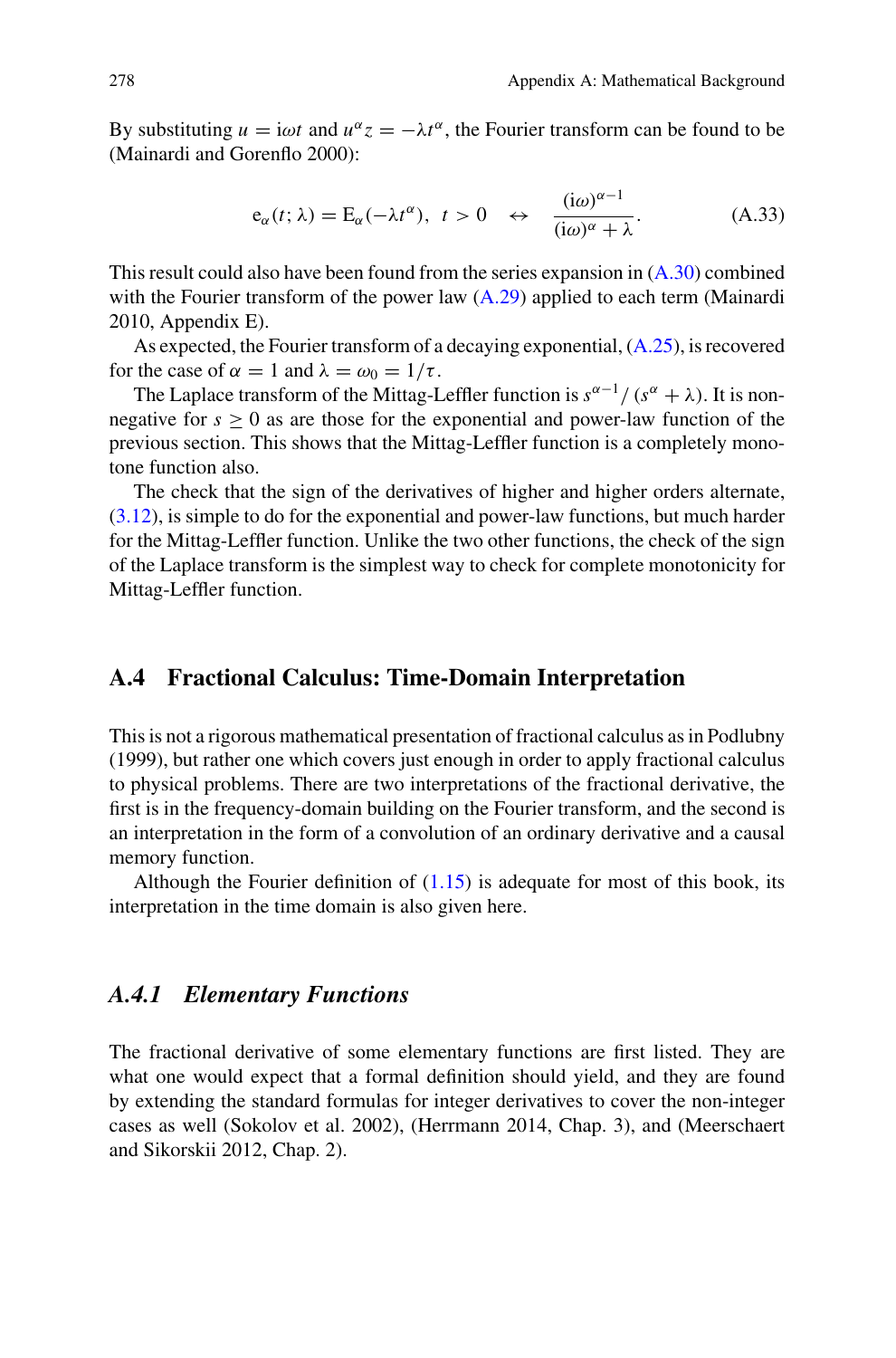#### **A.4.1.1 Exponential**

Direct extension of the formula for the integer-order derivative gives:

$$
\frac{d^{\alpha}}{dx^{\alpha}}e^{kx} = k^{\alpha}e^{kx}, \quad k \ge 0
$$
\n(A.34)

## **A.4.1.2 Sinusoid**

This result follows from the result for the exponential function when *k* is allowed to be imaginary:  $\frac{d}{dx}$ 

$$
\frac{d^{\alpha}}{dx^{\alpha}}\sin kx = k^{\alpha}\sin\left(kx + \frac{\pi}{2}\alpha\right), \quad k \ge 0
$$
\n(A.35)

### **A.4.1.3 Power Law**

<span id="page-6-1"></span>
$$
\frac{d^{\alpha}}{dx^{\alpha}}x^{k} = \frac{\Gamma(k+1)}{\Gamma(k-\alpha+1)}x^{k-\alpha}, \quad x \ge 0, \quad k \ne -1, -2, -3, \dots
$$
 (A.36)

which agrees with the rule for integer-order derivatives when the gamma function is taken as the non-integer extension of the factorial:

$$
\frac{d^n}{dx^n} x^k = \frac{k!}{(k-n)!} x^{k-n}.
$$
 (A.37)

#### *A.4.2 Convolution Interpretation: Two Flavors*

The Fourier property will now be used to develop a time-domain interpretation of the fractional derivative. It starts with an integer order which is the nearest integer above the fractional order,  $\alpha$ . The amount that *m* is above  $\alpha$  is the fractional part where  $m - \alpha > 0$ . The Fourier transform definition of (1.15) can then be decomposed into an integer part and a fractional part:

<span id="page-6-0"></span>
$$
\mathscr{F}\left(\frac{d^{\alpha}f(t)}{dt^{\alpha}}\right) = (i\omega)^{\alpha}F(\omega) = (i\omega)^{m}F(\omega)(i\omega)^{\alpha-m}.
$$
 (A.38)

The first part has as its inverse transform an ordinary derivative. But how can the second fractional part be interpreted in terms of an inverse Fourier transform? In this case, the property of  $(A.29)$  can be rewritten so that the kernel has the same form as above:

$$
h(t) = \frac{1}{\Gamma(m - \alpha)} \frac{1}{t^{\alpha + 1 - m}}, t > 0 \Leftrightarrow H(\omega) = (\mathrm{i}\omega)^{\alpha - m}.
$$
 (A.39)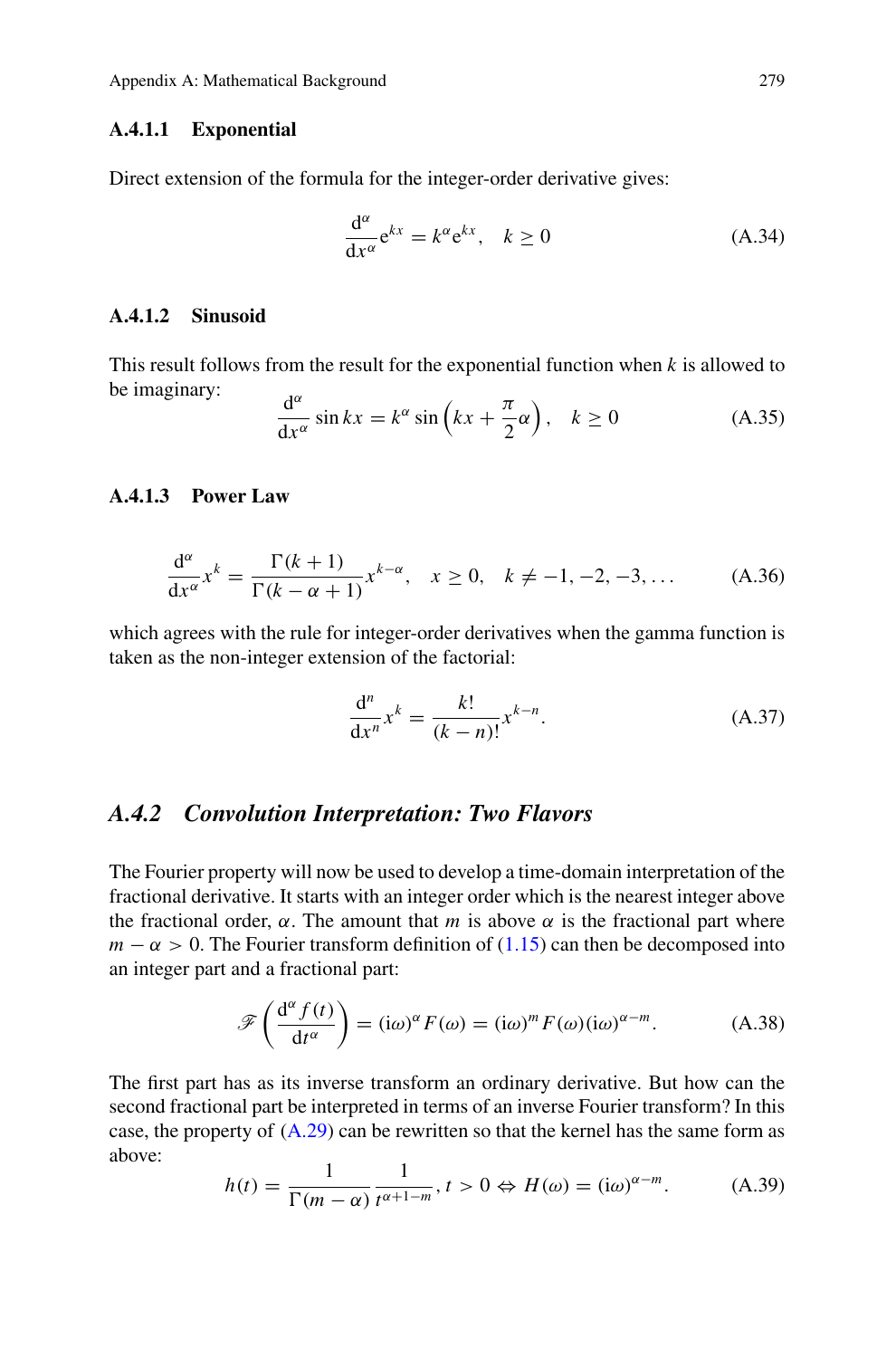<span id="page-7-1"></span>This result is inserted back into [\(A.38\)](#page-6-0) using the property that a product in the frequency domain is the same as a convolution in the time domain. The result is that the fractional derivative can be interpreted as a convolution of a derivative of order *m* which is the nearest integer above  $\alpha$ , and a memory function, properly scaled by the gamma function:

<span id="page-7-0"></span>
$$
\frac{d^{\alpha} f(t)}{dt^{\alpha}} = \frac{d^{m} f(t)}{dt^{m}} \ast \frac{1}{\Gamma(m - \alpha)} \frac{1}{t^{\alpha + 1 - m}}.
$$
 (A.40)

The convolution above can be written in two different ways, depending on the order of the operations. First, for terminology, the general expression for the fractional derivative of order  $\alpha$  is written as:

$$
\frac{d^{\alpha} f(t)}{dt^{\alpha}} =_{a} D_{t}^{\alpha} f(t), \qquad (A.41)
$$

where *a* and *t* are limits in the defining integral. If the order is negative,  $\alpha < 0$ , then this is a fractional integration.

# **A.4.2.1 Riemann–Liouville Fractional Derivative**

The Riemann–Liouville fractional derivative of order  $\alpha \in R$ ,  $m - 1 \le \alpha < m$  is:

$$
{}_{a}D_{t}^{\alpha}f(t) = \frac{1}{\Gamma(m-\alpha)} \left(\frac{d}{dt}\right)^{m} \int_{a}^{t} \frac{f(\tau)}{(t-\tau)^{\alpha+1-m}} d\tau
$$
 (A.42)

Here the convolution operation of  $(A.40)$  is the first operation to be performed followed by the integer-order derivation. This definition yields the results given for the elementary function in Sect. [A.4.1.](#page-5-0)

This definition results in a peculiarity. The derivative of a constant, unity, can be found by setting  $k = 0$  in the power law of  $(A.36)$ . The result is:

$$
\frac{d^{\alpha}}{dx^{\alpha}}1 = \frac{1}{1 - \alpha} x^{-\alpha},\tag{A.43}
$$

which differs from the expected value of 0. This discrepancy is resolved with the Caputo derivative.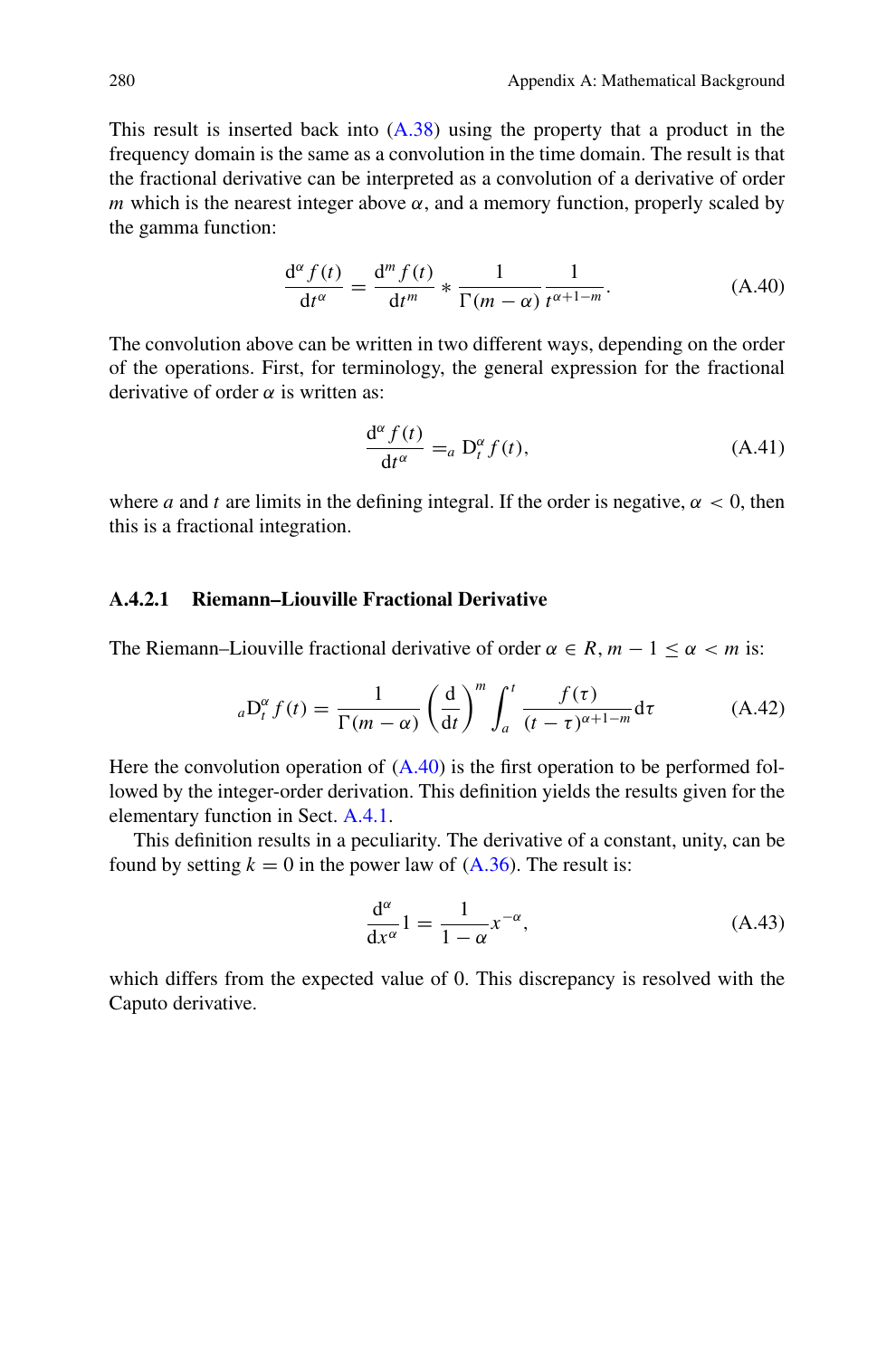#### <span id="page-8-4"></span>**A.4.2.2 Caputo Fractional Derivative**

This derivative is credited to Caputo (1967), but Rossikhin (2010) points out that already Gerasimov in 1948 introduced it and that it also exists in Bland (1960). Even (Liouville 1832, Sect. III  $(6)$ , page 10) gives its definition.<sup>1</sup>

The order of operations is reversed in the Caputo fractional derivative. This is allowed because of the differentiation property of a convolution of Appendix [A.3.2:](#page-3-1)

<span id="page-8-2"></span>
$$
{}_{a}^{C}D_{t}^{\alpha}f(t) = \frac{1}{\Gamma(m-\alpha)} \int_{a}^{t} \frac{f^{(m)}(\tau)}{(t-\tau)^{\alpha+1-m}} d\tau.
$$
 (A.44)

First an integer-order derivative of order *m* is performed, and then convolution with the power-law memory kernel takes place. When the function is a constant, the first integer-order derivative will ensure that the result is zero, thus giving the expected result of 0, opposite to what the Riemann–Liouville derivative does.

The fractional derivative is not a local operator as the integer derivative is. It is a function of the entire history and therefore it requires much more computations than an ordinary derivative. This property is independent of which definition is used. Here the Caputo derivative is interpreted in this light, assuming that the lower limit  $a = -\infty$ :

$$
\frac{c}{-\infty} \mathcal{D}_t^{\alpha} f(t) = \frac{\partial^{\alpha} f(t)}{\partial t^{\alpha}} = \frac{\partial^m f(t)}{\partial t^m} * g_{m-\alpha}(t). \tag{A.45}
$$

The memory function is then:

<span id="page-8-1"></span>
$$
g_{m-\alpha}(t) = \frac{1}{\Gamma(m-\alpha)} \frac{1}{t^{\alpha+1-m}}, t > 0.
$$
 (A.46)

*Example A.1* Fractional derivative of order 0.1

In this example the Caputo derivative of order  $0 \le \alpha < 1$ , i.e.,  $m = 1$ , will be interpreted as the order approaches either limit. The memory function of [\(A.46\)](#page-8-1) then reduces to:

$$
g_{1-\alpha}(t) = \frac{t^{-\alpha}}{\Gamma(1-\alpha)}, t > 0.
$$
 (A.47)

This function is called the kernel of the Abel operator in Rabotnov (1980, Sect. I.5), Koeller (1984). The Caputo fractional derivative, [\(A.44\)](#page-8-2), in this case is:

<span id="page-8-3"></span>
$$
\frac{\partial^{\alpha} f(t)}{\partial t^{\alpha}} = \frac{\partial f(t)}{\partial t} * g_{1-\alpha}(t) = \frac{1}{\Gamma(1-\alpha)} \int_{-\infty}^{t} \frac{f^{(1)}(t)}{(t-\tau)^{\alpha}} d\tau.
$$
 (A.48)

<span id="page-8-0"></span><sup>&</sup>lt;sup>1</sup>Thanks to Dumitru Baleanu for drawing my attention to this reference.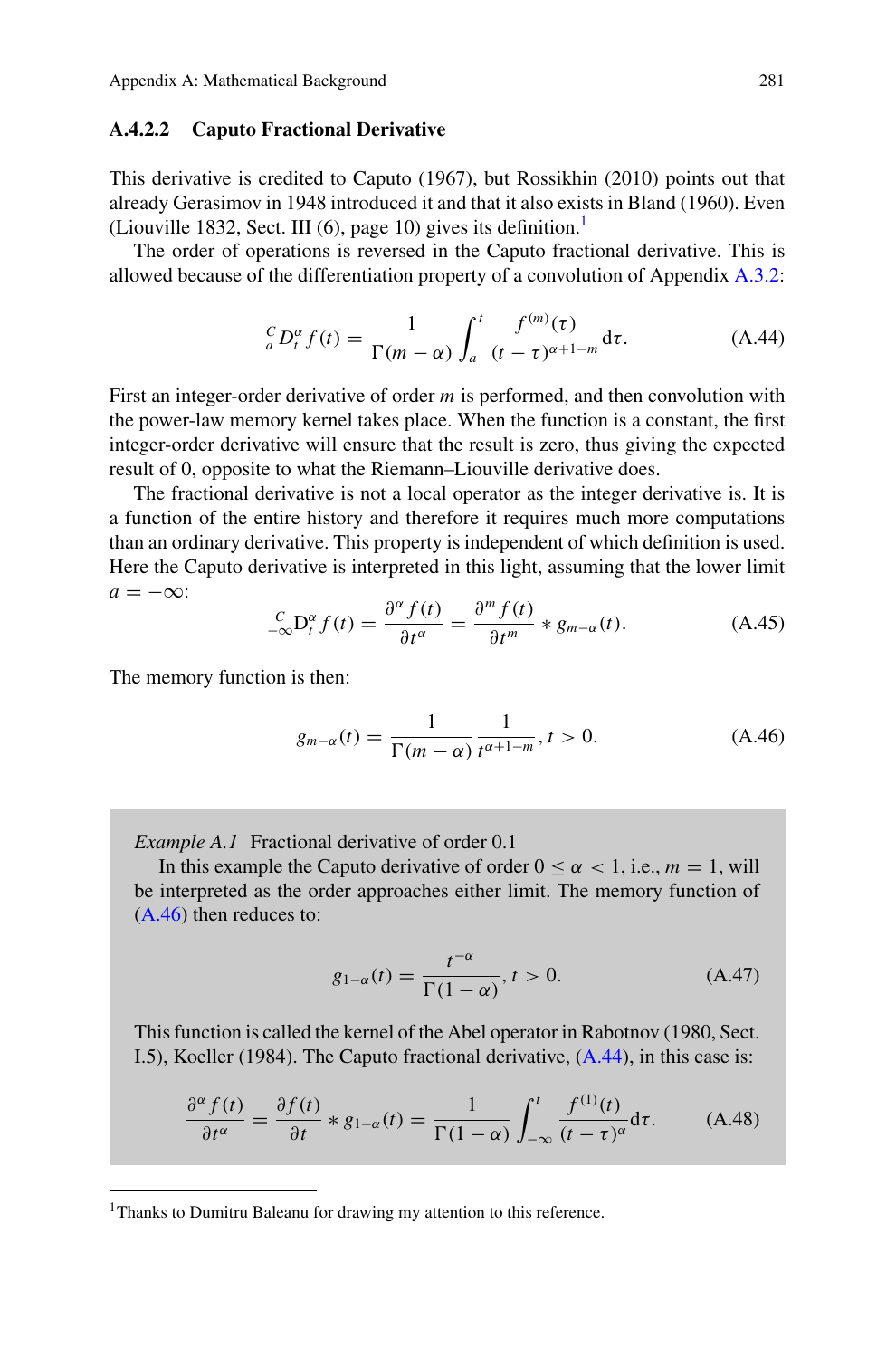As  $\alpha \rightarrow 0$  this should approach the function itself and that can be seen as follows:

$$
\left. \frac{\partial^{\alpha} f(t)}{\partial t^{\alpha}} \right|_{\alpha=0} = \int_{-\infty}^{t} \frac{f^{(1)}(t)}{(t-\tau)^{0}} d\tau = f(t). \tag{A.49}
$$

As  $\alpha \rightarrow 1$ , the Caputo derivative should approach the first-order derivative as seen in the following way:

$$
\left. \frac{\partial^{\alpha} f(t)}{\partial t^{\alpha}} \right|_{\alpha=1} = \int_{-\infty}^{t} f^{(1)}(t) \delta(\tau) d\tau = f^{(1)}(t). \tag{A.50}
$$

The memory kernel of [\(A.48\)](#page-8-3) or the Abel operator's kernel with reversed time is illustrated in Fig. [A.1.](#page-10-0) Its interpretation is:

- As  $\alpha$  approaches 1 the fractional derivative is supposed to turn into an integer-order derivative. This can be seen by letting  $\alpha = 1 - \varepsilon^+ < 1$  and as  $\Gamma(\varepsilon^+) \to \infty$  for  $\varepsilon^+ \to 0$ , the memory kernel approaches an impulse and the memory is gone as expected.
- As  $\alpha$  approaches 0, the kernel turns into an ordinary integral, i.e., one with infinite memory.

The last case as well as intermediate ones are illustrated in Fig. [A.1.](#page-10-0)

## **A.4.2.3 Comparison of the Riemann–Liouville and the Caputo Definitions**

In addition to the different handling of constants, the difference between the two becomes evident whenever numerical time-domain implementations are required. The Riemann–Liouville derivative turns out to require initialization of derivatives of non-integer orders. This is different for the Caputo fractional derivative which will require initialization of integer-order derivatives:  $f^{(k)}(0)$ ,  $k = 0, 1, ..., m - 1$ . They are the ones that usually have physical meaning and therefore the Caputo definition is often simpler to use in numerical implementations.

The fact that different definitions of the fractional derivative may give different results could explain why it has taken a long time for the fractional derivative to be accepted.

The fractional derivative may be extended to the case of a complex order of differentiation (Nigmatullin et al. 2007) or to a variable order (Lorenzo and Hartley 2002; Ostalczyk and Rybicki 2008). These are interesting extensions but are beyond the scope of this book.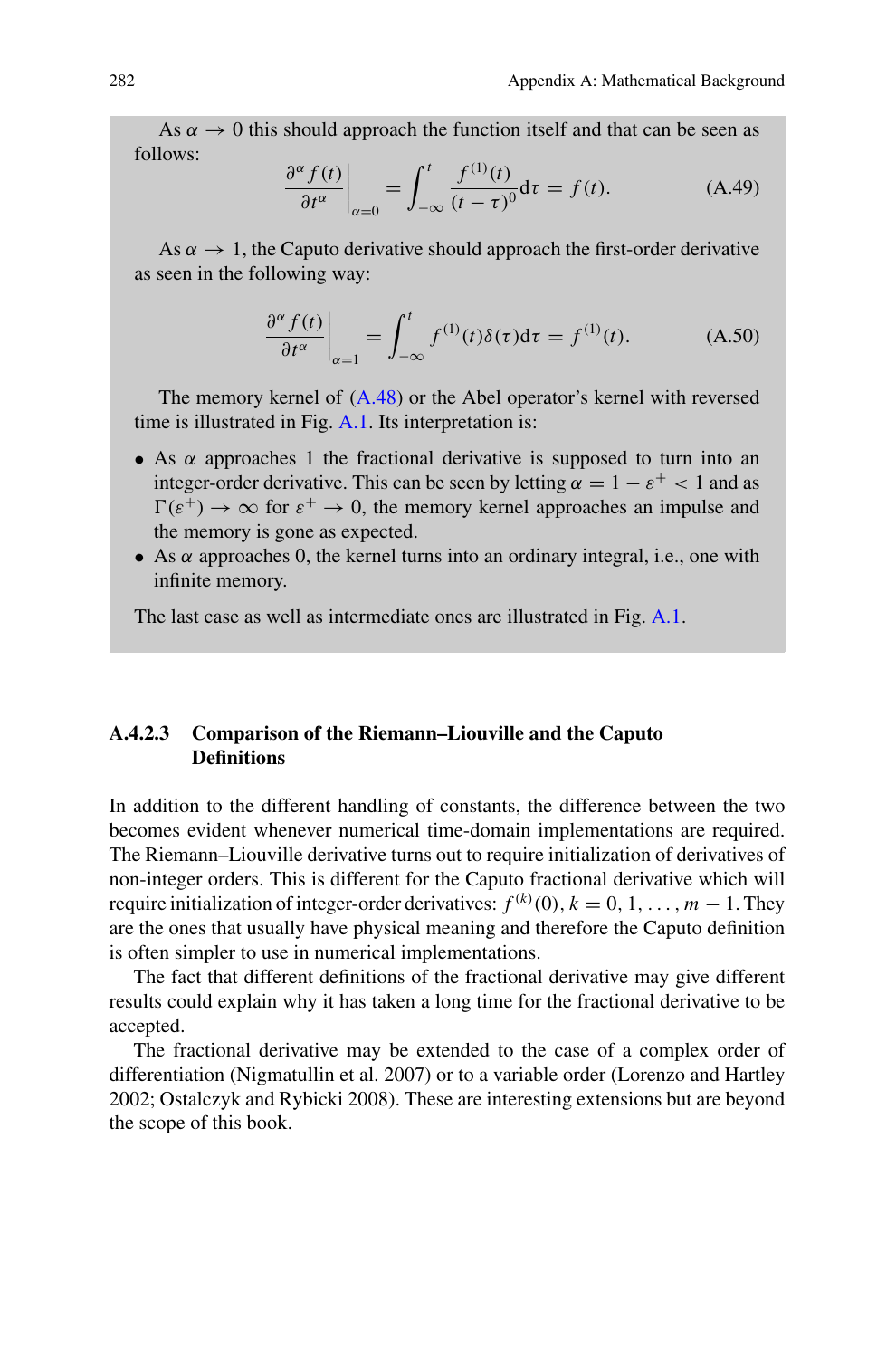<span id="page-10-1"></span>

<span id="page-10-0"></span>Fig. A.1 Power-law memory kernel in the convolution function of  $(A.48)$ . The curves illustrate values of  $\alpha$  from 1 in the upper curve to 0.1 in the lower curve in increments of 0.1 (inspired by Treeby and Cox 2010)

## *A.4.3 Fractional Integral*

The fractional integral of order  $\alpha$  may be written either with its own symbol or as a negative-order derivative, showing that it is the inverse of a fractional derivative. It is also defined via the Fourier relationship:

$$
\mathscr{F}\{\mathbf{I}^{\alpha}[f(t)]\} = \mathscr{F}\{\frac{\partial^{-\alpha}f(t)}{\partial t^{-\alpha}}\} = (\mathbf{i}\omega)^{-\alpha}\mathscr{F}\{f\}.
$$
 (A.51)

The integral representation is:

$$
\mathbf{I}^{\alpha}[f(t)] = \frac{1}{\Gamma(\alpha)} \int_{a}^{t} \frac{f(\tau)}{(t-\tau)^{1-\alpha}} d\tau, \quad \alpha > 0.
$$
 (A.52)

which is similar to both the Riemann–Liouville and Caputo derivatives with  $m = 0$ . Unlike for the fractional derivative, there is no need to divide the order into an integer part, *m*, and a fractional part,  $m - \alpha$  in the fractional integral. This formula is a generalization to non-integer  $\alpha$  of the Cauchy formula for repeated integration: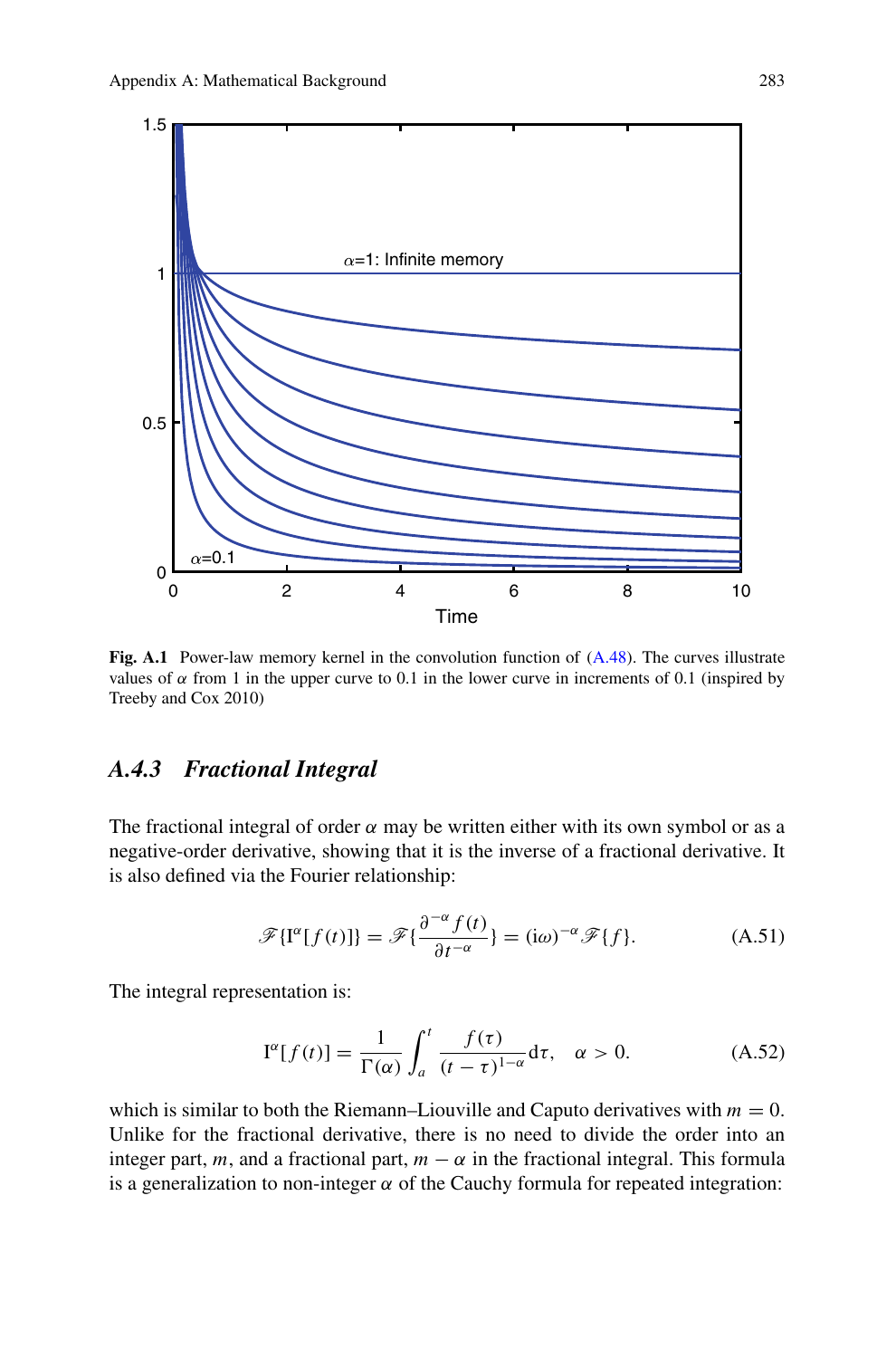$$
I^{n}[f(t)] = \frac{1}{(n-1)!} \int_{a}^{t} \frac{f(\tau)}{(t-\tau)^{1-n}} d\tau, \quad n = 1, 2, .... \quad (A.53)
$$

<span id="page-11-0"></span>The Cauchy formula may also be used as a basis for deriving the Riemann–Liouville definition of the fractional derivative (Oldham and Spainer 1974, Sect. 3.2).

# *A.4.4 The Fractional Laplacian*

This is a spatial fractional derivative of order  $\alpha$  written as  $(-\nabla^2)^{\alpha/2}$ . The Fourier transform of  $(-\nabla^2)^{\alpha/2} f(x)$  is  $-|k|^{\alpha} F(k)$ . Unlike the temporal one, there is no preferred direction and it can, therefore, be expressed as a convolution with the Riesz potential  $|x - \xi|^{-\alpha}$ . For further details consult (Chen and Holm 2004).

## **A.5 Sign Convention in Fourier Transform**

There are two sign conventions that are possible for the Fourier transform. The choice of either one affects the results and makes comparisons difficult as signs may change in the formulas. Therefore the consequences of the two sign conventions for fractional derivatives are listed in Table [A.1.](#page-12-0)

Convention 1 is used in this book and among others in these papers: Geertsma and Smit (1961), Stoll (1977), Fellah and Depollier (2000), Wismer (2006), Holm and Sinkus (2010), Caputo et al. (2011), Holm and Näsholm (2011), Näsholm and Holm (2011), Zhang et al. (2012), Fellah et al. (2013), Holm and Näsholm (2014) as well as in the book Mainardi (2010).

The opposite sign, that of convention 2, is used among others in Johnson et al. (1987), Nachman et al. (1990), Szabo (1994), Chen and Holm (2003, 2004), Kelly et al. (2008), Treeby and Cox (2010), Kowar et al. (2011) as well as in the books Podlubny (1999), Hovem (2012).

To complicate matters further some papers may even use a hybrid of the two conventions shown here, e.g. Biot (1956) which uses  $u_3(x, t) = \exp(i(kx + \omega t))$  for a plane wave.

# **A.6 Bernstein Functions**

This section was written in collaboration with Martin B. Holm and is taken from Holm and Holm (2017).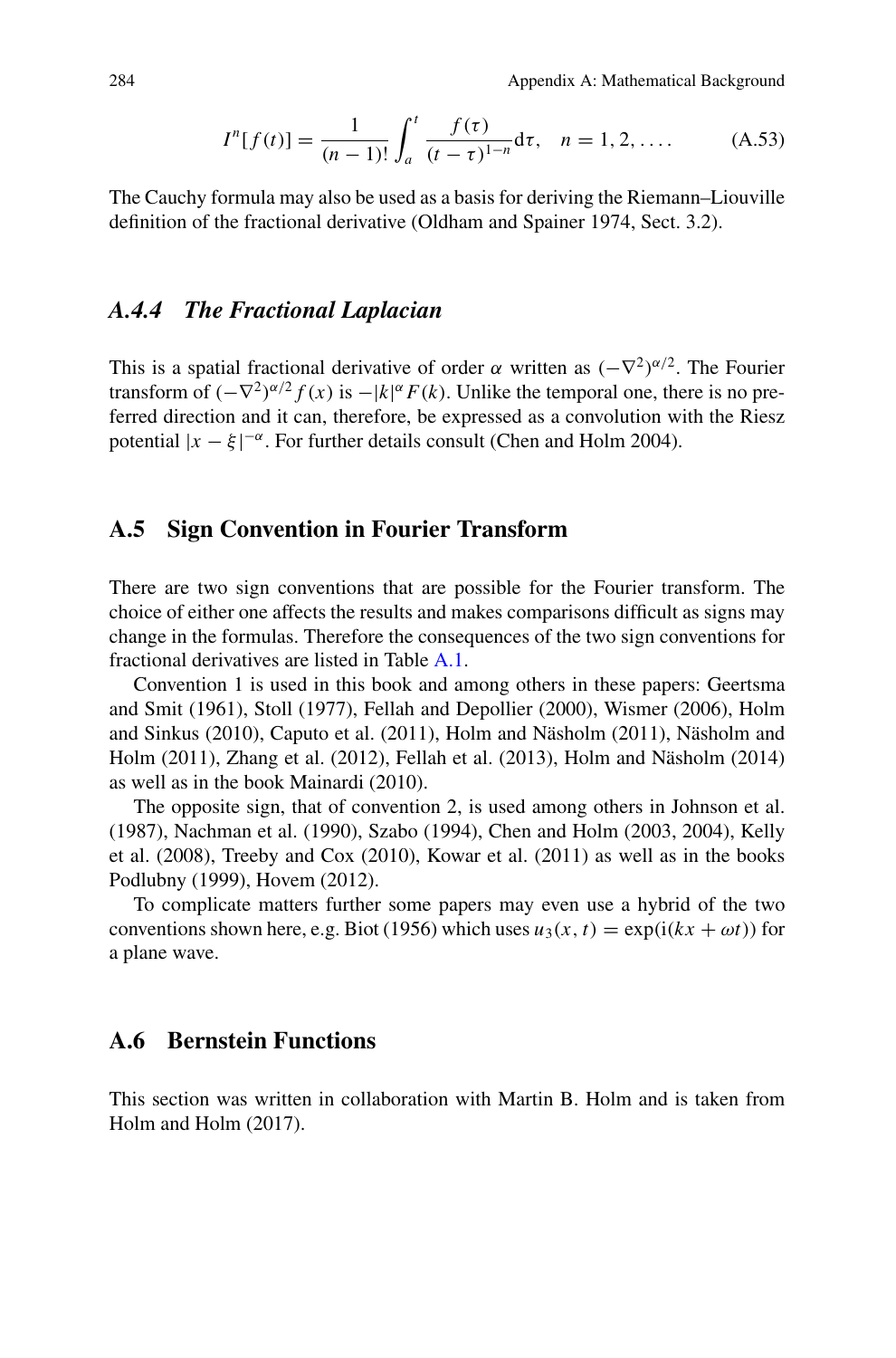<span id="page-12-0"></span>

| Convention 1                                  | Convention 2                                  |
|-----------------------------------------------|-----------------------------------------------|
| $\int u(x, t) e^{i(kx - \omega t)} dx dt$     | $\int u(x, t) e^{i(\omega t - kx)} dx dt$     |
| $(i\omega)^{\eta}u_1$                         | $(-i\omega)^{\eta}u_2$                        |
| $(-ik)^{\eta}u_1$                             | $(ik)^{\eta}u_2$                              |
| $- k ^{\eta}$                                 | $- k ^{\eta}$                                 |
| $u_1(x, t) = e^{i(\omega t - kx)}$            | $u_2(x, t) = e^{i(kx - \omega t)}$            |
| $k = \beta_k - i\alpha_k$                     | $k = \beta_k + i\alpha_k$                     |
| $e^{-\alpha_k x} e^{i(\omega t - \beta_k x)}$ | $e^{-\alpha_k x} e^{i(\beta_k x - \omega t)}$ |
|                                               |                                               |

**Table A.1** Sign conventions for Fourier transform. Convention 1 is used in this book. A shorter version of this table was first published in Holm and Näsholm (2014)

# *A.6.1 Definition and Representation of a Complete Bernstein Function*

A function  $f : (0, \infty) \to R$  is a Bernstein function if  $f(t) \ge 0$ , all derivatives exist, and the sign of the derivatives alternate as in (4.29). A Bernstein function has the following representation

$$
f(t) = a + bt + \int_0^{\infty} (1 - e^{tr}) \hat{\mu}(dr).
$$
 (A.54)

where  $a, b \ge 0$  and  $\hat{\mu}$  is a measure on  $(0, \infty)$  satisfying  $\int_0^\infty \min\{1, r\} \hat{\mu}(dr) < \infty$ .

A Bernstein function is said to be complete if the Lévy measure  $\hat{\mu}$  has a completely monotone density. A complete Bernstein function  $f : (0, \infty) \to R$  has the following representation (Schilling et al. 2012, Remark 6.4):

<span id="page-12-1"></span>
$$
f(t) = a + bt + t \int_0^\infty \frac{1}{t + r} \sigma(dr), \tag{A.55}
$$

where  $a, b \ge 0, a = f(0), b = \lim_{t \to \infty} \frac{f(t)}{t}$  and  $\sigma$  is a measure on  $(0, \infty)$  such that  $\int_0^\infty 1/(1+r)\sigma(dr) < \infty$ .

# *A.6.2 Proof of Complete Bernstein Property of Wavenumber*

The proof of the numbered points in Sect.  $4.3.1$  proceeds in these steps (Seredynska) and Hanyga 2010).

1. *G*(*t*) ∈ *LICM* (Locally integrable CM)  $\Rightarrow$   $\tilde{G}(s) \in CM$ . If  $G(t): [0, \infty) \rightarrow$ [0,∞) is completely monotone and locally integrable, then by Schilling et al. (2012, Theorem 1.4), the Laplace transform  $\tilde{G}(s)$  is completely monotone.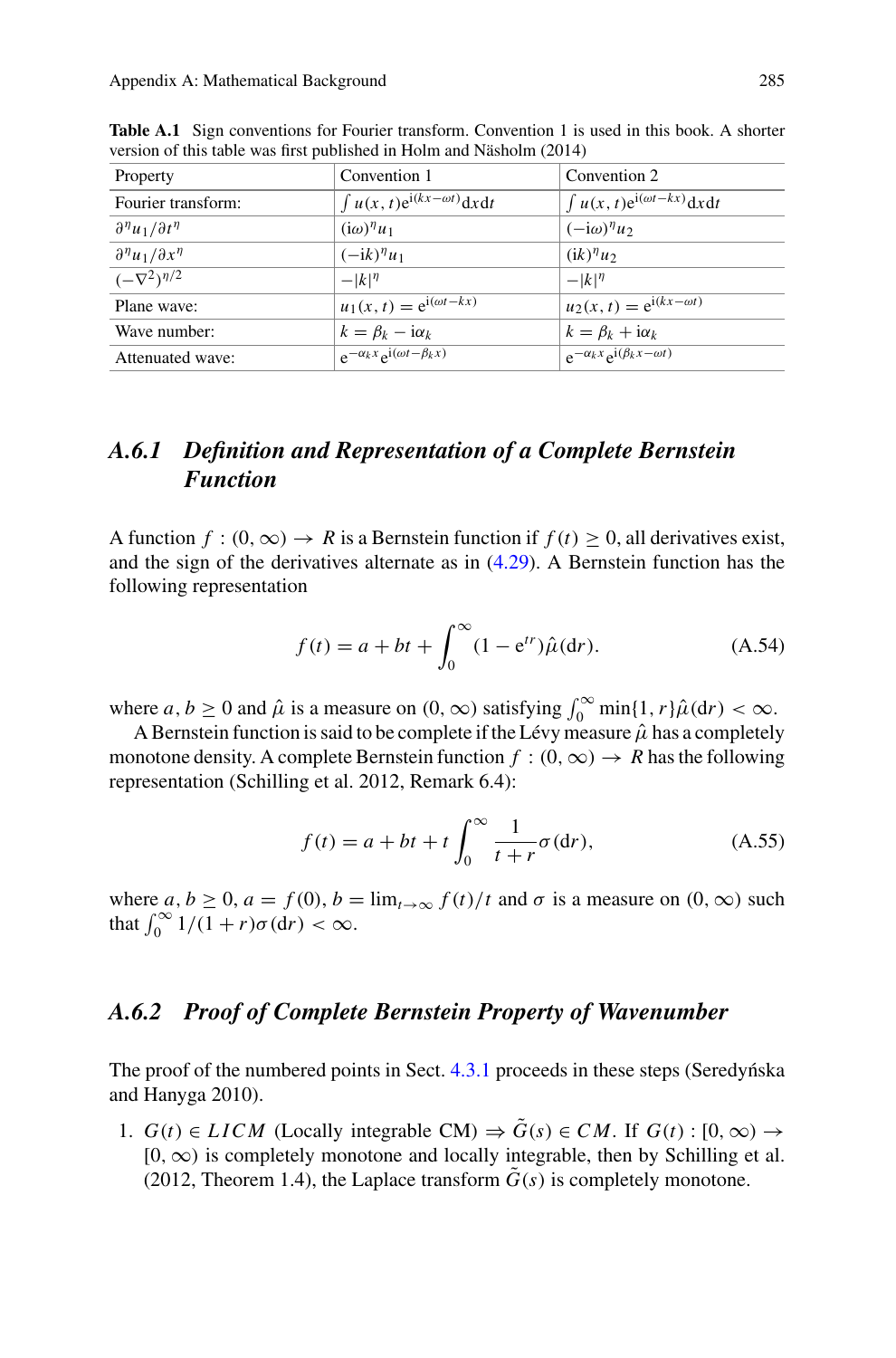- 2.  $\tilde{G}(s) \in CM \Rightarrow s\tilde{G}(s) \in CBF$ . If  $\tilde{G}(s) \in CM$ , then it is has a Stieltjes representation:  $\tilde{G}(s) = \frac{a}{s} + b + \int_0^\infty \frac{1}{s+r} \mu(dr)$  where  $a, b \ge 0$  are nonnegative constants and  $\mu$  is a measure on  $(0, \infty)$  such that  $\int_0^\infty 1/(1+r)\mu(dr) < \infty$ , see Schilling et al. (2012, Def. 2.1). It follows that  $s\tilde{G}(s) = a + bs + \int_0^\infty \frac{s}{s+r} \mu(dr)$  is a complete Bernstein function since it is equivalent to [\(A.55\)](#page-12-1).
- 3.  $s\tilde{G}(s) \in CBF \Rightarrow \sqrt{s\tilde{G}(s) \in CBF}$ . Schilling et al. (2012, Corr. 7.6) states that if  $f_1$ ,  $f_2$  are CBF, then  $f_1(f_2)$  is CBF. Since  $s^{\alpha}$  with  $0 \le \alpha \le 1$  is CBF,  $\sqrt{s\tilde{G}(s)}$ is also CBF.
- 4.  $\sqrt{s\tilde{G}(s)} \in CBF \Rightarrow s/\sqrt{s\tilde{G}(s)} \in CBF$ . Schilling et al. (2012, Theorem 6.2) states that  $\sqrt{s\tilde{G}(s)/s}$  is a Stieltjes function if  $\sqrt{s\tilde{G}(s)}$  is CBF. Furthermore, the inverse of a Stieltjes function is a CBF by Schilling et al. (2012, Theorem 7.3). As a result,  $s/\sqrt{s\tilde{G}(s)}$  is CBF.

# **References**

- M.A. Biot, Theory of propagation of elastic waves in a fluid-saturated porous solid. I. Low-frequency range. J. Acoust. Soc. Am. **28**(2), 168–178 (1956)
- D. Bland, *The Theory of Linear Viscoelasticity* (Pergamon Press, Oxford, 1960)
- M. Caputo, J.M. Carcione, F. Cavallini, Wave simulation in biologic media based on the Kelvin-Voigt fractional-derivative stress-strain relation. Ultrasound Med. Biol. **37**(76), 996–1004 (2011)
- M. Caputo, Linear models of dissipation whose Q is almost frequency independent-II. Geophys. J. Int. **13**(5), 529–539 (1967)
- W. Chen, S. Holm, Fractional Laplacian time-space models for linear and nonlinear lossy media exhibiting arbitrary frequency power-law dependency. J. Acoust. Soc. Am. **115**(4), 1424–1430 (2004)
- W. Chen, S. Holm, Modified Szabo's wave equation models for lossy media obeying frequency power law. J. Acoust. Soc. Am. **114**(5), 2570–2574 (2003)
- M. Fellah, Z.E.A. Fellah, F. Mitri, E. Ogam, C. Depollier, Transient ultrasound propagation in porous media using Biot theory and fractional calculus: Application to human cancellous bone. J. Acoust. Soc. Am. **133**(4), 1867–1881 (2013)
- Z.E.A. Fellah, C. Depollier, Transient acoustic wave propagation in rigid porous media: A timedomain approach. J. Acoust. Soc. Am. **107**(2), 683–688 (2000)
- R. Garrappa, F. Mainardi, G. Maione, Models of dielectric relaxation based on completely monotone functions. Fract. Calc. Appl. Anal. **19**(5), 1105–1160 (2016)
- J. Geertsma, D.C. Smit, Some aspects of elastic wave propagation in fluid-saturated porous solids. Geophysics **26**(2), 169–181 (1961)
- I.S. Gradshteyn, I.M. Ryzhik (2014), *Table of Integrals, Series, and Products* (Academic, New Jersey, 2014). Fourth ed. by Y.V. Geronimus, M.Y. Tseytlin, edited by A. Jeffrey
- R. Herrmann, *Fractional Calculus: An Introduction for Physicists* (World Scientific, Singapore, 2014)
- S. Holm, M.B. Holm, Restrictions on wave equations for passive media. J. Acoust. Soc. Am. **142**(4), (2017)
- S. Holm, R. Sinkus, A unifying fractional wave equation for compressional and shear waves. J. Acoust. Soc. Am. **127**, 542–548 (2010)
- S. Holm, S.P. Näsholm, A causal and fractional all-frequency wave equation for lossy media. J. Acoust. Soc. Am. **130**(4), 2195–2202 (2011)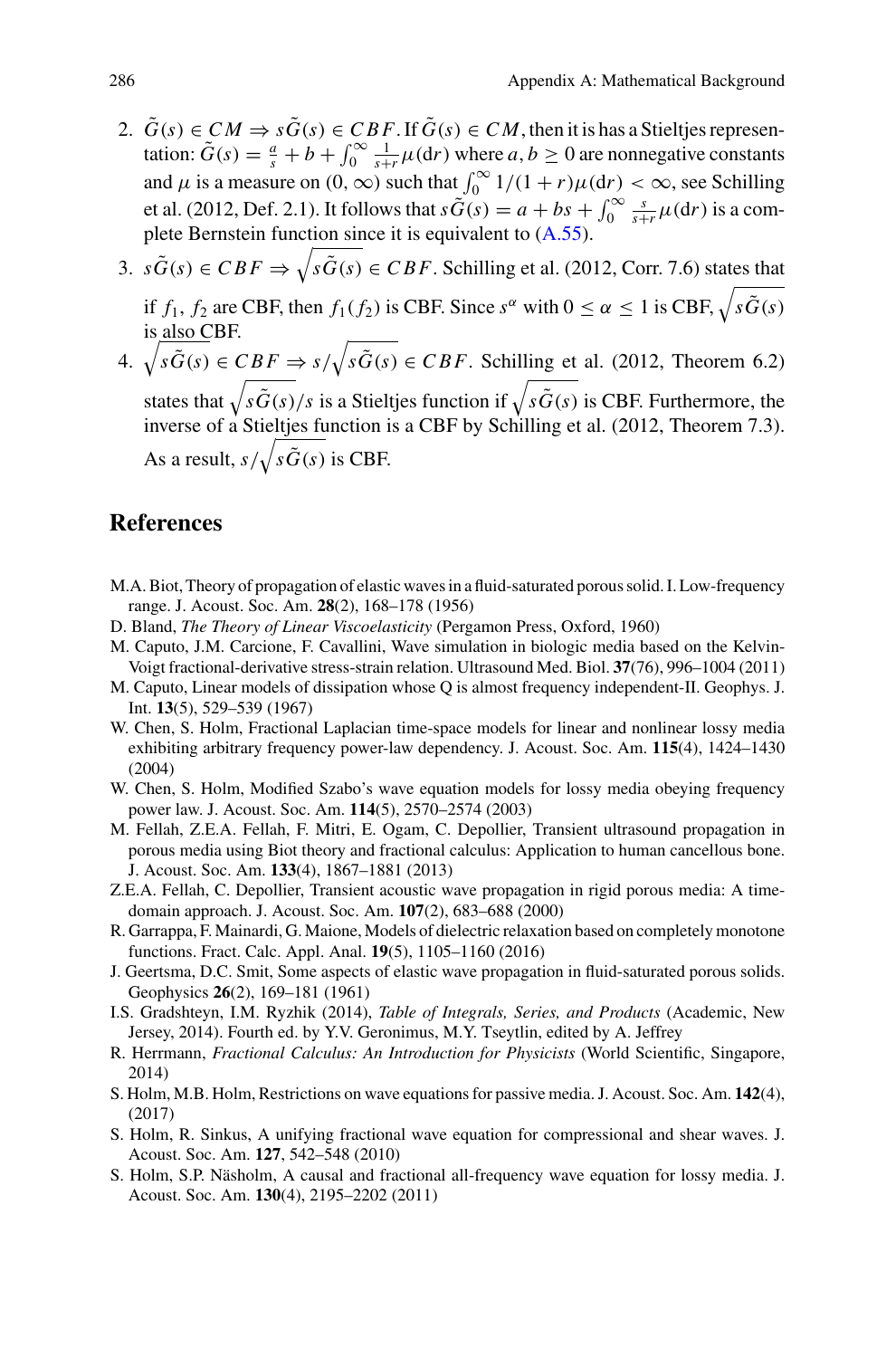- S. Holm, S.P. Näsholm, Comparison of fractional wave equations for power law attenuation in ultrasound and elastography. Ultrasound. Med. Biol. **40**(4), 695–703 (2014)
- J.M. Hovem, *Marine Acoustics: The Physics of Sound in Underwater Environments* (Peninsula publishing, Los Altos, 2012)
- D.L. Johnson, J. Koplik, R. Dashen, Theory of dynamic permeability and tortuosity in fluid-saturated porous media. J. Fluid Mech. **176**, 379–402 (1987)
- J.F. Kelly, R.J. McGough, M.M. Meerschaert, Analytical time-domain Green's functions for powerlaw media. J. Acoust. Soc. Am. **124**(5), 2861–2872 (2008)
- R. Koeller, Applications of fractional calculus to the theory of viscoelasticity. J. Appl. Mech. **51**(2), 299–307 (1984)
- R. Kowar, O. Scherzer, X. Bonnefond, Causality analysis of frequency-dependent wave attenuation. Math. Meth. Appl. Sci. **34**(1), 108–124 (2011)
- J. Liouville, Mémoire sur quelques questions de géométrie et de mécanique, et sur un nouveau genre de calcul pour résoudre ces questions (Memo on some questions of geometry and mechanics and on a new kind of calculus to resolve these questions). J. Ec. Polytech. **13**, 1–400 (1832)
- C.F. Lorenzo, T.T. Hartley, Variable order and distributed order fractional operators. Nonlinear Dyn. **29**(1–4), 57–98 (2002)
- F. Mainardi, *Fractional Calculus and Waves in Linear Viscoelesticity: An Introduction to Mathematical Models* (Imperial College Press, London, 2010)
- F. Mainardi, On some properties of the Mittag-Leffler function  $E_\alpha(-t^\alpha)$ , completely monotone for  $t > 0$  with  $0 < \alpha < 1$ , in *Discrete and Continuous Dynamical Systems, Series B* (2014), pp. 2267–2278
- F. Mainardi, R. Gorenflo, On Mittag-Leffler-type functions in fractional evolution processes. J. Comput. Appl. Math. **118**(1), 283–299 (2000)
- M.M. Meerschaert, A. Sikorskii, *Stochastic Models for Fractional Calculus*, vol. 43 (Walter de Gruyter, Berlin, 2012)
- A.I. Nachman, J.F. Smith III, R.C. Waag, An equation for acoustic propagation in inhomogeneous media with relaxation losses. J. Acoust. Soc. Am. **88**, 1584–1595 (1990)
- R. Nigmatullin, A. Arbuzov, F. Salehli, A. Giz, I. Bayrak, H. Catalgil-Giz, The first experimental confirmation of the fractional kinetics containing the complex-power-law exponents: Dielectric measurements of polymerization reactions. Phys. B **388**(1–2), 418–434 (2007)
- S.P. Näsholm, S. Holm, Linking multiple relaxation, power-law attenuation, and fractional wave equations. J. Acoust. Soc. Am. **130**(5), 3038–3045 (2011)
- K.B. Oldham, J. Spanier, *The Fractional Calculus*. Mathematics in Science and Engineering, vol. 111 (Academic, New York, 1974)
- P. Ostalczyk, T. Rybicki, Variable-fractional-order dead-beat control of an electromagnetic servo. J. Vib. Control **14**(9–10), 1457–1471 (2008)
- I. Podlubny, *Fractional Differential Equations* (Academic, New York, 1999)
- Y.N. Rabotnov, *Elements of Hereditary Solid Mechanics* (Mir Publishers, 1980). (Russian edition, Moscow, 1977)
- Y.A. Rossikhin, Reflections on two parallel ways in the progress of fractional calculus in mechanics of solids. Appl. Mech. Rev. **63**(1), 010701–1–010701–12 (2010)
- K. Rottmann, *Matematisk formelsamling (Mathematical formulas)* (Spektrum forlag, 2003)
- R.L. Schilling, R. Song, Z. Vondracek, *Bernstein Functions: Theory and Applications* (Walter de Gruyter, Berlin, 2012)
- M. Seredyńska, A. Hanyga, Relaxation, dispersion, attenuation, and finite propagation speed in viscoelastic media. J. Math. Phys. **51**(9), 092901–1–16 (2010)
- I.M. Sokolov, J. Klafter, A. Blumen, Fractional kinetics. Phys. Today **55**(11), 48–54 (2002)
- R.D. Stoll, Acoustic waves in ocean sediments. Geophysics **42**(4), 715–725 (1977)
- T.L. Szabo, Time domain wave equations for lossy media obeying a frequency power law. J. Acoust. Soc. Am. **96**, 491–500 (1994)
- B.E. Treeby, B.T. Cox, Modeling power law absorption and dispersion for acoustic propagation using the fractional Laplacian. J. Acoust. Soc. Am. **127**, 2741–2748 (2010)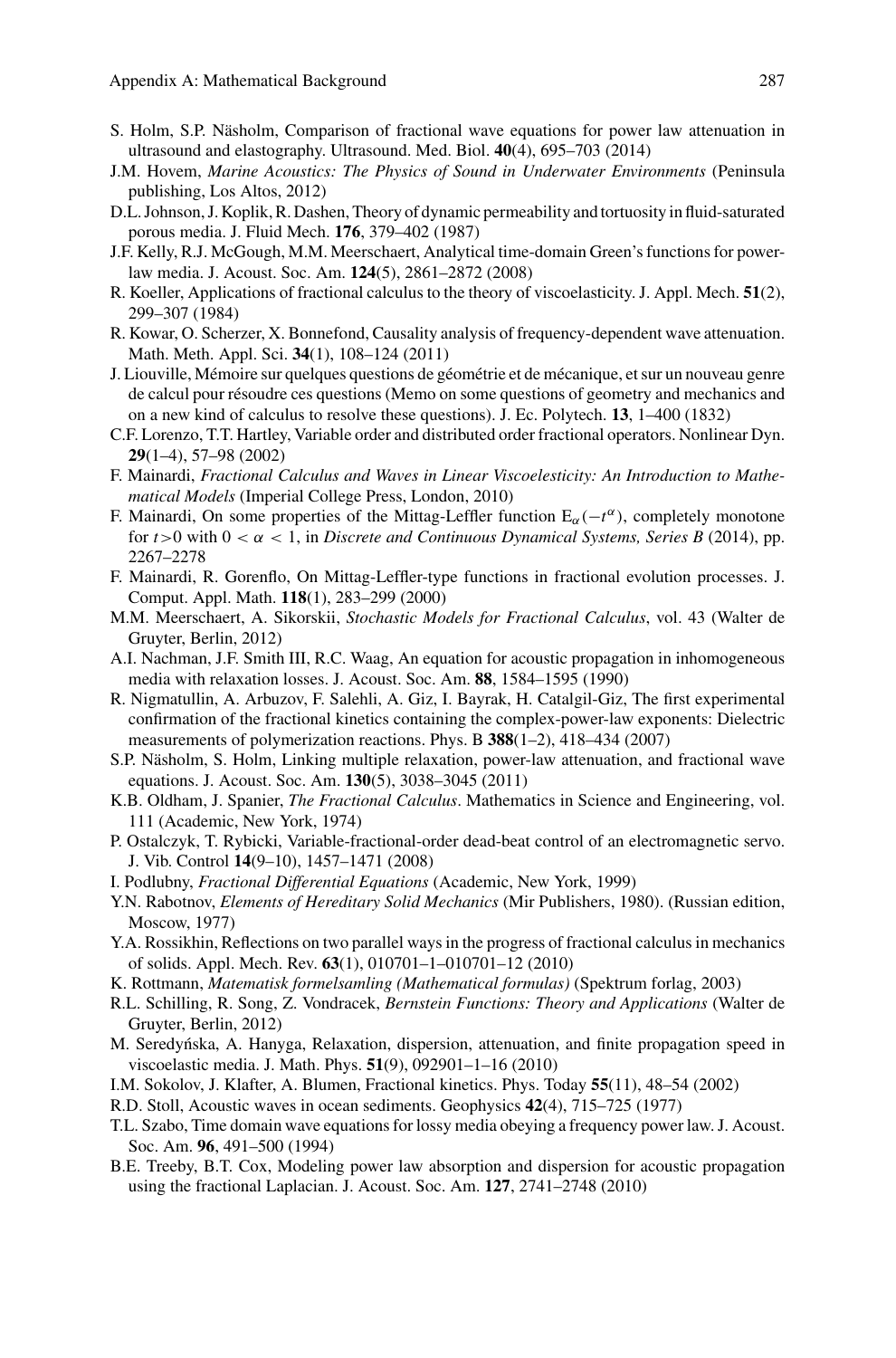- M.G. Wismer, Finite element analysis of broadband acoustic pulses through inhomogenous media with power law attenuation. J. Acoust. Soc. Am. **120**, 3493–3502 (2006)
- X. Zhang, W. Chen, C. Zhang, Modified Szabo's wave equation for arbitrarily frequency-dependent viscous dissipation in soft matter with applications to 3D ultrasonic imaging. Acta Mech. Solida Sin. **25**(5), 510–519 (2012)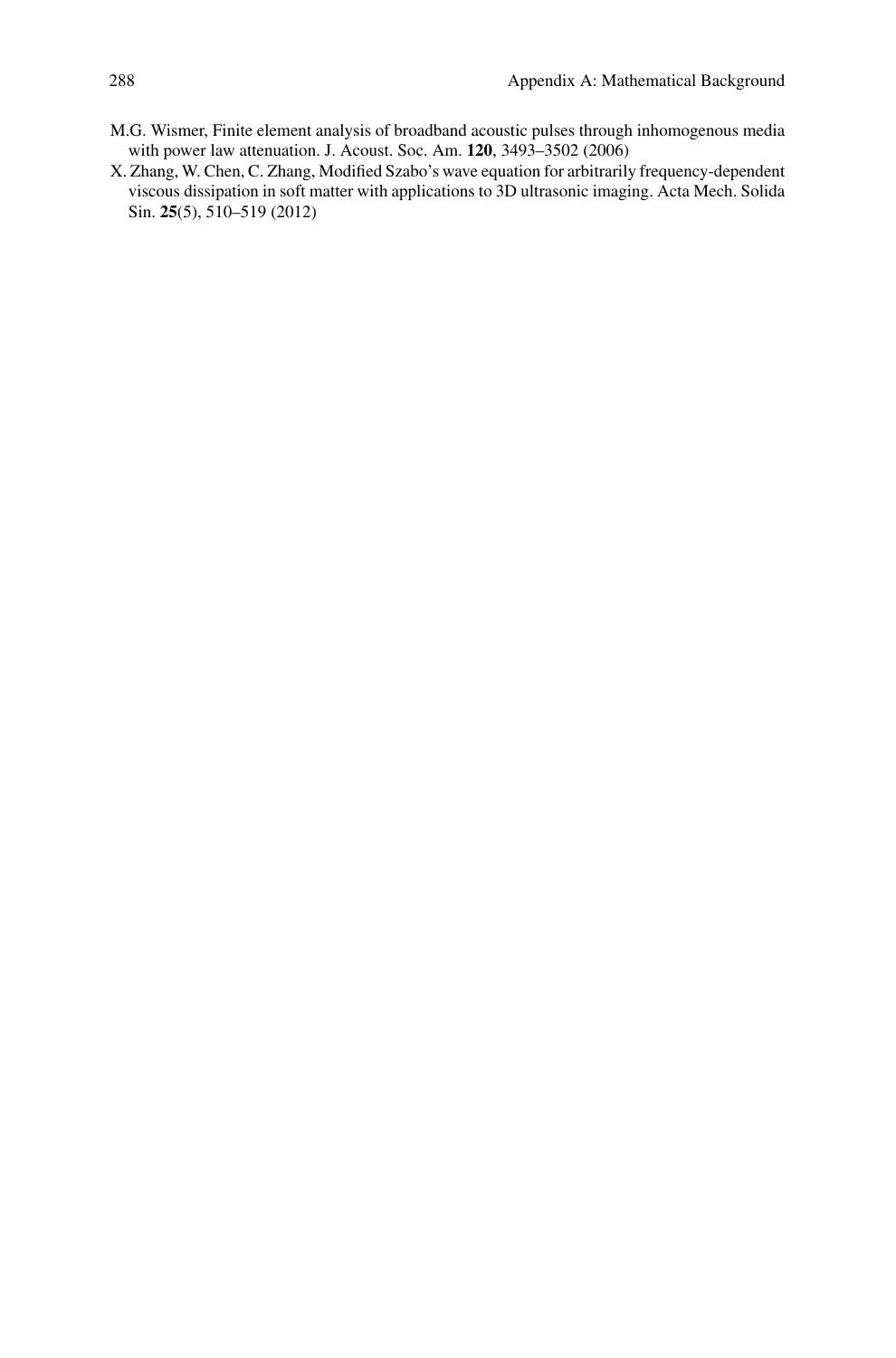# <span id="page-16-2"></span>**Appendix B Wave and Heat Equations**

The purpose of this appendix is to show that in the viscous case, the acoustic and elastic theories both lead to constitutive equations of the Kelvin–Voigt type. They can be found in  $(B.21)$  for the acoustic case as well as  $(B.40)$  and  $(B.42)$  for the elastic case. When the elastic case can be separated into a compressional and a shear mode, both of them, therefore, lead to a viscous wave equation or Kelvin–Voigt wave equation, see  $(B.44)$  and  $(B.45)$ .

The heat equations for conduction and convection will also be discussed, leading to the Fourier heat law and the Newton law of cooling.

Three different elastic moduli will be used in these derivations, the bulk modulus, *K*, the shear modulus,  $\mu$ , and Young's modulus,  $E_Y$ . They are illustrated in Fig. [B.1.](#page-17-0) All three of them are defined as the ratio of a change of pressure and a fractional change of dimension.

# **B.1 The Acoustic Wave Equation**

Let the pressure and the density be composed of a static value plus a perturbation:

$$
p' = p_0 + p,\tag{B.1}
$$

<span id="page-16-1"></span><span id="page-16-0"></span>
$$
\rho' = \rho_0 + \rho. \tag{B.2}
$$

The derivation of the lossless acoustic wave equation starts from Euler's equation. It expresses *conservation of momentum*:

$$
\rho' \frac{\mathbf{D} \mathbf{v}}{\mathbf{D} t} = \rho' \left( \frac{\partial \mathbf{v}}{\partial t} + \mathbf{v} \cdot \nabla \mathbf{v} \right) = -\nabla p', \tag{B.3}
$$

where **v** is the fluid velocity which relates to displacement, **u** via  $\mathbf{v} = \frac{\partial \mathbf{u}}{\partial t}$ . The operator  $\nabla$  is the grad operator. Here the total, material, or substantial time derivative

<sup>©</sup> Springer Nature Switzerland AG 2019

S. Holm, *Waves with Power-Law Attenuation*, <https://doi.org/10.1007/978-3-030-14927-7>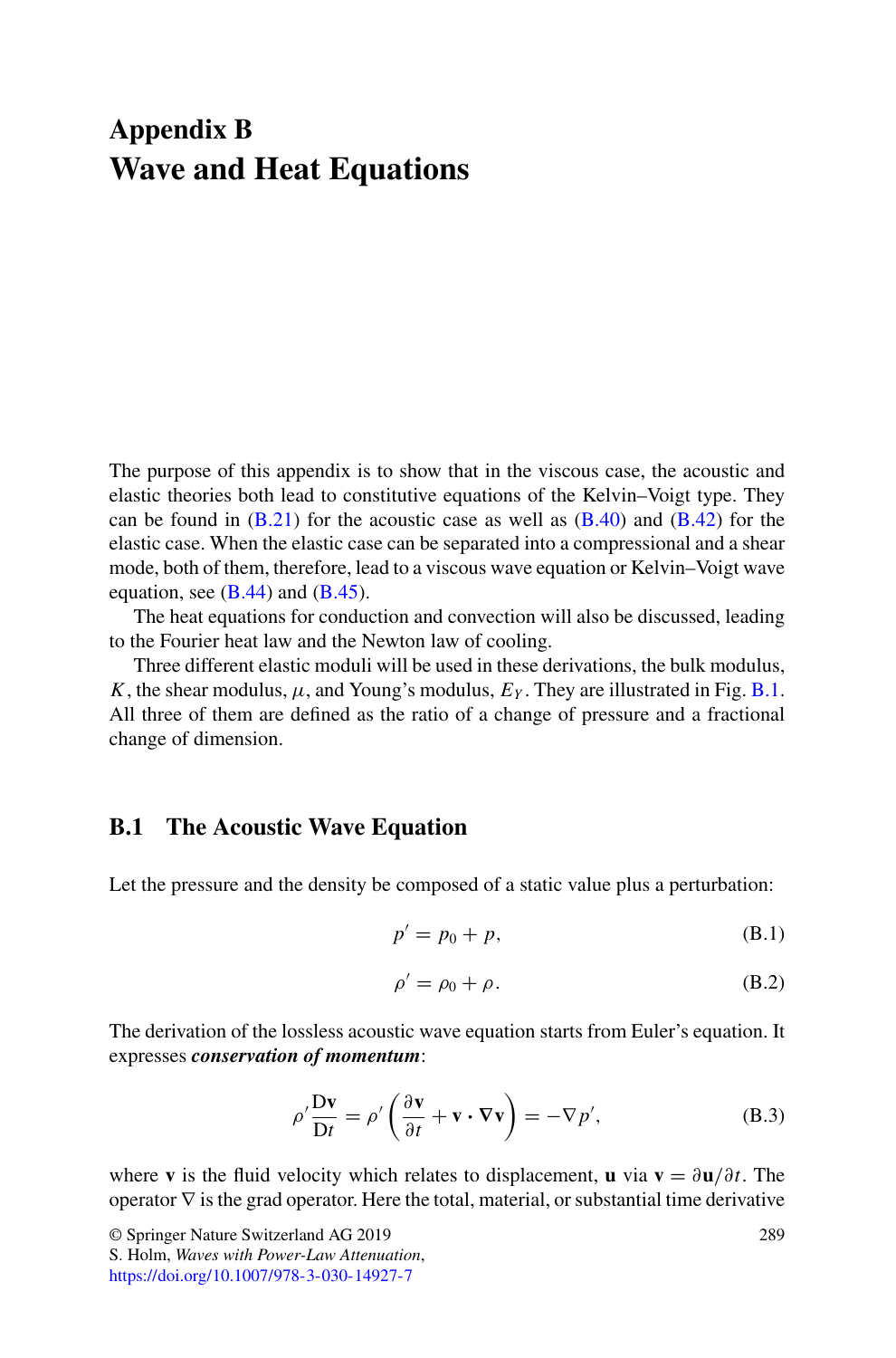<span id="page-17-3"></span>

<span id="page-17-0"></span>**Fig. B.1** Forces and deformations that define the elastic moduli. From left to right: pressure producing a change of volume defining the bulk modulus, *K*; shear forces producing an angle of shear defining the shear modulus,  $\mu$ ; linear tension giving rise to extension, defining Young's modulus,  $E_Y$ 

which is connected with the moving substance, is:

$$
\frac{\mathbf{D}}{\mathbf{D}t} = \frac{\partial}{\partial t} + \mathbf{v} \cdot \nabla
$$
 (B.4)

The second conservation equation is the *conservation of mass* principle expressed in the equation of continuity. It states that the net influx of matter into a volume element is reflected in a change of density:

$$
\frac{\partial \rho'}{\partial t} + \nabla \cdot (\rho' \mathbf{v}) = \frac{\partial \rho'}{\partial t} + \rho' \nabla \cdot \mathbf{v} + \mathbf{v} \cdot \nabla \rho' = \frac{\mathbf{D}\rho'}{\mathbf{D}t} + \rho' \nabla \cdot \mathbf{v} = 0,
$$
 (B.5)

where  $\nabla \cdot$  is the div operator. Euler's equation and the equation of continuity are illustrated and explained in more detail in Kinsler (1999, Chap. 5).

The derivation of the acoustic wave equation builds on pressure,  $p$ , and density,  $\rho$ , variations around equilibrium or static values  $p_0$  and  $\rho_0$ . The variations are assumed to be small and with a fluid velocity which is much smaller than the speed of sound:

<span id="page-17-2"></span><span id="page-17-1"></span>
$$
p \ll p_0, \quad \rho \ll \rho_0, \quad |\mathbf{v}| \ll c. \tag{B.6}
$$

Therefore Euler's equation may be linearized by equating the material and partial derivatives. Likewise the continuity equation may be linearized by neglecting the gradient of the density. The approximate equations are:

**Linearized conservation of momentum:** 
$$
\rho_0 \frac{\partial \mathbf{v}}{\partial t} = -\nabla p
$$
, (B.7a)

**Linearized equation of continuity:** 
$$
\frac{\partial \rho}{\partial t} + \rho_0 \nabla \cdot \mathbf{v} = 0.
$$
 (B.7b)

The third equation is the *constitutive equation* or equation of state. It comes from a special case of the ideal gas equation,  $p'V^{\gamma} = C$ , where  $\gamma$  is the adiabatic gas constant or heat capacity ratio, and *C* is a constant. Since the density is inverse proportional to volume, *V*, the gas law can be rewritten as  $(p_0 + p)/p_0 = ((\rho_0 + p)/\rho_0)^{\gamma}$ . Hooke's law is a linearization around the static pressure  $p_0$ :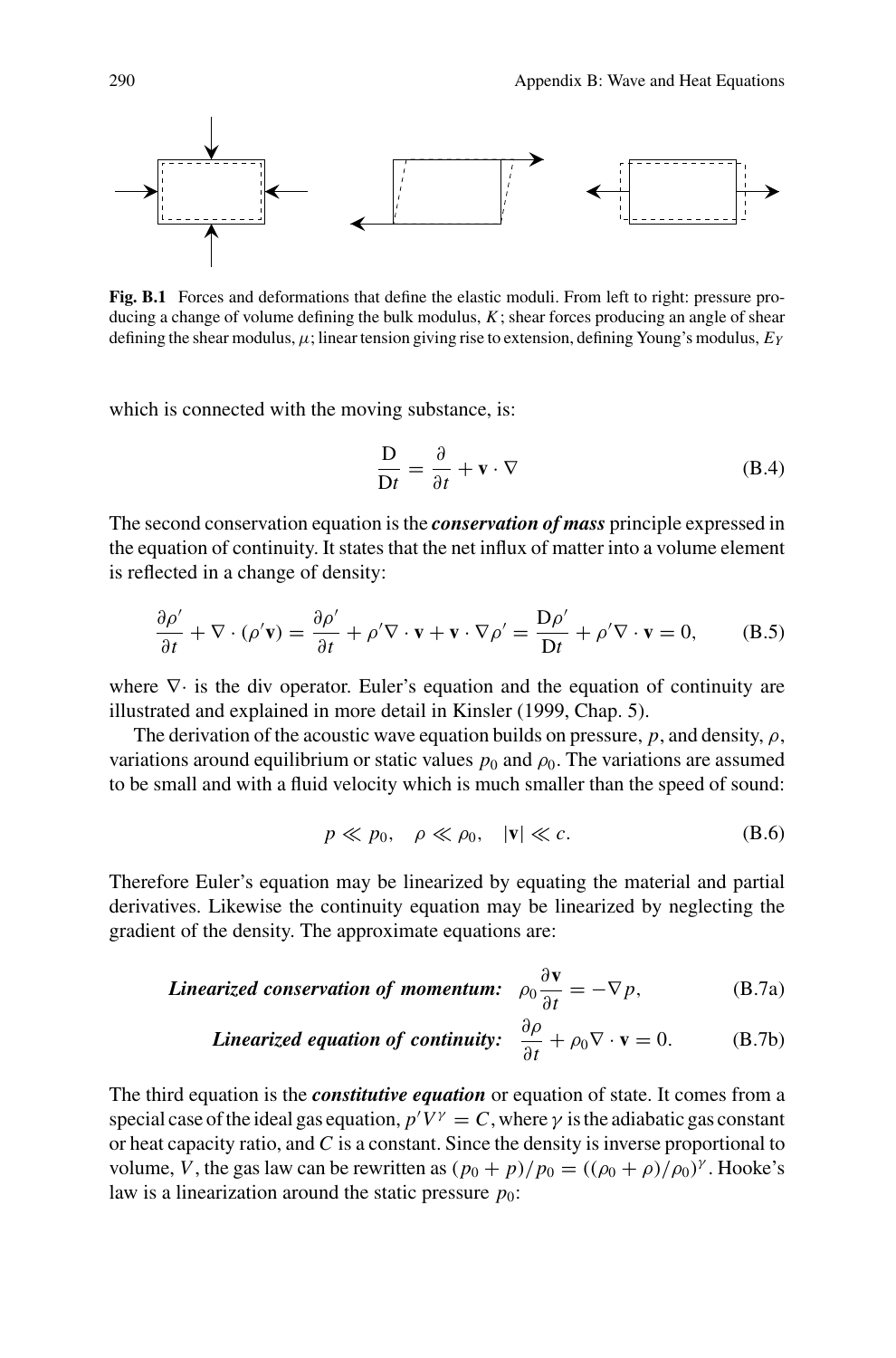<span id="page-18-4"></span>Appendix B: Wave and Heat Equations 291

<span id="page-18-0"></span>
$$
p = K \frac{\rho}{\rho_0}, \quad K = \gamma p_0. \tag{B.8}
$$

*K* is the bulk modulus, the inverse of the compressibility as illustrated in the lefthand image of Fig. [B.1.](#page-17-0) This derivation builds on Landau and Lifshitz (1987, Chaps. I §1-2 and VIII §64) and Hamilton and Blackstock (2008, Chap. 3).

Substituting the divergence of  $(B.7a)$  in the time derivative of  $(B.7b)$  gives a second order equation involving *p* and  $\rho$ . Replacing  $\rho$  by *p* using [\(B.8\)](#page-18-0) results in the lossless wave equation of  $(2.1)$  in  $p$ :

$$
\nabla^2 p - \frac{1}{c_0^2} \frac{\partial^2 p}{\partial t^2} = 0,
$$
 (B.9)

where the speed of sound is:

<span id="page-18-2"></span>
$$
c_0 = \sqrt{K/\rho_0}.\tag{B.10}
$$

This derivation assumes that the medium is homogeneous so that the density,  $\rho$ , or the bulk modulus,  $K$ , do not vary in space. The generalization to an inhomogeneous medium can be found in Sect. 9.2.

## <span id="page-18-3"></span>*B.1.1 The Navier–Stokes Equation and Viscosity*

In Landau and Lifshitz (1987, Chap. II §15) it is argued that the most general *constitutive equation* under the assumptions of a Newtonian fluid and when the viscous contribution is independent of uniform rotation, is:

<span id="page-18-1"></span>
$$
\sigma_{ij} = -p\delta_{ij} + \eta \left( \frac{\partial v_i}{\partial x_j} + \frac{\partial v_j}{\partial x_i} - \frac{2}{3} \delta_{ij} \frac{\partial v_k}{\partial x_k} \right) + \zeta_B \delta_{ij} \frac{\partial v_k}{\partial x_k}.
$$
 (B.11)

The stress  $\sigma_{ij}$  and the strain  $\varepsilon_{ij}$  are second order tensors with nine components (*i*, *j* = 1, 2, 3) (Kolecki 2002). The Einstein notation is also used where the Kronecker delta,  $\delta_{ij}$ , is zero if the indices are different and 1 if they are the same. The *k* is a dummy variable which implies a summation over all three spatial dimensions.

The two new constants  $\eta$  and  $\zeta_B$  are the coefficients of viscosity. The shear viscosity is  $\eta$ , and in Landau and Lifshitz (1987),  $\zeta_B$  is called the second viscosity. It is more precise to call it the bulk viscosity (Hamilton and Blackstock 2008, Chap. 3), and therefore it has been given a subscript *B* here. There is also an argument in Sect. [B.2.1](#page-25-3) for why that is more correct. From thermodynamic considerations, both  $\eta > 0$  and  $\zeta_B > 0$ .

The link to the acoustics case can be seen by noting that in the lossless case, stress is the negative of pressure:

$$
\sigma_{ij} = -p\delta_{ij}.\tag{B.12}
$$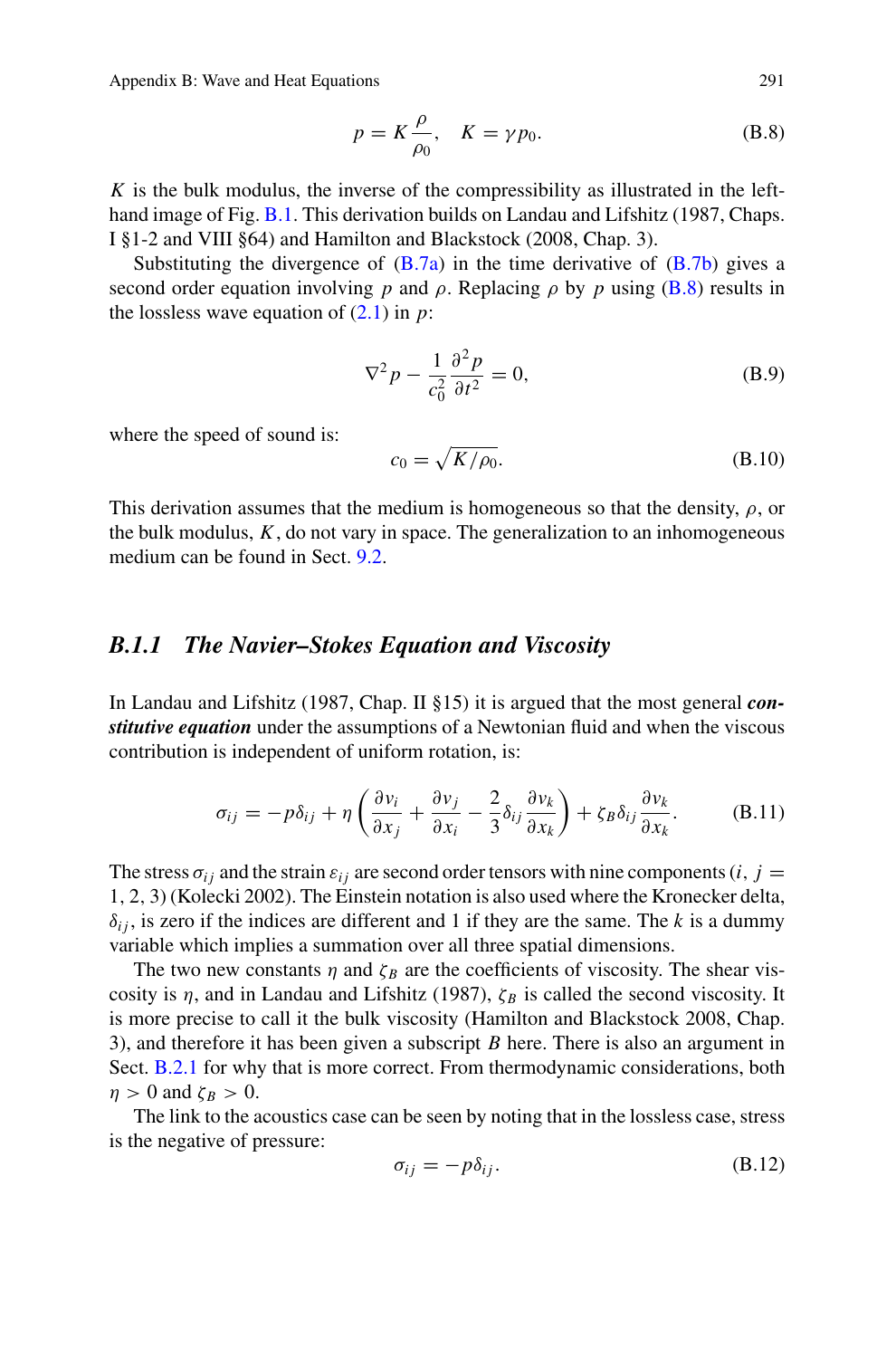<span id="page-19-3"></span>Landau and Lifshitz (1987) also show how  $(B.11)$  generalizes Euler's equation to the Navier–Stokes equation:

$$
\rho_0 \frac{\mathbf{D} \mathbf{v}}{\mathbf{D} t} = \rho_0 \left( \frac{\partial \mathbf{v}}{\partial t} + \mathbf{v} \cdot \nabla \mathbf{v} \right) = -\nabla p + \eta \nabla^2 \mathbf{v} + \left( \zeta_B + \frac{1}{3} \eta \right) \nabla (\nabla \cdot \mathbf{v}), \quad (B.13)
$$

with two more terms on the right-hand side compared to  $(B.3)$ .

The Navier–Stokes equation is simplified in the case of an incompressible fluid, where  $\nabla \cdot \mathbf{v} = 0$ .

$$
\rho_0 \frac{\mathbf{D} \mathbf{v}}{\mathbf{D} t} = \rho_0 \left( \frac{\partial \mathbf{v}}{\partial t} + \mathbf{v} \cdot \nabla \mathbf{v} \right) = -\nabla p + \eta \nabla^2 \mathbf{v}.
$$
 (B.14)

In that case it is only the shear viscosity which matters.

In order to simplify the *constitutive equation*, an expression derived from the conservation of mass equation is needed. Starting with [\(B.7b\)](#page-17-2), using the definition of velocity  $\mathbf{v} = \partial \mathbf{u}/\partial t$ , and integrating with respect to time gives:

<span id="page-19-2"></span>
$$
\frac{\rho}{\rho_0} + \nabla \cdot \mathbf{u} = 0. \tag{B.15}
$$

Dilatation is the relative change in volume (Royer and Dieulesaint 2000, Sect. 1.2.1.3). It can, when the volume is expressed as a static volume plus a small change (as in  $(B.2)$ ), be expressed with density as:

$$
\varepsilon = \frac{V}{V_0} = \frac{V' - V_0}{V_0} = \frac{\frac{m}{\rho_0 + \rho} - \frac{m}{\rho_0}}{m/\rho_0} \approx -\rho/\rho_0,
$$
 (B.16)

where *m* is the mass. Thus

$$
\varepsilon = \nabla \cdot \mathbf{u}.\tag{B.17}
$$

As in Royer and Dieulesaint (2000), the symbol for the 3-D dilatation is similar to that of the strain tensor, but the presence of indices makes it clear when the tensor is meant. In the general case where there is shear also, the dilatation is the sum of the diagonal elements,  $\varepsilon = \varepsilon_{11} + \varepsilon_{22} + \varepsilon_{33}$ , i.e., the trace of the strain tensor. The strain tensor is (Royer and Dieulesaint 2000, Sect. 3.1.1.1):

<span id="page-19-0"></span>
$$
\varepsilon_{ij} = \frac{1}{2} \left( \frac{\partial u_i}{\partial x_j} + \frac{\partial u_j}{\partial x_i} \right).
$$
 (B.18)

In an isotropic and homogeneous medium, the two terms on the right-hand side are the same. This equation also leads to:

<span id="page-19-1"></span>
$$
\frac{1}{2} \left( \frac{\partial v_i}{\partial x_j} + \frac{\partial v_j}{\partial x_i} \right) = \frac{\partial \varepsilon_{ij}}{\partial t}
$$
 (B.19)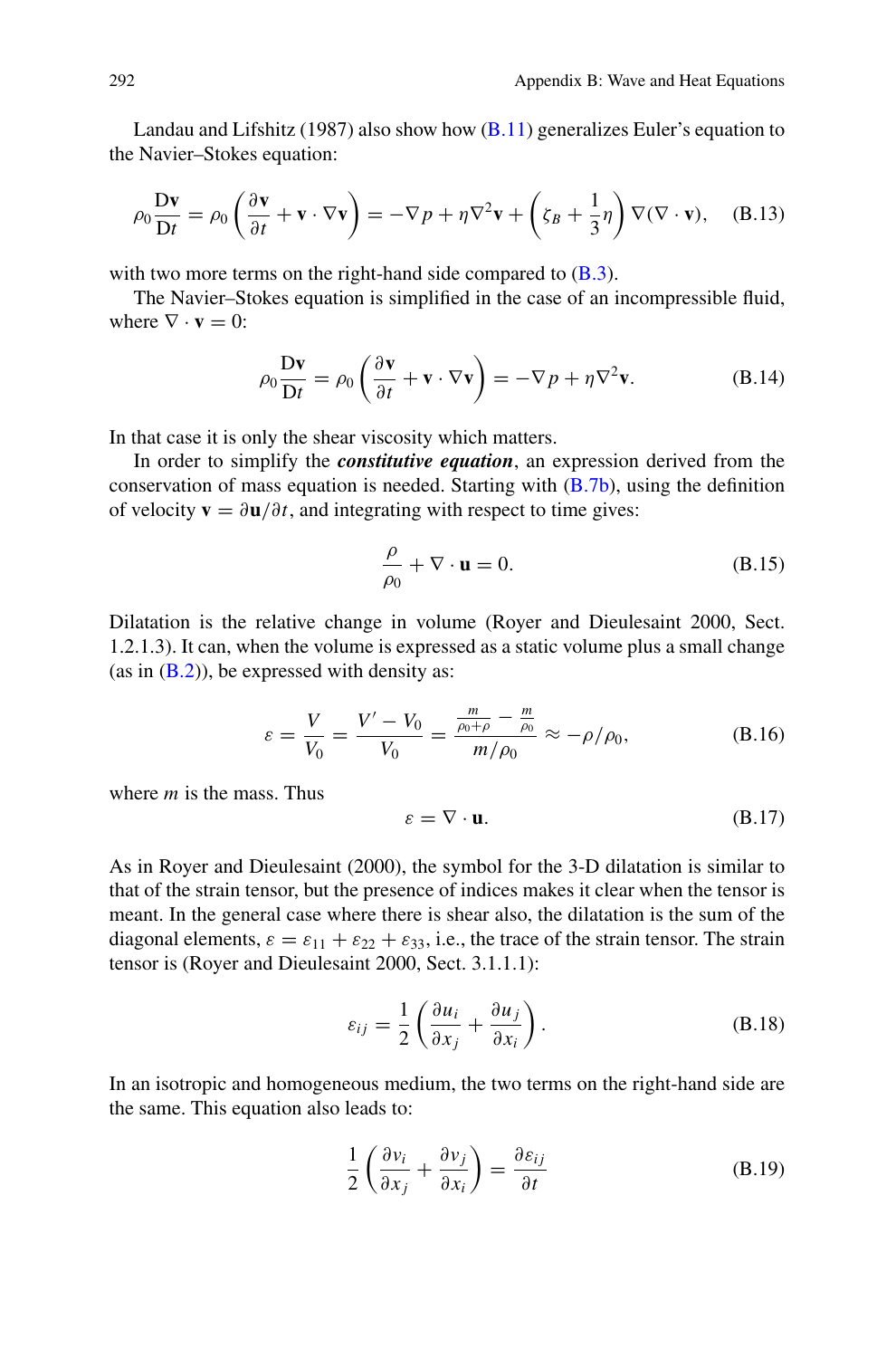<span id="page-20-2"></span>In this case,  $(B.11)$  simplifies to:

$$
\sigma_{ij} = -p\delta_{ij} + \eta \left( \frac{\partial v_i}{\partial x_j} + \frac{\partial v_j}{\partial x_i} \right) = -p\delta_{ij} + 2\eta \frac{\partial \varepsilon_{ij}}{\partial t}.
$$
 (B.20)

In combination with  $(B.8)$  this gives the constitutive equation in the near incompressible case where the bulk viscosity can be neglected. In Landau and Lifshitz (1987, Chap. II §15) it is called the practically incompressible case:

<span id="page-20-0"></span>
$$
\sigma_{ij} = K \varepsilon_{kk} \delta_{ij} + 2\eta \frac{\partial \varepsilon_{ij}}{\partial t}.
$$
 (B.21)

This is an expression of the Kelvin–Voigt equation. The resulting wave equation is given as a special case of the compressional part of an elastic wave equation in Sect. [B.2.2.](#page-26-1)

## *B.1.2 Typical Media*

## **B.1.2.1 Air**

According to the ideal gas law, pressure varies with absolute temperature, *T* , and absolute volume, *V'*, as  $p' = nRT'/V$  where  $R = 8314.51$  J/(mol K) is the universal gas constant and *n* is the number of moles. The density is also  $\rho' = nM/V'$  where M is the molar mass of the gas, which for dry air is 0.0289645 kg/mol. Around the equilibrium point where  $p' = p_0$  and  $p' = \rho_0$ , combination with [\(B.10\)](#page-18-2) gives:

<span id="page-20-1"></span>
$$
c_0 = \sqrt{\frac{K}{\rho_0}} = \sqrt{\gamma \frac{p_0}{\rho_0}} = \sqrt{\frac{\gamma kT'}{m}},
$$
 (B.22)

where  $k = 1.38064852 \cdot 10^{-23}$  J/K is Boltzmann's constant and the ratio of specific heats is  $\gamma = c_p/c_v$  where  $c_p$  and  $c_v$  are the specific heat capacities under constant pressure and constant volume conditions respectively. The ratio is also called the adiabatic index and for an ideal diatomic gas it is  $\gamma = 1.4$ .

#### **Newton's Derivation of the Speed of Sound**

It is impressive that already in 1687, Newton was close to deriving [\(B.22\)](#page-20-1). In fact Laplace said of him: *"The way at which he arrives at this [formula] is one of the most remarkable traits of his genius."* Chandrasekhar (1995, Sect. 154). Newton assumed Boyle's isothermal gas law rather than an adiabatic one which amounts to letting  $\gamma = 1$  in [\(B.22\)](#page-20-1). This derivation can be found in Newton (1687, Book II, Propositions 47–50).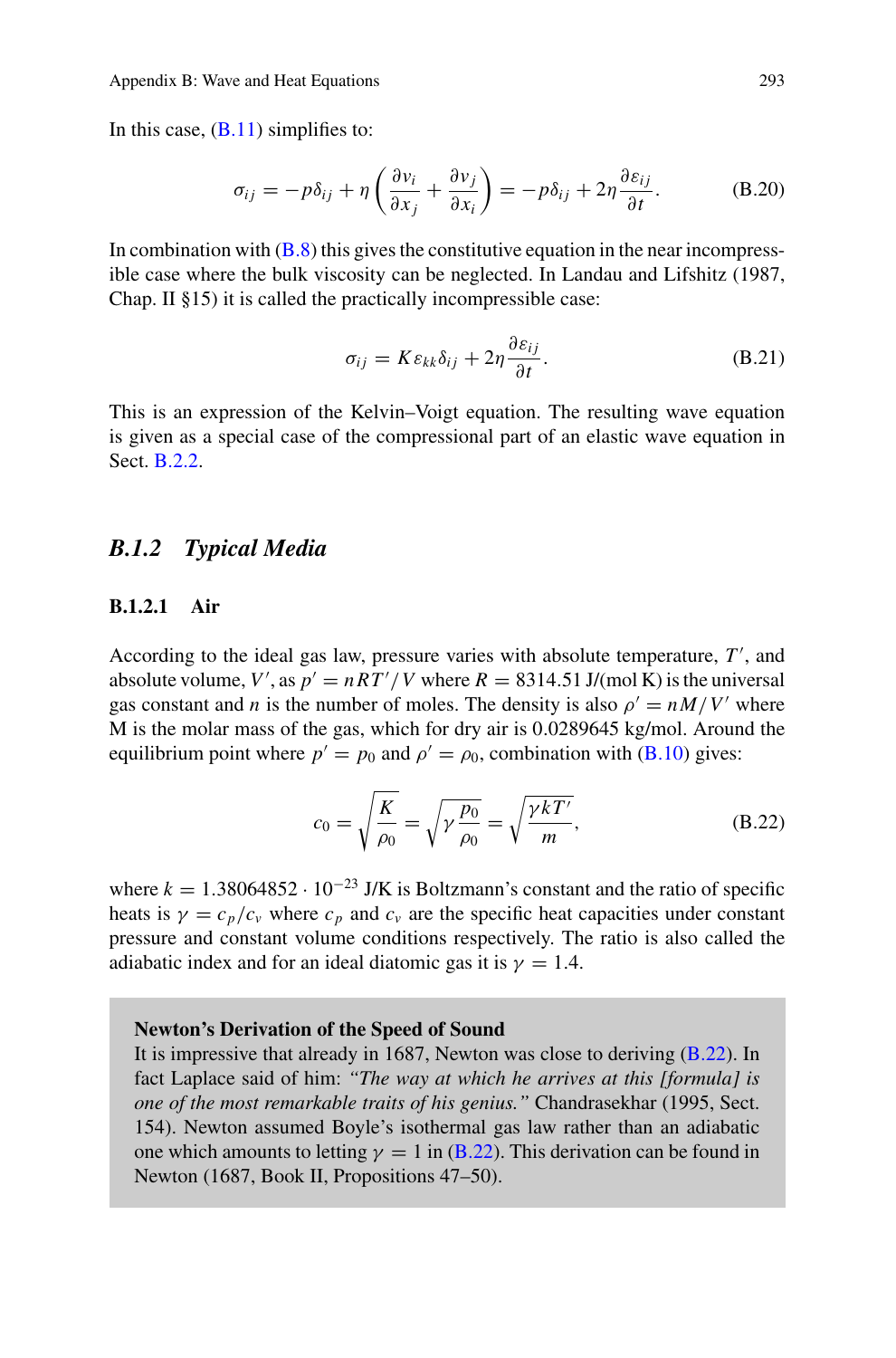<span id="page-21-0"></span>He computed the value in air to be 968 ft/s (295 m/s) in the first edition of Principia in 1687 and 979 ft/s (298 m/s) in 1713 (Whiteside 1964). In 1713 the best measurement was 1142 ft/s or 348 m/s. Assuming that 343 m/s is the correct value, his latest value was 15% too low, while it should have been 18% too low. It took until 1816 for the correct derivation to be given by Laplace.

*Example B.1* **Speed of sound in air.** Letting temperature, T, be in <sup>◦</sup>C rather than K by  $T' = 273.15 + T$  results in

$$
c_0 = \sqrt{\frac{273.15 \cdot \gamma k}{m} (1 + \frac{T}{273.15})} \approx 331.3 + 0.606 \cdot T.
$$
 (B.23)

This gives a value of 343.2 m/s at  $20^{\circ}$ C and 340.4 m/s at 15  $^{\circ}$ C.

Normal pressure is  $p_0 = 1.01 \cdot 10^5$  Pa and according to [\(B.10\)](#page-18-2) this gives a bulk modulus of  $K = 1.414 \cdot 10^5$  Pa. At 15<sup>°</sup>, the density can be found from [\(B.8\)](#page-18-0) and the speed of sound to be  $\rho_0 = K/c_0^2 = 1.22 \text{ kg/m}^3$ .

## **B.1.2.2 Water**

In water the bulk modulus is approximately  $K = 2.2$  GPa and the density is  $\rho_0 = 1000$ kg/m<sup>3</sup> giving  $c_0 = 1483$  m/s. Seawater is denser because of the salt and the bulk modulus and density also vary with temperature and other parameters.

*Example B.2* **Speed of sound in seawater.** An empirical formula for the speed of sound is the nine-term equation of Mackenzie (1981):

$$
c_0 = 1448.96 + 4.591T - 5.304 \cdot 10^{-2}T^2 + 2.374 \cdot 10 - 4T^3
$$
  
+ 1.340(S - 35) + 1.630 \cdot 10^{-2}D + 1.675 \cdot 10^{-7}D^2 (B.24)  
- 1.025 \cdot 10^{-2}T(S - 35) - 7.139x10^{-13}TD^3,

where  $T$  is temperature in  $\mathrm{C}$ ,  $S$  is salinity in parts per thousand and  $D$  is depth in meters. It will give values in the range from 1435.2 to 1535.7 m/s with the parameter values for the various oceans of Fig. 2.11.

The formula will even predict the surprisingly high value of 1855 m/s for the Dead Sea ( $S = 330$  ppt,  $T = 23$  °C,  $D = 0$ ). This is not far from the measured value of 1840 m/s in Dec. 2006 (Beaudoin et al. 2011), although the formula may not have been intended to be accurate for such a high salinity.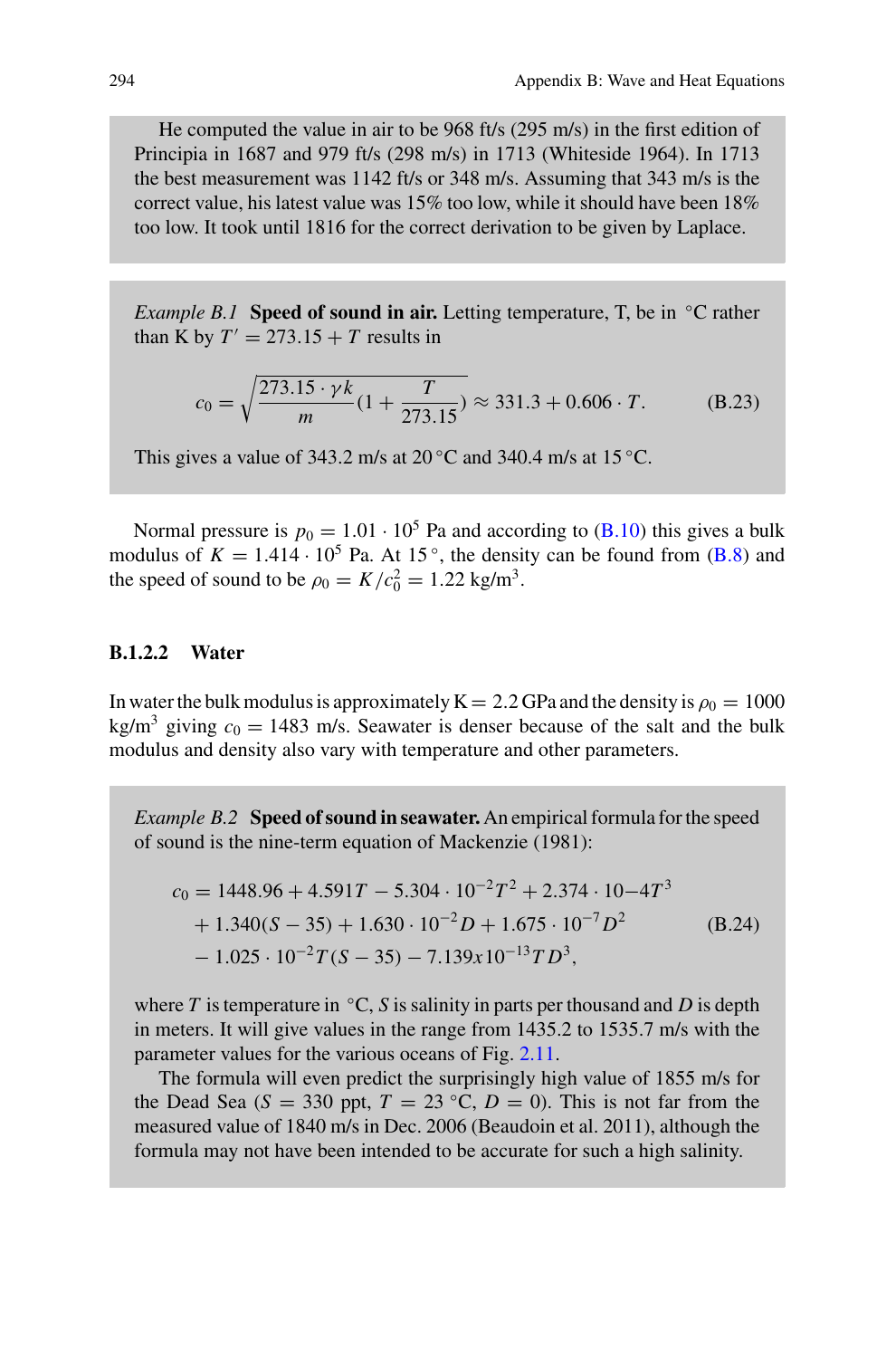<span id="page-22-2"></span> $\sqrt{2}$ 

Lev Davidovich Landau (1908– 1968) was a Soviet physicist, born in Baku in the Russian empire, now Azerbaijan. He is said to have learned to differentiate at the age of 12 and to integrate at the age of 13. Few physicists have mastered all branches of physics like him and he wrote his ten-volume Course of Theoretical



Physics mainly with Evgeny Mikhailovich Lifshitz as coauthor, starting in the late 30s. They received the Lenin prize in 1962 for this series. Three of the volumes are cited in this book (Landau and Lifshitz 1976, 1987; Landau et al. 1986).

Landau spent one year in prison in 1938–39 presumably accused of being a German spy, an unlikely charge given that his background was Jewish. He was an atheist and socialist, but had little sympathy for Stalin's regime. In 1962 he suffered a car crash from which he never recovered mentally and this also prevented him from being present at the awarding of his Nobel Prize later that year for a mathematical theory of superfluidity. Image: Wikipedia/Post of Azerbaijan.

# **B.2 The Elastic Wave Equation**

Linearization of the Cauchy momentum equation expresses *conservation of linear momentum* (Parker et al. 2005; Kolsky 1963):

<span id="page-22-1"></span>
$$
\rho_0 \frac{\partial^2 \mathbf{u}}{\partial t^2} = \rho_0 \frac{\partial \mathbf{v}}{\partial t} = \nabla \cdot \boldsymbol{\sigma}.
$$
 (B.25)

The second equation is the linearized *conservation of mass* principle expressed in the equation of continuity given in  $(B.18)$ .

The third equation is the *constitutive equation* which relates strain and stress in a linear-elastic, isotropic medium:

<span id="page-22-0"></span>
$$
\sigma_{ij} = \lambda \varepsilon_{kk} \delta_{ij} + 2\mu \varepsilon_{ij}, \tag{B.26}
$$

where  $\lambda$  and  $\mu$  are the first and second Lamé parameters,  $\mu = G$  is also the shear modulus as illustrated in the middle of Fig. [B.1.](#page-17-0) Its inverse is the compliance.

The constitutive equation can also be expressed with  $K$ , the bulk modulus, which is a measure of the material's resistance to uniform compression: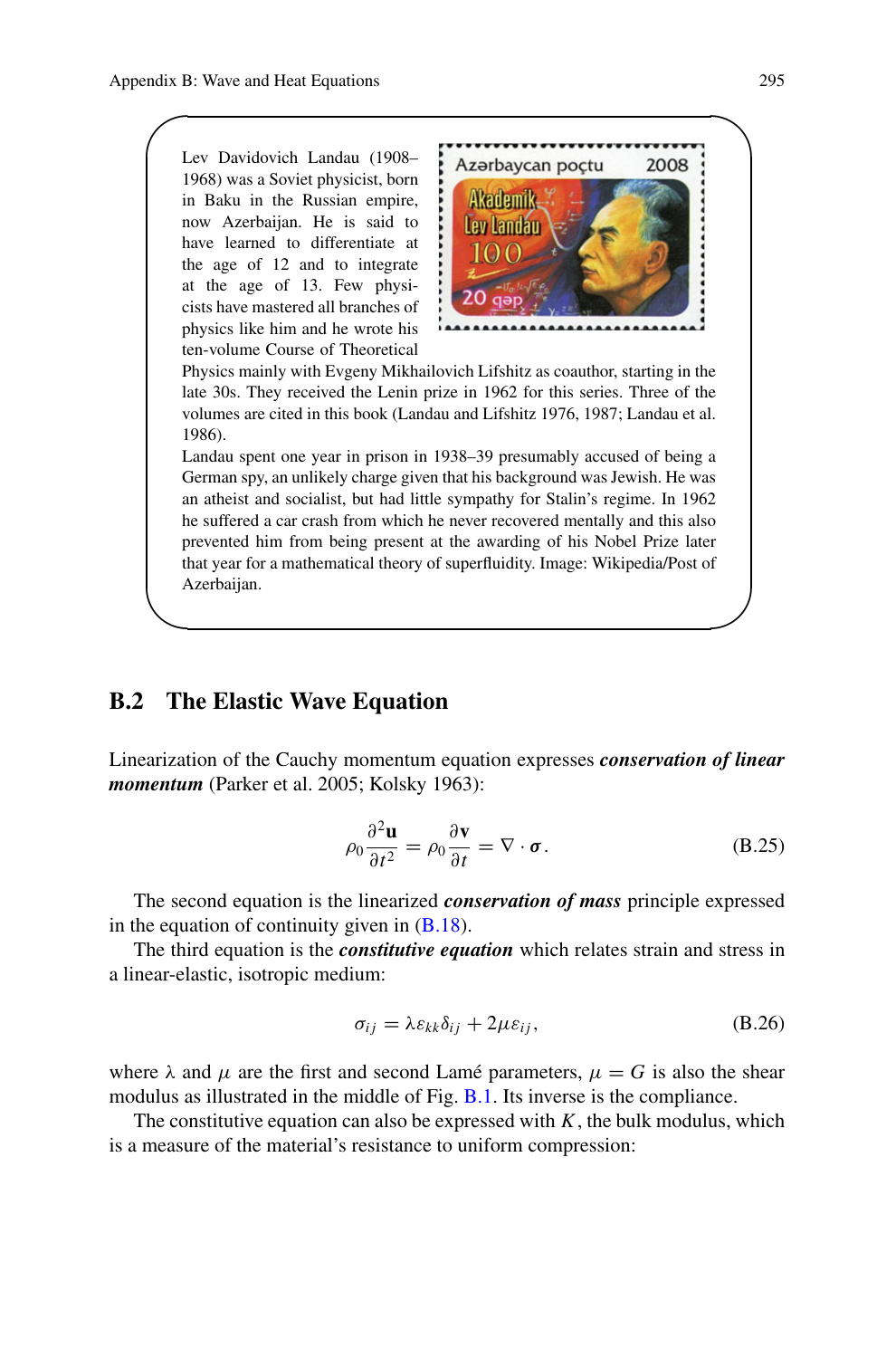<span id="page-23-3"></span>
$$
K = \lambda + 2\mu/3. \tag{B.27}
$$

The *constitutive equation* then becomes (Landau et al. 1986, Chap. I §4):

<span id="page-23-4"></span>
$$
\sigma_{ij} = K \varepsilon_{kk} \delta_{ij} + 2\mu \left( \varepsilon_{ij} - \frac{1}{3} \varepsilon_{kk} \delta_{ij} \right). \tag{B.28}
$$

Landau et al. also give an argument for why the moduli of compression and rigidity, *K* and  $\mu$ , are positive.

**Derivation of the elastic wave equation** To derive the wave equation, substitute  $\varepsilon$  from [\(B.18\)](#page-19-0) into the constitutive equation of [\(B.26\)](#page-22-0). Then differentiate with respect to the spatial variable. Finally replace the relation for the spatial derivative of  $\sigma(t)$  with that of [\(B.25\)](#page-22-1) and the result is the wave equation in the variable **u** which is the displacement vector:

$$
(\lambda + \mu) \frac{\partial^2 u_k}{\partial x_k \partial x_i} + \mu \frac{\partial^2 u_i}{\partial x_k \partial x_k} = \rho_0 \frac{\partial^2 u_i}{\partial t^2},
$$
 (B.29)

or

<span id="page-23-0"></span>
$$
\mu \nabla^2 \mathbf{u} + (\lambda + \mu) \nabla (\nabla \cdot \mathbf{u}) = \rho_0 \frac{\partial^2 \mathbf{u}}{\partial t^2}.
$$
 (B.30)

It is useful to separate this wave equation into its components.

**Separation into compressional and shear components** Following Landau et al. (1986, Chap. III, §22) one can separate out wave equations for the two components by representing the displacement as a sum of compressional and shear components:

<span id="page-23-1"></span>
$$
\mathbf{u} = \mathbf{u}_c + \mathbf{u}_s. \tag{B.31}
$$

Inserted into  $(B.30)$  this gives

$$
(\lambda + \mu)\nabla(\nabla \cdot (\mathbf{u}_c + \mathbf{u}_s)) + \mu \nabla^2 (\mathbf{u}_c + \mathbf{u}_s) = \rho_0 \left( \frac{\partial^2 \mathbf{u}_c}{\partial t^2} + \frac{\partial^2 \mathbf{u}_s}{\partial t^2} \right). \tag{B.32}
$$

Due to the nature of the particle displacement the shear component is divergence-free and the compressional component is curl-free:

<span id="page-23-2"></span>
$$
\nabla \cdot \mathbf{u}_s = 0, \quad \nabla \times \mathbf{u}_c = 0. \tag{B.33}
$$

In order to find the compressional wave equations, one takes the divergence of both sides of [\(B.32\)](#page-23-1), using the first property of [\(B.33\)](#page-23-2), giving:

$$
\nabla \cdot \left( \mu \nabla^2 \mathbf{u}_c + (\lambda + \mu) \nabla (\nabla \cdot \mathbf{u}_c) \right) = \nabla \cdot (\lambda + 2\mu) \nabla^2 \mathbf{u}_c = \nabla \cdot \rho_0 \left( \frac{\partial^2 \mathbf{u}_c}{\partial t^2} \right). \quad (B.34)
$$

or

$$
\nabla \cdot \left( \rho_0 \frac{\partial^2 \mathbf{u}_c}{\partial t^2} - (\lambda + 2\mu) \nabla^2 \mathbf{u}_c \right) = 0.
$$
 (B.35)

Due to the second property of [\(B.33\)](#page-23-2), the curl of the above expression is also zero. If both the curl and the divergence of a vector are zero, then that vector is identical to zero, thus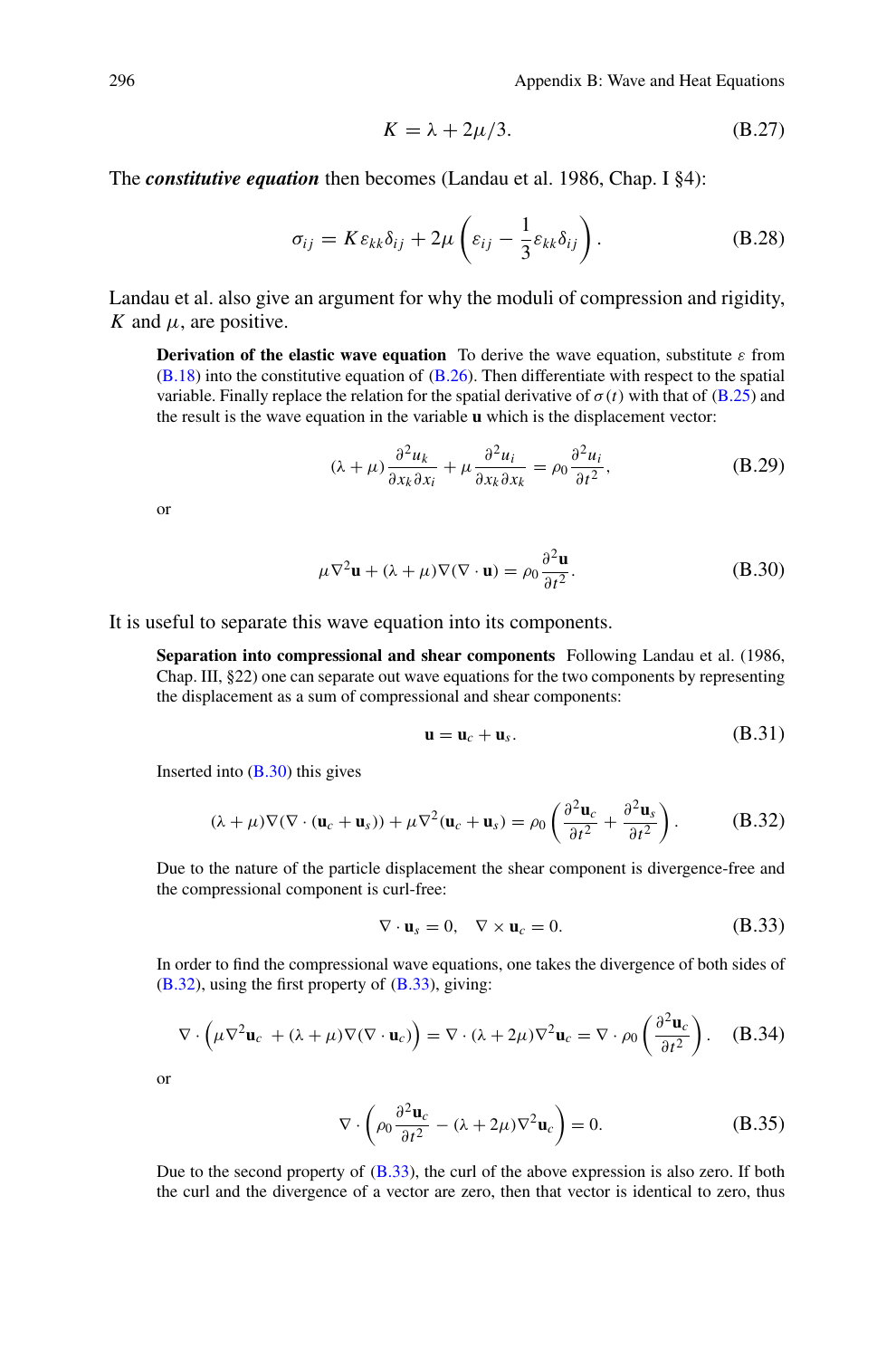giving the compressional wave equation:

$$
\nabla^2 \mathbf{u}_c - \frac{1}{c_{0,c}^2} \frac{\partial^2 \mathbf{u}_c}{\partial t^2} = 0, \quad c_{0,c}^2 = \frac{\lambda + 2\mu}{\rho_0} = \frac{K + 4\mu/3}{\rho_0}, \tag{B.36}
$$

where  $(B.27)$  has been used. In a similar way, the shear wave equation can be found. Taking the curl of  $(B.32)$ , using the last property in  $(B.33)$  and the property that the curl of any gradients is zero, gives:

$$
\nabla \times \left( \rho_0 \frac{\partial^2 \mathbf{u}_s}{\partial t^2} - \mu \nabla^2 \mathbf{u}_s \right) = 0.
$$
 (B.37)

Since the divergence of the expression in the parenthesis is zero also, the wave equation for the shear component is found as:

$$
\nabla^2 \mathbf{u}_s - \frac{1}{c_{0,s}^2} \frac{\partial^2 \mathbf{u}_s}{\partial t^2} = 0, \quad c_{0,s}^2 = \frac{\mu}{\rho_0}.
$$
 (B.38)

Comparing the expressions for propagation speed, (B.36) and (B.38), and keeping in mind that the minimum value for *K* is zero, it is evident that in any medium the compressional wave velocity is always larger than the shear wave velocity, since

$$
\frac{c_{0,c}}{c_{0,s}} = \sqrt{\frac{K + 4\mu/3}{\mu}} \ge \sqrt{\frac{4}{3}}.
$$
 (B.39)

In Norris (2017) it is also shown that there is a relationship between the attenuation coefficients and the phase velocities of the two modes that has to be satisfied in order for the material to be passive.

#### **Why the Compressional Velocity Depends on Both Moduli**

"The velocity of waves of distortion (shear) depends only on the density and shear modulus of the medium, and it might appear at first sight that the velocity of waves of dilatation (compressional) should depend only on the density and the bulk modulus *K*. However,  $K = \lambda + \frac{2}{3}\mu$ , so that the velocity of dilatation waves  $[(K + \frac{4}{3}\mu)/\rho_0]^{1/2}$  and thus the shear modulus as well as the bulk modulus is involved. The physical reason for this is that in the propagation of waves of dilatation the medium is not subjected to a simple compression, but to a combination of compression and shear. For consider a small cube of material in the path of a plane wave of dilatation traveling in the direction of the x-axis; its cross-sectional area normal to the x-direction will not alter during the passage of the wave, whilst its x-dimension will be changed. There is thus a change in the **shape** of the element as well as in its volume, and the resistance of the medium to shear as well as its compressibility come into play." Quoted from Kolsky (1963, Chap. II).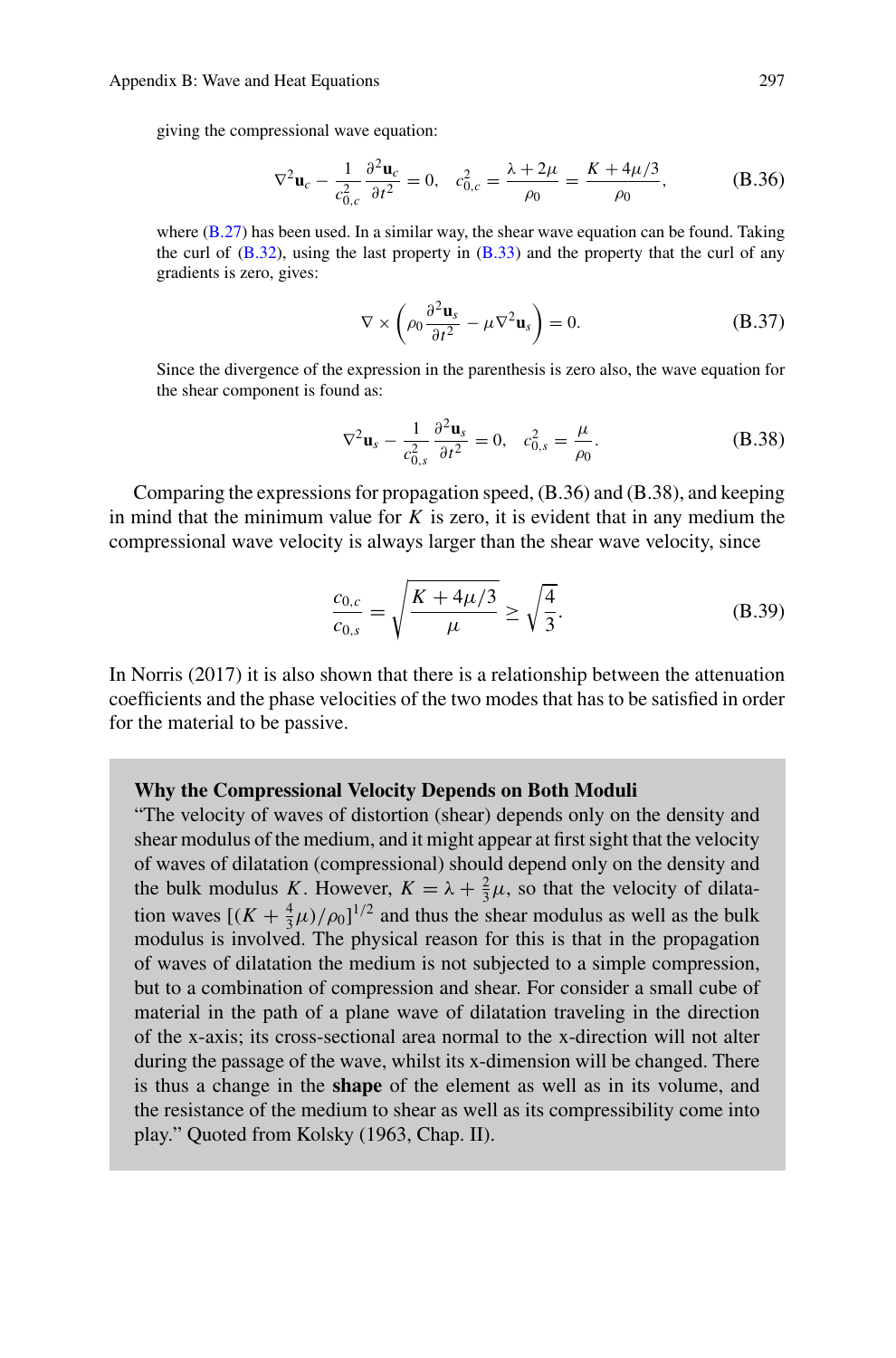# <span id="page-25-6"></span><span id="page-25-3"></span>*B.2.1 Viscoelasticity*

In Landau et al. (1986, Chap. V, §34), the *constitutive equation* in a linear viscoelastic, isotropic medium is given. The viscous contributions are given in terms of the gradient of the velocity, i.e.  $\partial v_i / \partial x_k$  and it is said that this means that that is the same as the time derivatives of the components of the strain tensor. This can be seen from [\(B.19\)](#page-19-1). Thus the *constitutive equation* is the viscous extension of [\(B.28\)](#page-23-4):

<span id="page-25-0"></span>
$$
\sigma_{ij} = K \varepsilon_{kk} \delta_{ij} + 2\mu \left( \varepsilon_{ij} - \frac{1}{3} \varepsilon_{kk} \delta_{ij} \right) + \zeta_B \frac{\partial \varepsilon_{kk}}{\partial t} \delta_{ij} + 2\eta \left( \frac{\partial \varepsilon_{ij}}{\partial t} - \frac{1}{3} \frac{\partial \varepsilon_{kk}}{\partial t} \delta_{ij} \right),
$$
(B.40)

where  $\eta$  and  $\zeta_B$  are called the two coefficients of viscosity by Landau and Lifshitz. This is an expression of the Kelvin–Voigt equation. Note the similarity with [\(B.11\)](#page-18-1) after the application of [\(B.19\)](#page-19-1) where one of the main differences is that  $\mu = 0$  in a fluid in the acoustics case.

According to Karim and Rosenhead (1952),  $\zeta_B$  is the bulk viscosity (or volume viscosity). It is related to the second viscosity in the same way as the bulk modulus and the first Lamé parameter are related, [\(B.27\)](#page-23-3):

<span id="page-25-4"></span>
$$
\zeta_B = \zeta + 2\eta/3. \tag{B.41}
$$

Using that expression, one gets an expression with the Lamé parameters, as an extension of  $(B.26)$ :

<span id="page-25-1"></span>
$$
\sigma_{ij} = \lambda \varepsilon_{kk} \delta_{ij} + 2\mu \varepsilon_{ij} + \zeta \frac{\partial \varepsilon_{kk}}{\partial t} \delta_{ij} + 2\eta \frac{\partial \varepsilon_{ij}}{\partial t}.
$$
 (B.42)

This is also an expression of the Kelvin–Voigt equation. Here the first viscosity,  $\eta$ , is the shear viscosity and the second one is  $\zeta$ .

The description given here shows that the bulk viscosity appears in a constitutive equation in a similar way as the bulk modulus, and the second viscosity in a similar way as the first Lamé parameter. Another parallel is that just as the two moduli of compression and rigidity,  $K$  and  $\mu$ , are positive, so are the two coefficients of viscosity,  $\eta$  and  $\zeta_B$ , positive also.

Starting with the lossless elastic wave equation of  $(B.30)$ , the two viscous moduli of [\(B.42\)](#page-25-1) lead to a viscoelastic wave equation (Bercoff et al. 2004):

<span id="page-25-5"></span>
$$
\left(\lambda + \mu + (\zeta + \eta) \frac{\partial}{\partial t}\right) \nabla (\nabla \cdot \mathbf{u}) + \left(\mu + \eta \frac{\partial}{\partial t}\right) \nabla^2 \mathbf{u} = \rho_0 \frac{\partial^2 \mathbf{u}}{\partial t^2}.
$$
 (B.43)

This wave equation can also be separated into a compressional and a shear wave equation, similar to the development of (B.36) and (B.38):

<span id="page-25-2"></span>
$$
\nabla^2 \mathbf{u}_p - \frac{1}{c_{0,c}^2} \frac{\partial^2 \mathbf{u}_p}{\partial t^2} + \tau_c \frac{\partial}{\partial t} \nabla^2 \mathbf{u}_p = 0, \quad \tau_c = \frac{\zeta + 2\eta}{\lambda + 2\mu} = \frac{\zeta_B + 4\eta/3}{K + 4\mu/3}, \quad (B.44)
$$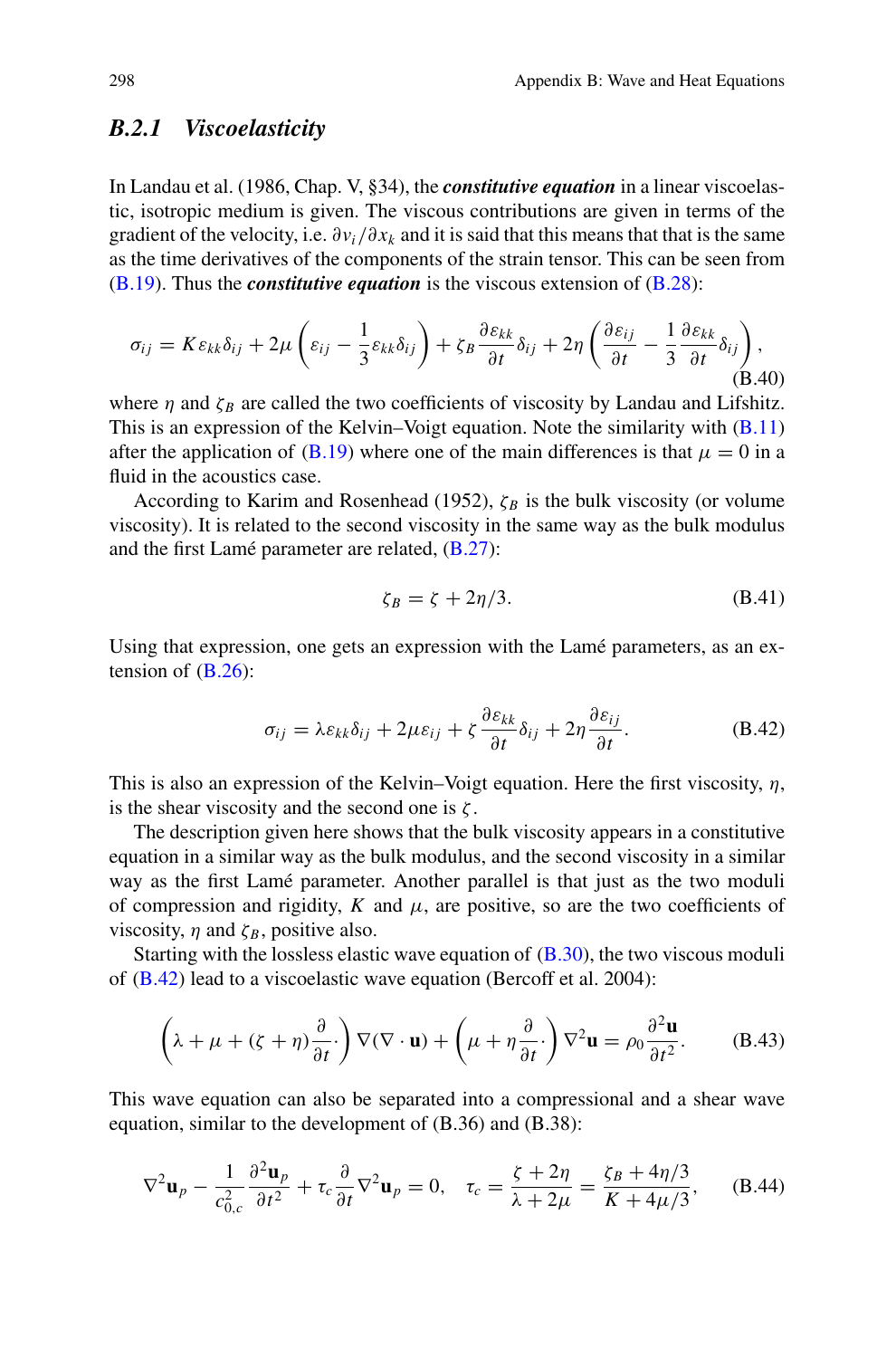<span id="page-26-3"></span>and

<span id="page-26-0"></span>
$$
\nabla^2 \mathbf{u}_s - \frac{1}{c_{0,s}^2} \frac{\partial^2 \mathbf{u}_s}{\partial t^2} + \tau_s \frac{\partial}{\partial t} \nabla^2 \mathbf{u}_s = 0, \quad \tau_s = \frac{\eta}{\mu}.
$$
 (B.45)

The compressional and shear wave speeds are given in (B.36) and (B.38), respectively. When separated in this way, both the compressional and the shear wave equations have the form of the Kelvin–Voigt wave equation of (2.36).

With the description based on the bulk modulus and the bulk viscosity from [\(B.27\)](#page-23-3) and  $(B.41)$ , an alternative wave equation compared to  $(B.43)$  is as follows:

$$
\left(K + \mu/3 + (\zeta_B + \eta/3)\frac{\partial}{\partial t}\right)\nabla(\nabla \cdot \mathbf{u}) + \left(\mu + \eta\frac{\partial}{\partial t}\right)\nabla^2 \mathbf{u} = \rho_0 \frac{\partial^2 \mathbf{u}}{\partial t^2}.
$$
 (B.46)

Compare the viscous terms with  $(B.13)$ .

# <span id="page-26-1"></span>*B.2.2 Pressure Waves in Fluids and Tissue*

In the general case, the propagation velocity for a pressure wave is:

$$
c_{0,c}^2 = (\lambda + 2\mu)/\rho_0 = (K + 4\mu/3)/\rho_0.
$$
 (B.47)

Fluids do not support shear forces, so  $c_0^2 = c_{0,c}^2 = K/\rho_0 = \lambda/\rho_0$  which is as expected when comparing to the acoustics case of  $(B.10)$ . This is a good approximation for tissue also as  $K = \lambda + 2\mu/3 \approx \lambda$  when  $\lambda \gg \mu$ .

Young's modulus,  $E<sub>Y</sub>$ , is the relationship between stress (force per unit area) and strain (proportional deformation) in a material as illustrated in the right-hand figure of Fig. [B.1.](#page-17-0) It relates to the Lamé parameters as

$$
E_Y = \mu \frac{3\lambda + 2\mu}{\lambda + \mu}.
$$
 (B.48)

In tissue the Young's modulus, using (B.38), is therefore:

<span id="page-26-2"></span>
$$
E_Y \approx 3\mu = 3\rho_0 c_{0,S}^2.
$$
 (B.49)

This is a relationship which is fundamental in ultrasound elastography in order to convert from the measured shear wave speed to shear modulus or Young's modulus.

The wave equation in the acoustics case (Sect.  $B(1.1)$ ) is a special case of the pressure wave equation,  $(B.44)$  when the shear modulus is zero. Therefore the time constant due to viscosity will be

$$
\tau_c = (\zeta_B + 4\eta/3)/K. \tag{B.50}
$$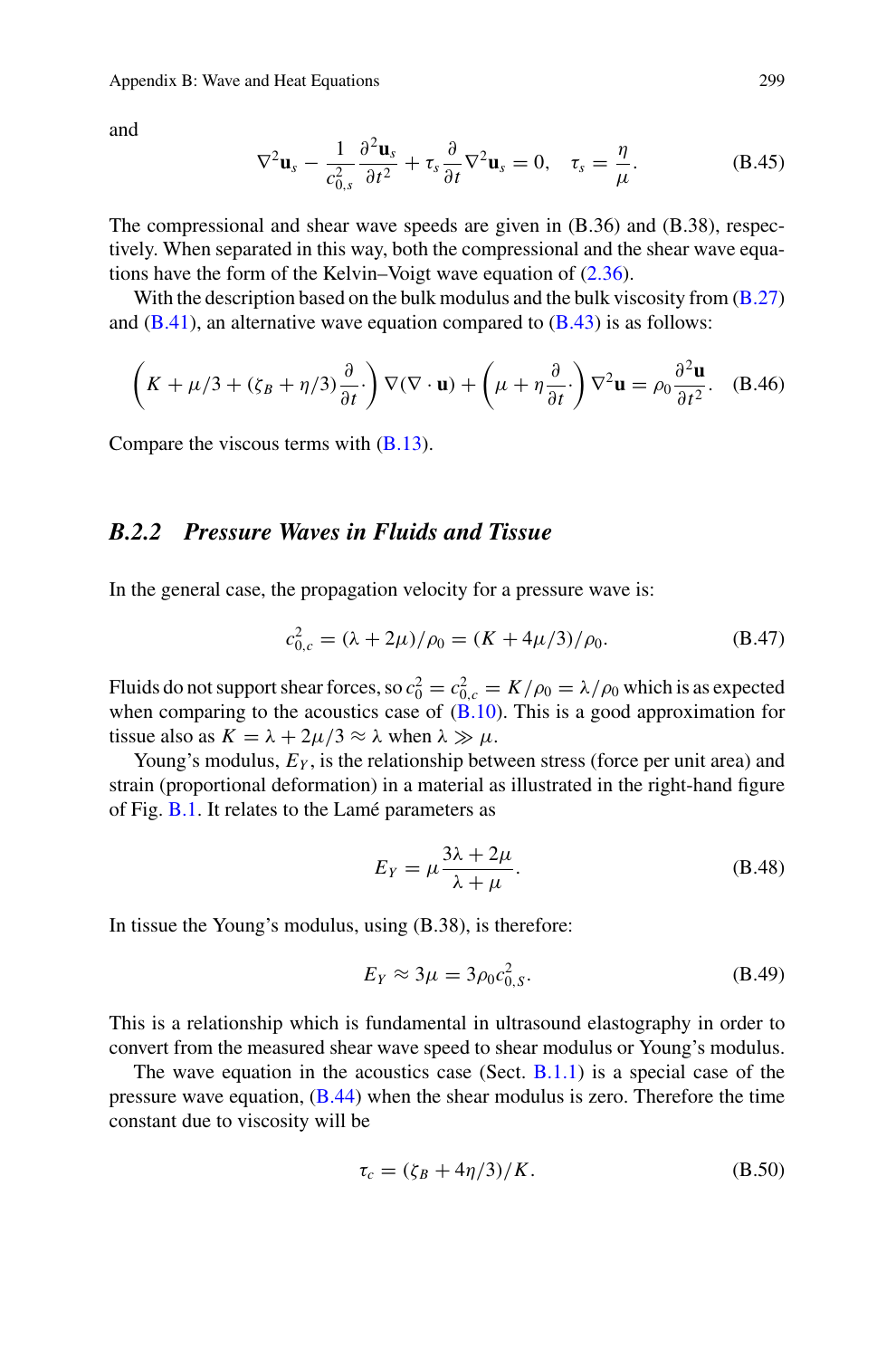<span id="page-27-0"></span>Letting also  $\zeta_B = 0$  implies, via [\(B.41\)](#page-25-4), that  $\zeta = -2\eta/3$  (Liebermann 1949). This is the case at least for ideal monatomic gases (Karim and Rosenhead 1952). This is an alternative, and less strict way to get rid of the bulk viscosity term than the assumption of incompressibility of Sect. [B.1.1.](#page-18-3) In that case the time constant reduces to  $\tau_c = 4\eta/3K$ .

# *B.2.3 Viscous Waves*

As pointed out in Bhatia (1967, Sect. 4.4), a nonzero shear viscosity implies that there is a shear wave even in a fluid. Starting with  $(B.45)$  and inserting for the velocity of sound and the time constant gives

$$
\mu \nabla^2 \mathbf{u}_s - \rho_0 \frac{\partial^2 \mathbf{u}_s}{\partial t^2} + \eta \frac{\partial}{\partial t} \nabla^2 \mathbf{u}_s = 0.
$$
 (B.51)

In a fluid the shear modulus is zero so the first term vanishes:

$$
\rho_0 \frac{\partial^2 \mathbf{u}_s}{\partial t^2} - \eta \frac{\partial}{\partial t} \nabla^2 \mathbf{u}_s = 0.
$$
 (B.52)

This is a diffusion equation giving as a result a highly attenuated wave which is called a viscous wave. Its properties are discussed in Sect. 5.6.1 and its solution is plotted in the lower right-hand part of Fig. 2.4.

# *B.2.4 Typical Media*

## **B.2.4.1 Human Tissue**

In human tissue at ultrasound frequencies (typ. 2–10 MHz), the speed of sound is about 1540 m/s with some variation between tissue types. The density is slightly above that of water, e.g.,  $1060 \text{ kg/m}^3$  for muscle. According to  $(B.10)$ , the effective bulk modulus at these frequencies is around  $K = 2.5$  GPa.

The shear modulus,  $\mu$ , is much smaller and may vary between 1 and 100 kPa, giving a shear velocity which varies from about 1 to 30 m/s according to [\(B.49\)](#page-26-2).

## **B.2.4.2 Sub-bottom Sediments**

In water-saturated sandy sediments the speed of sound for the compressional wave has been measured to be between 1.1 and 1.16 times the value of the water. Likewise values of density range between 1.8 and 2.1 times that of water (Chotiros 2017).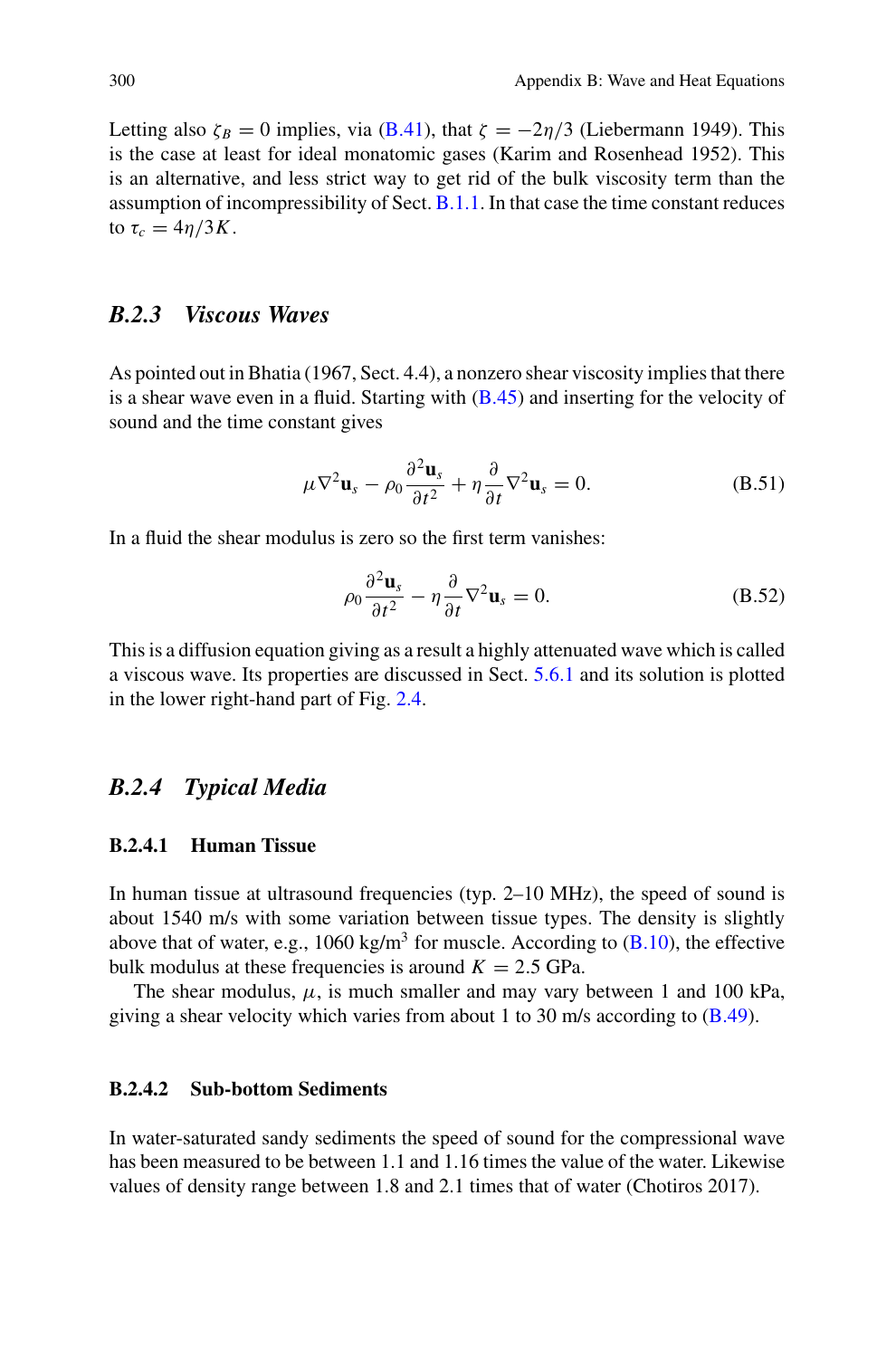## <span id="page-28-5"></span>**B.3 The Electromagnetic Wave Equation**

Maxwell's equations on differential form are:

<span id="page-28-3"></span><span id="page-28-2"></span><span id="page-28-0"></span>Gauss' Law: 
$$
\nabla \cdot \mathbf{D} = \rho_f
$$
 (B.53a)

Gauss' Law for magnetism: 
$$
\nabla \cdot \mathbf{B} = 0
$$
 (B.53b)

Faraday's Law: 
$$
\nabla \times \mathbf{E} = -\frac{\partial \mathbf{B}}{\partial t}
$$
 (B.53c)

<span id="page-28-4"></span><span id="page-28-1"></span>Ampere's Law: 
$$
\nabla \times \mathbf{H} = \mathbf{J_f} + \frac{\partial \mathbf{D}}{\partial t}
$$
 (B.53d)

The equivalent of the *constitutive equations* are:

$$
\text{Electrical:} \quad \mathbf{D} = \varepsilon_0 \mathbf{E} + \mathbf{P} = \varepsilon \mathbf{E} \tag{B.54a}
$$

$$
Magnetic: \quad \mathbf{H} = \mathbf{B}/\mu \tag{B.54b}
$$

Here**E**is the electric vector field, measured in volts per meter or newtons per coulomb and**P** is the polarization field, which in a vacuum is zero.**D** is the electric displacement field, a vector field that accounts for the effects of free and bound charge in materials. It is measured in coulomb per squared meter. Further **B** is the magnetic field in Tesla, T, or Newton per meter per Ampere and **H** is the magnetic field measured in Amperes per meter. The volume charge density is  $\rho_f$  and  $\mathbf{J_f}$  is the displacement current.

The permittivity or dielectric constant is  $\varepsilon$  and  $\mu$  is the permeability. The free space (vacuum) values are  $\varepsilon_0$  and  $\mu_0$  and general materials are usually characterized by the relative values, i.e.,  $\varepsilon = \varepsilon_r \varepsilon_0$  and  $\mu = \mu_r \mu_0$ .

The insensitivity of these equations to absolute motion plus the fact that the Michelson–Morley experiment could not detect any change in the speed of light with movement of the earth were instrumental in developing the theory of special relativity. Both factors are discussed on the first page of the paper where the special theory of relativity was first given (Einstein 1905).

**Deriving the electromagnetic wave equation** The wave equation is found by assuming that  $\rho_f = 0$  and  $\mathbf{J_f} = 0$ . Then insert the constitutive equations into [\(B.53a\)](#page-28-0), [\(B.53d\)](#page-28-1), in order to eliminate **D** and **H**. Then the curl operation is taken on the curl equations, [\(B.53c\)](#page-28-2), [\(B.53d\)](#page-28-1). The two vector identities

$$
\nabla \times (\nabla \times \mathbf{V}) = \nabla(\nabla \cdot \mathbf{V}) - \nabla^2 \mathbf{V},
$$
 (B.55a)

$$
\nabla^2 \mathbf{V} = \nabla \cdot (\nabla \mathbf{V}),\tag{B.55b}
$$

where **V** is any vector field are applied to the result and one obtains two wave equations of the form of (2.1), one for **E**, the electric field, and one for **B**, the magnetic field.

The electromagnetic equations go back to James Clerk Maxwell. In 1865 he formulated them rather differently with some twenty equations in twenty unknowns. It was the self-taught electrical engineer Oliver Heaviside who after several years of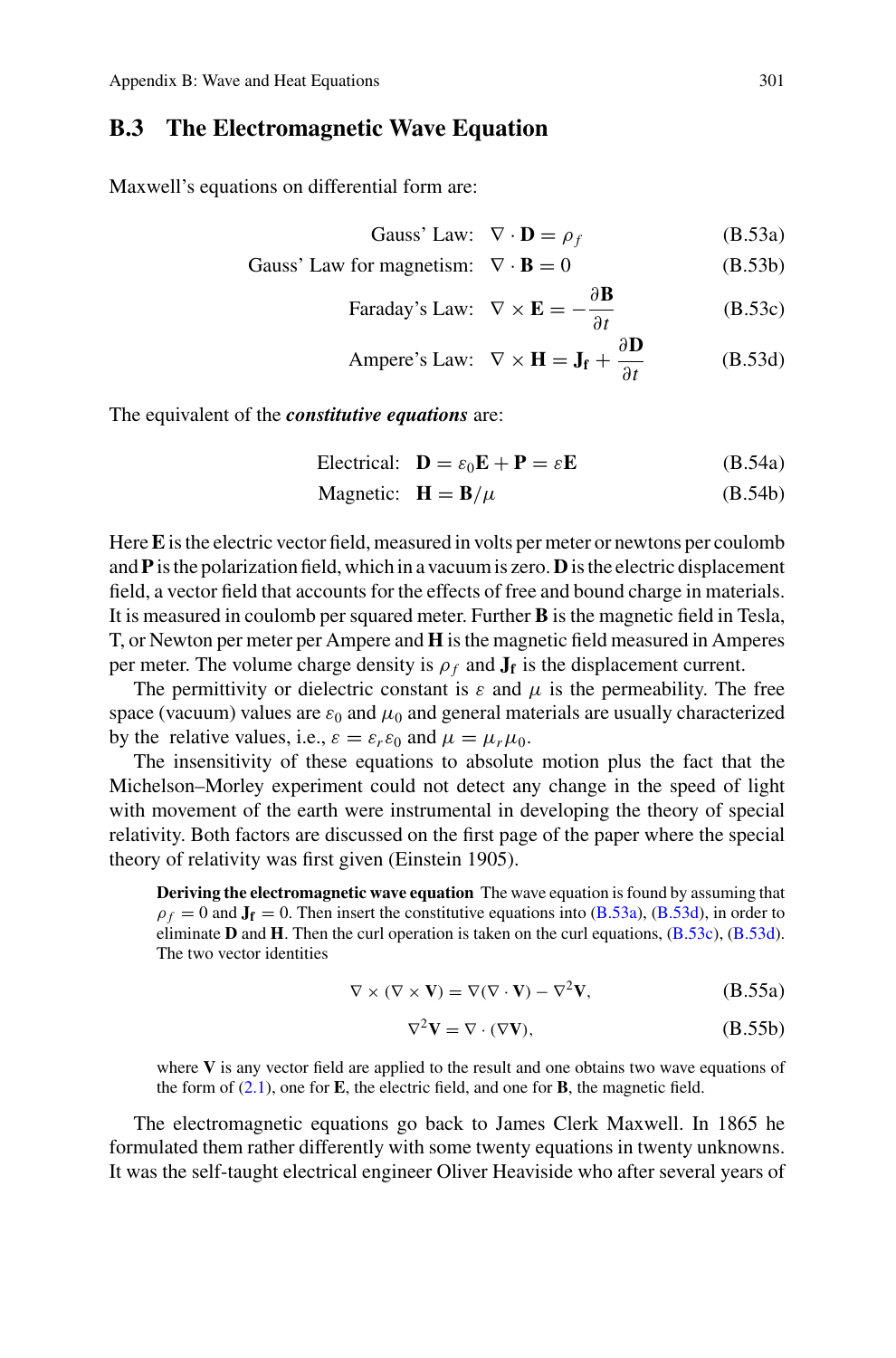<span id="page-29-0"></span>work in 1884 (after the death of Maxwell) recast them to the much simpler form of [\(B.53\)](#page-28-3) and [\(B.54\)](#page-28-4) in which we know them today.

Maxwell's equations signify the first unification result in physics, as they unified the electrical and magnetic fields. In addition, by showing that the propagation speed of an electromagnetic wave was the same as that measured for light, Maxwell hypothesized correctly that light also was an electromagnetic wave.

The speed of propagation in these wave equations is:

$$
c = \sqrt{\frac{1}{\varepsilon \mu}}.\tag{B.56}
$$

*Example B.3* **Speed of light in vacuum.** For vacuum with  $\varepsilon = \varepsilon_0 = 8.854$  $10^{-12}$  F/m and  $\mu = \mu_0 = 4\pi \cdot 10^{-7}$  H/m, this gives  $c_{\text{vac}} \approx 3 \cdot 10^8$  m/s.

*Example B.4* **Speed of light and index of refraction in water.** Water has  $\varepsilon_r =$ 1.77 for visible light (much higher for microwave and lower frequencies, see Example 2.2), giving a speed of propagation of  $c_w = c_{vac}/\sqrt{1.77} \approx 2.3 \cdot 10^8$ m/s. The index of refraction, often used in optics, is

$$
n = c_{vac}/c = \sqrt{\varepsilon_r \mu_r},
$$
 (B.57)

which in the case of water is  $n = \sqrt{1.77} \approx 1.33$ .

## **B.4 Heat Equations**

Heat transfer can take place by several different mechanisms. Conduction is heat transfer through collisions of particles and movement of electrons in a body. Advection is heat transfer by bulk flow of a fluid. Convection is heat transfer by the movement of fluids, and which involves the combined processes of conduction and advection. It is the dominant heat transfer mechanism in liquids and gases. Finally, radiation is heat transfer by the emission of photons of electromagnetic waves caused by thermal motion of charged particles. Only conduction and convection will be treated here.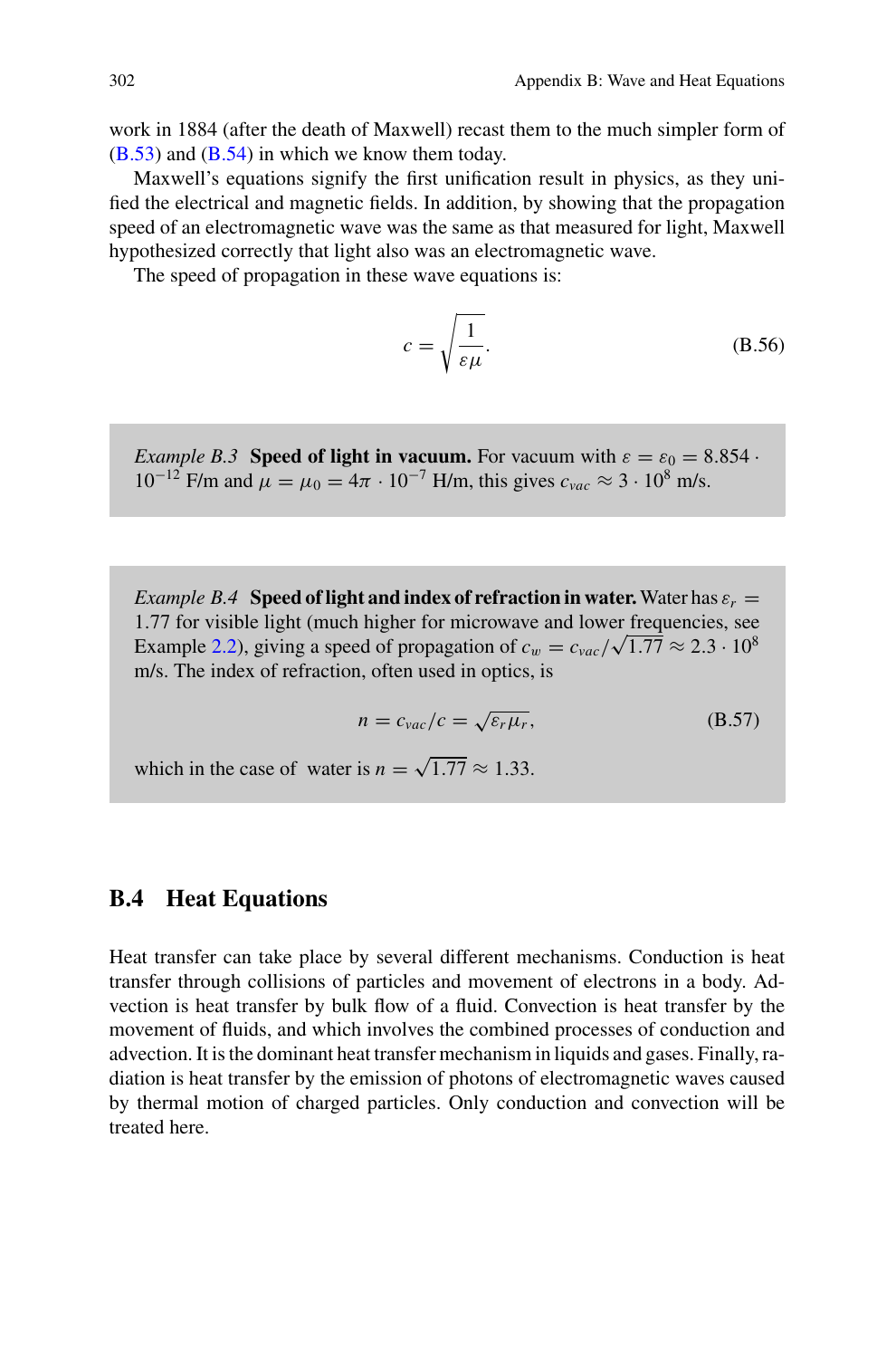# <span id="page-30-1"></span>*B.4.1 Fourier's Law of Heat Conduction*

In heat conduction, objects are in contact with each other and the heat flux is described by the Fourier heat law:

<span id="page-30-0"></span>
$$
\mathbf{q} = -\kappa_h \nabla T,\tag{B.58}
$$

where

- **q** is vector heat flux density in  $[W/m^2]$  or heat flow rate per unit area. One component is given by the heat energy *Q* [J] by  $q_x = (1/A)dQ/dT$ .
- $\kappa_h$  is the thermal conductivity in [W/m/K]. It is assumed to be independent of temperature.
- T is temperature in [K].

In order to find the partial differential equation which the temperature follows, the Fourier heat law is combined with the law of conservation of energy. It follows from  $(4.3)$  and  $(4.4)$  when there is no acoustic wave  $(u = 0)$ :

$$
\rho_0 c_v \frac{\partial T}{\partial t} = -\nabla \cdot \mathbf{q},\tag{B.59}
$$

Combined with  $(B.58)$  this gives the parabolic heat equation. This is a diffusion equation similar to the one discussed in Sect. 5.6.1:

$$
\nabla^2 T - \frac{\rho_0 c_v}{\kappa_h} \frac{\partial T}{\partial t} = 0,
$$
\n(B.60)

where the phase velocity is proportional to the square root of frequency,  $c_{ph} = \sqrt{2\kappa_h \omega/(\rho_0 c_v)}$ , and thus the solution has components with infinite velocity when there are transient phenomena. This limitation of the heat law is discussed in Sect. 4.4.2.

## **B.4.1.1 Cattaneo Heat Law**

Cattaneo modified the heat law to give it a finite propagation speed (Cattaneo 1948). Its background is explained in Müller and Ruggeri (1998, Sect. 2.1) and it consists of adding a new term on the left-hand side:

$$
\mathbf{q} + \tau_C \frac{\partial \mathbf{q}}{\partial t} = -\kappa_h \nabla T, \tag{B.61}
$$

where  $\tau_C$  is the Cattaneo relaxation time. Combined with energy conservation, it leads to the telegrapher's equation of Sect. 5.5, the hyperbolic heat equation: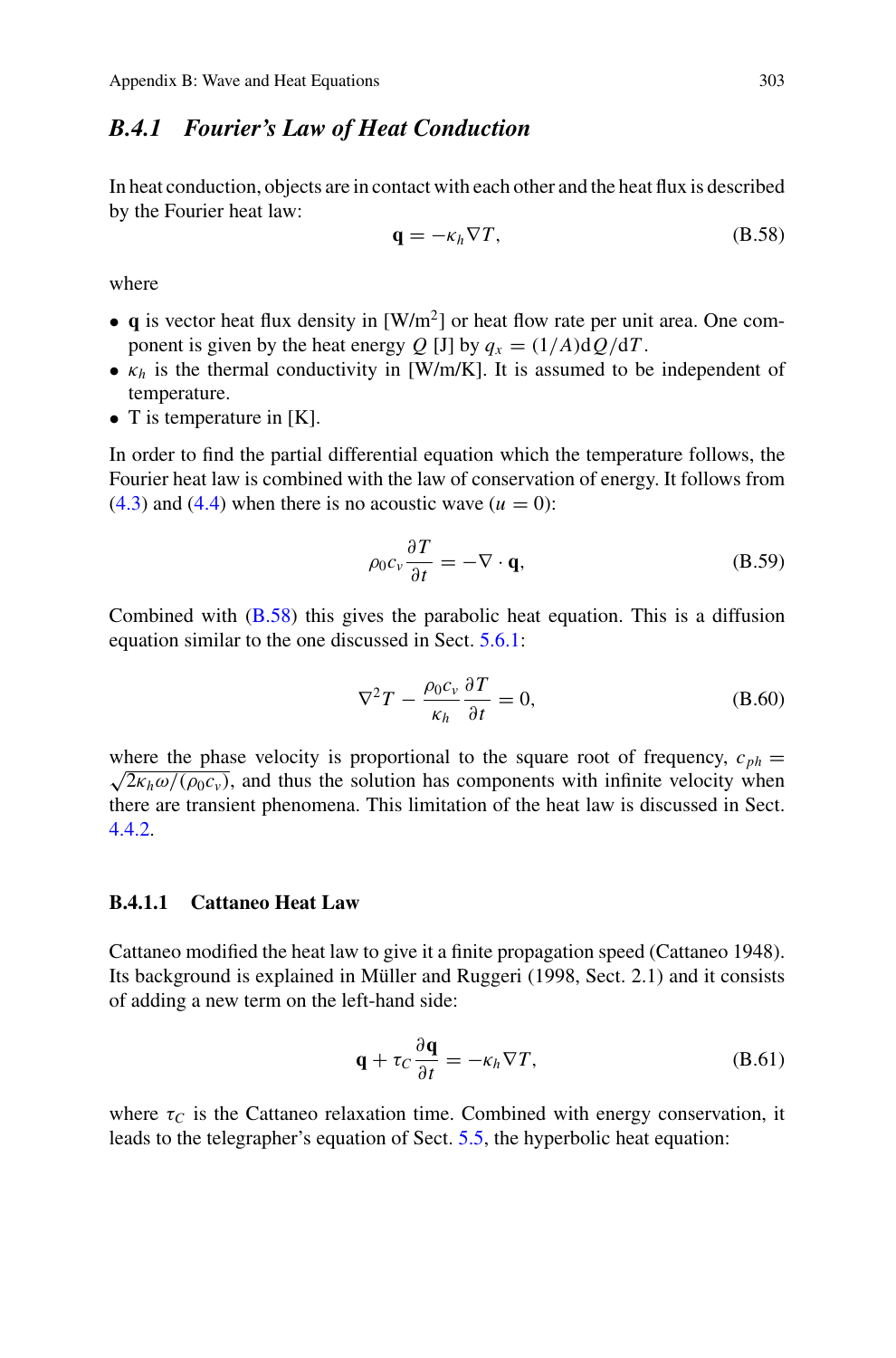$$
\nabla^2 u T - \tau_C \frac{\rho_0 c_v}{\kappa_h} \frac{\partial^2 T}{\partial t^2} - \frac{\rho_0 c_v}{\kappa_h} \frac{\partial T}{\partial t} = 0.
$$
 (B.62)

<span id="page-31-0"></span>Its phase velocity increases with frequency until it reaches a finite asymptotic value,  $c_{ph}(\infty) = \sqrt{\kappa_h/(\rho_0 c_v \tau_C)}.$ 

In Rubin (1992) and Bai (1995) it is pointed out that this heat equation gives unphysical results when the size of the domain is smaller than a critical length which is on the order of a thermal energy carrier's mean free path. Seemingly, the modification to get a finite heat wave propagation velocity may solve one physical inconsistency while introducing others.

#### **B.4.1.2 The Fractional Heat Equation**

A more general modification of the Fourier heat law is due to Gurtin and Pipkin (1968) where a causal memory kernel, the heat-flux relaxation function, is convolved with the temperature gradient:

$$
\mathbf{q}(t) = -\int_0^t K(t-\tau)\nabla T(\tau)d\tau.
$$
 (B.63)

Further in Povstenko (2009) it was assumed that the memory kernel could be a power law:

$$
K(t-\tau) = \frac{\tau_{th}^{1-\gamma} \kappa_h}{\Gamma(\gamma - 1)} (t-\tau)^{\gamma - 2}, \quad 1 < \gamma \le 2
$$
 (B.64)

where  $\tau_{th}$  is a thermal relaxation time which is characteristic for the medium. This modifies the heat law with a fractional integral:

$$
\mathbf{q}(t) = -\tau_{th}^{1-\gamma} \kappa_h \mathbf{I}^{\gamma-1} \nabla T(t), \tag{B.65}
$$

where I<sup> $\gamma$ -1</sup> is the fractional integral of order  $\gamma$  – 1 and  $\gamma$  is in the range from 1 to 2. As  $\gamma$  approaches unity, this heat law becomes identical to the Fourier heat law.

The temperature will follow the fractional diffusion-wave equation of Sect. 5.6.

$$
\nabla^2 T - \frac{\rho_0 c_v}{\kappa_h} \frac{\partial^\gamma T}{\partial t \gamma} = 0, \tag{B.66}
$$

and the phase velocity will be proportional to  $\omega^{1/2-\gamma/2}$ , (Sect. 5.6.2), which grows slower than  $\sqrt{\omega}$ . Therefore this particular heat equation only reduces the magnitude of the infinite velocity problem, but it does not eliminate it. Some of the more complex fractional extensions of the heat equation will do that and in Compte and Metzler (1997), Zhang et al. (2014) four other such equations are analyzed.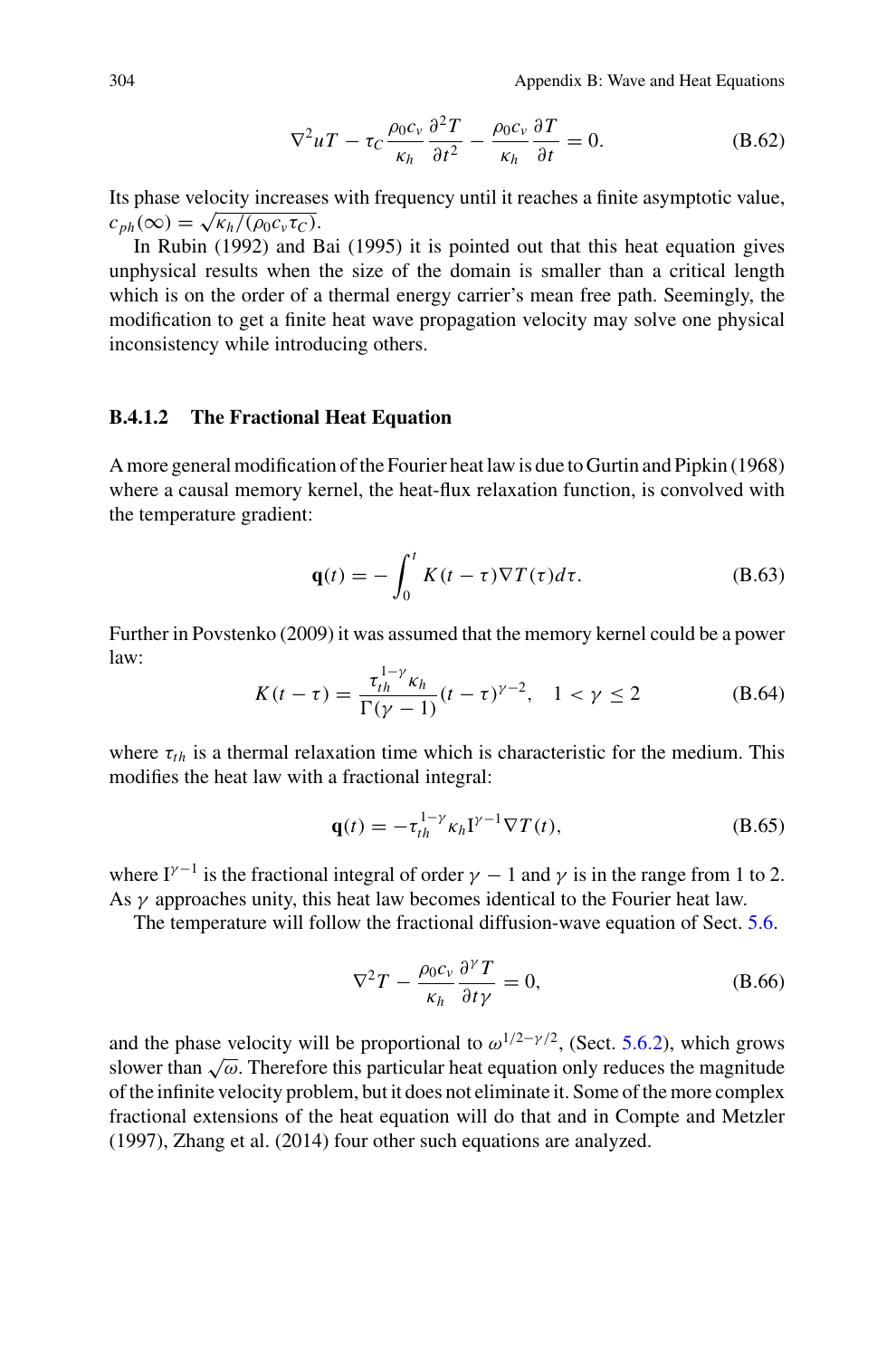<span id="page-32-0"></span>The simple fractional heat equation which may be related to anomalous heat diffusion in an inhomogeneous medium, will be used in Sect. 7.1 to demonstrate that power law attenuation can be due to this particular kind of heat diffusion.

# *B.4.2 Newton's Law of Cooling*

When there is heat convection from a warm surface to a surrounding cooler fluid, there is only a thin boundary layer where the temperature varies. It is the property of this thermal boundary layer near the surface which determines the flow of heat and the diffusion process taking place in this layer resembles thermal conduction. With this in mind, the Fourier heat law can be reformulated for convection by expressing the temperature gradient by the difference between a surface and its surroundings (Burmeister 1993, Chap. 1).

The Fourier heat law of [\(B.58\)](#page-30-0) in 1-D when heat transfer takes place over a surface area *A*, and when the temperature gradient is the difference between the surface temperature and that of the environment,  $T_0$ , is:

$$
\frac{\partial Q}{\partial t} = -\kappa_h A \frac{\partial T}{\partial x} = -h A \Delta T, \quad \Delta T = T - T_0 \tag{B.67}
$$

where the convective heat transfer coefficient,  $h$ , has unit  $[W/m^2/K]$ .

Thermal energy is proportional to temperature,  $Q = CT$ , where *C* is total heat capacity in [J/K] or when expressed in terms of the specific heat [J/K/kg] and mass,  $Q = mc_pT$ . When dealing with temporal derivatives of temperature, only the surface temperature varies, so the temporal derivative of *T* is the same as that of  $\Delta T$ . Thus the Fourier heat law can be rewritten as

$$
\frac{\partial T}{\partial t} = \frac{\partial \Delta T}{\partial t} = -\frac{hA}{mc_p} \Delta T = -\frac{\Delta T}{\tau}.
$$
 (B.68)

The constant  $h A/(mC_p)$  will have unit [1/s] and is therefore an inverse time constant. This is the form of Newton's law of cooling as stated in 1701 (Cheng and Fujii 1998; Winterton 2001), where the rate of loss of temperature is proportional to the temperature difference. The importance of the connection with the Fourier heat law is that it makes it clear that Newton's law of cooling also implies an infinite propagation speed.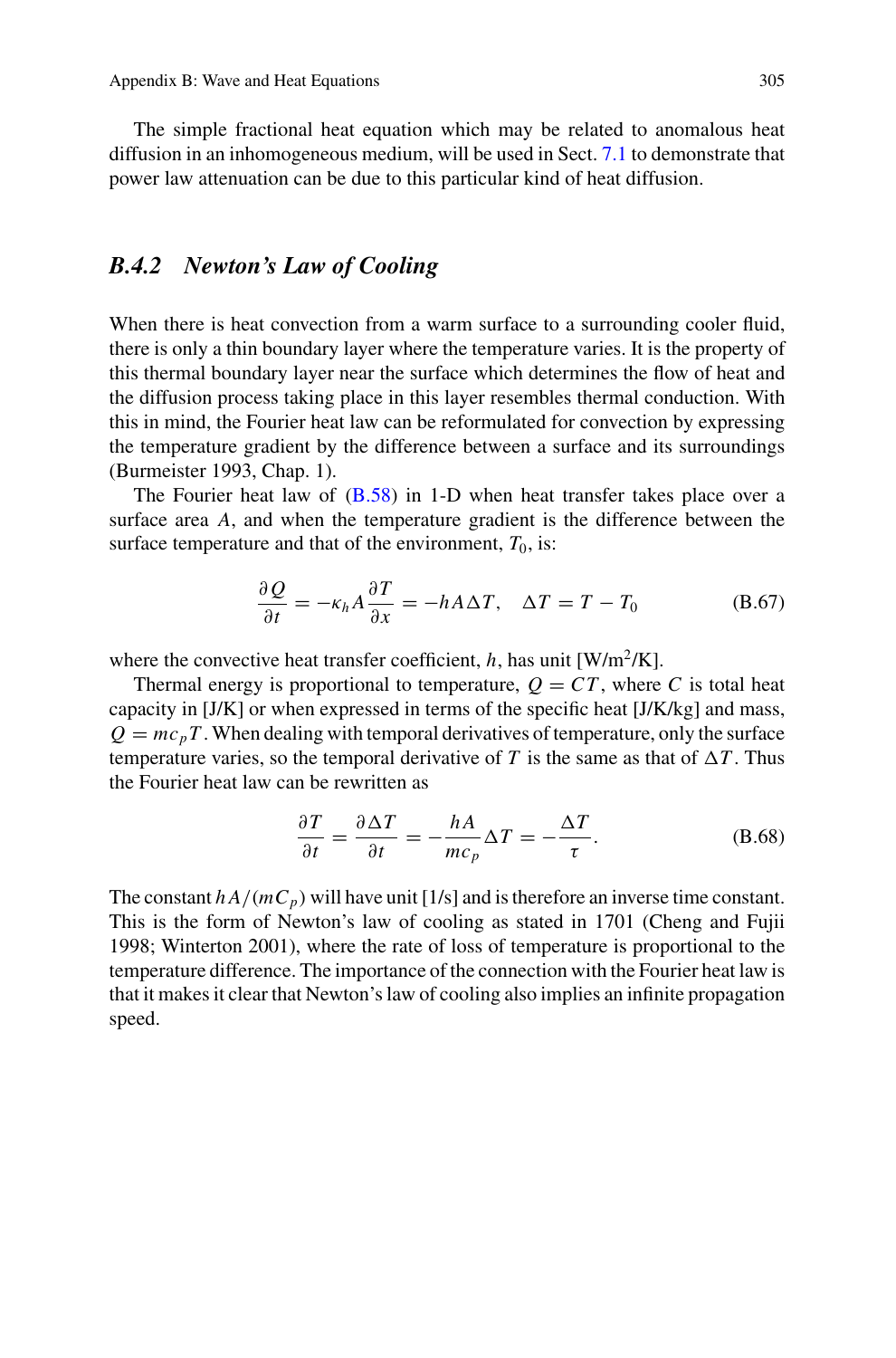# **References**

- C. Bai, A. Lavine, On hyperbolic heat conduction and the second law of thermodynamics. J. Heat Transf. **117**(2), 256–263 (1995)
- J. Beaudoin, A. Sade, B. Schulze, J.K. Hall, Dead sea multi-beam echo sounder survey. Hydro Int. **15**, 21–23 (2011)
- J. Bercoff, M. Tanter, M. Muller, M. Fink, The role of viscosity in the impulse diffraction field of elastic waves induced by the acoustic radiation force. IEEE Trans. Ultrason. Ferroelectr., Freq. Control **51**(11), 1523–1536 (2004)
- A.B. Bhatia, *Ultrasonic Absorption: An Introduction to the Theory of Sound Absorption and Dispersion in Gases, Liquids, and Solids* (Courier Dover Publications, New York, 1967)
- L.C. Burmeister, *Convective Heat Transfer*, 2. edn. (Wiley, New Jersey, 1993)
- C. Cattaneo, Sulla conduzione de calore (On the conduction of heat). Atti. Sem. Mat. Fis. Univ. Modena **3**, 83–101 (1948)
- S. Chandrasekhar, *Newton's Principia for the Common Reader* (Clarendon Press, Oxford, 1995)
- K. Cheng, T. Fujii, Heat in history Isaac Newton and heat transfer. Heat Transf. Eng. **19**(4), 9–21 (1998)
- N.P. Chotiros, *Acoustics of the Seabed as a Poroelastic Medium* (Springer and ASA Press, Switzerland, 2017)
- A. Compte, R. Metzler, The generalized Cattaneo equation for the description of anomalous transport processes. J. Phys. A Math. Gen. **30**(21), 7277–7289 (1997)
- A. Einstein, Zur Elektrodynamik bewegter Körper, (On the electrodynamics of moving bodies). Ann. Phys. **17**(10), 891–921 (1905)
- M.E. Gurtin, A.C. Pipkin, A general theory of heat conduction with finite wave speeds. Arch. Ration. Mech. Anal. **31**(2), 113–126 (1968)
- M.F. Hamilton, D.T. Blackstock, *Nonlinear Acoustics* (Acoustical Society of America, New York, 2008)
- S. Karim, L. Rosenhead, The second coefficient of viscosity of liquids and gases. Rev. Mod. Phys. **24**(2), 108 (1952)
- L.E. Kinsler, A.R. Frey, A.B. Coppens, J,V. Sanders, Fundamentals of Acoustics, 4th edn. (Wiley-VCH, New York, 1999)
- J.C. Kolecki, *An Introduction to Tensors for Students of Physics and Engineering* (National Aeronautics and Space Administration, Glenn Research Center, 2002)
- H. Kolsky, *Stress Waves in Solids*, vol. 1098 (Courier Corporation, Massachusetts, 1963)
- L.D. Landau, E.M. Lifshitz, *Fluid Mechanics, 3rd Edition: Vol. 6 of Course of Theoretical Physics* (Elsevier, Amsterdam, 1987)
- L.D. Landau, E.M. Lifshitz, *Mechanics, 3rd Edition: Vol. 1 of Course of Theoretical Physics* (Elsevier, Amesterdam, 1976)
- L.D. Landau, E.M. Lifshitz, L.P. Pitaevskii, A.M. Kosevich, *Theory of Elasticity, 2nd Edition: Vol. 7 of Course of Theoretical Physics* (Elsevier, Amsterdam, 1986)
- L. Liebermann, The second viscosity of liquids. Phys. Rev. **75**(9), 1415 (1949)
- K.V. Mackenzie, Nine-term equation for sound speed in the oceans. J. Acoust. Soc. Am. **70**(3), 807–812 (1981)
- I. Müller, T. Ruggeri, *Rational Extended Thermodynamics* (Springer, Berlin, 1998)
- I. Newton, Philosophiæ naturalis principia mathematica ("Mathematical principles of natural philosophy") (London 1687)
- A.N. Norris, An inequality for longitudinal and transverse wave attenuation coefficients. JASA **141**(1), 475–479 (2017)
- K.J. Parker, L.S. Taylor, S. Gracewski, D.J. Rubens, A unified view of imaging the elastic properties of tissue. J. Acoust. Soc. Am. **117**(5), 2705–2712 (2005)
- Y.Z. Povstenko, Thermoelasticity that uses fractional heat conduction equation. J. Math. Sci. **162**(2), 296–305 (2009)
- D. Royer, E. Dieulesaint, *Elastic Waves in Solids*, vol. I (Springer, Berlin, 2000)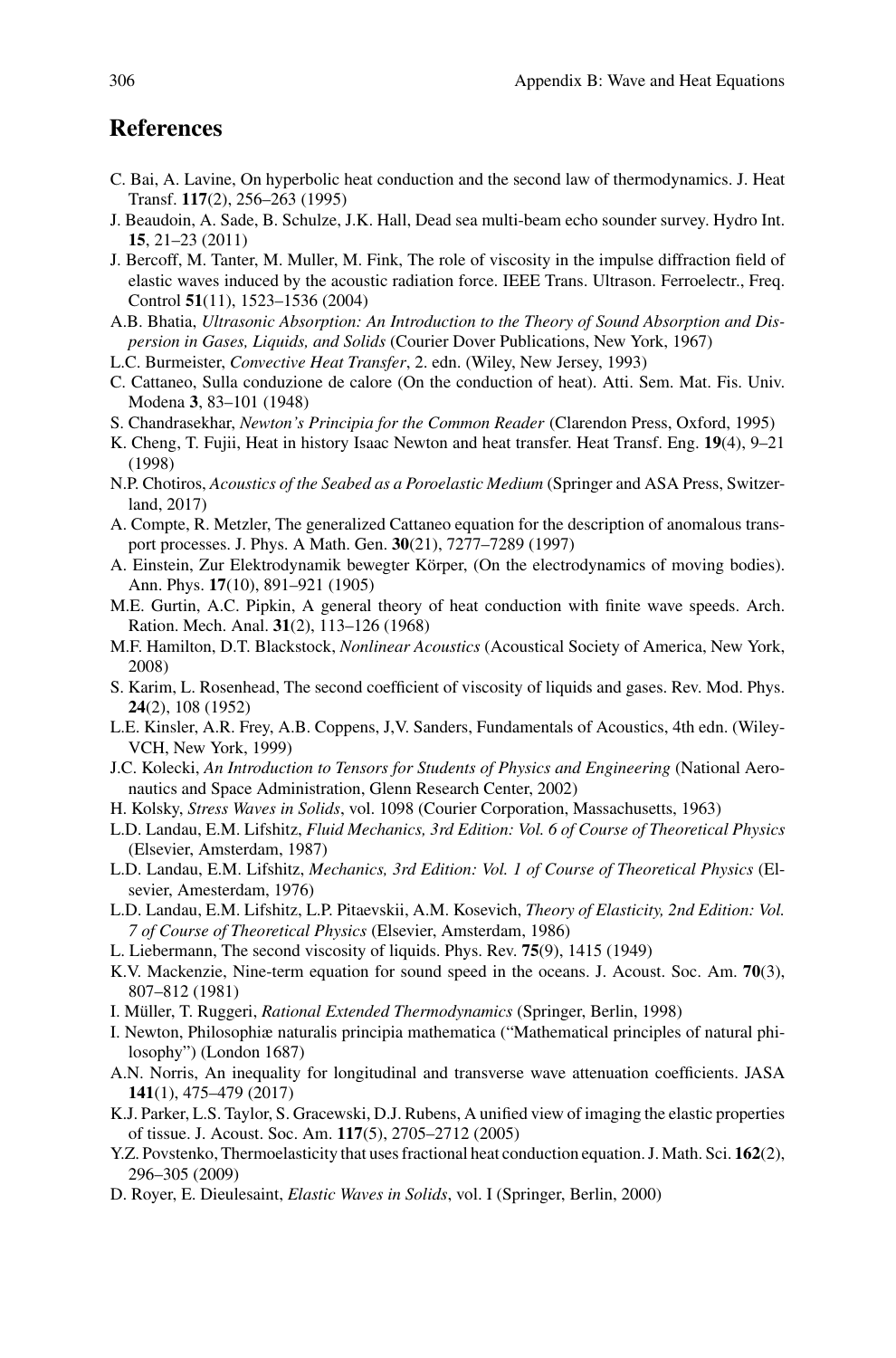- M. Rubin, Hyperbolic heat conduction and the second law. Int. J. Eng. Sci. **30**(11), 1665–1676 (1992)
- H. Whiteside, Newton's derivation of the velocity of sound. Am. J. Phys. **32**, 384–384 (1964)
- R.H. Winterton, Heat in history. Heat Transf. Eng. **22**(5), 3–11 (2001)
- W. Zhang, X. Cai, S. Holm, Time-fractional heat equations and negative absolute temperatures. Comput. Math. Appl. **67**(1), 164–171 (2014)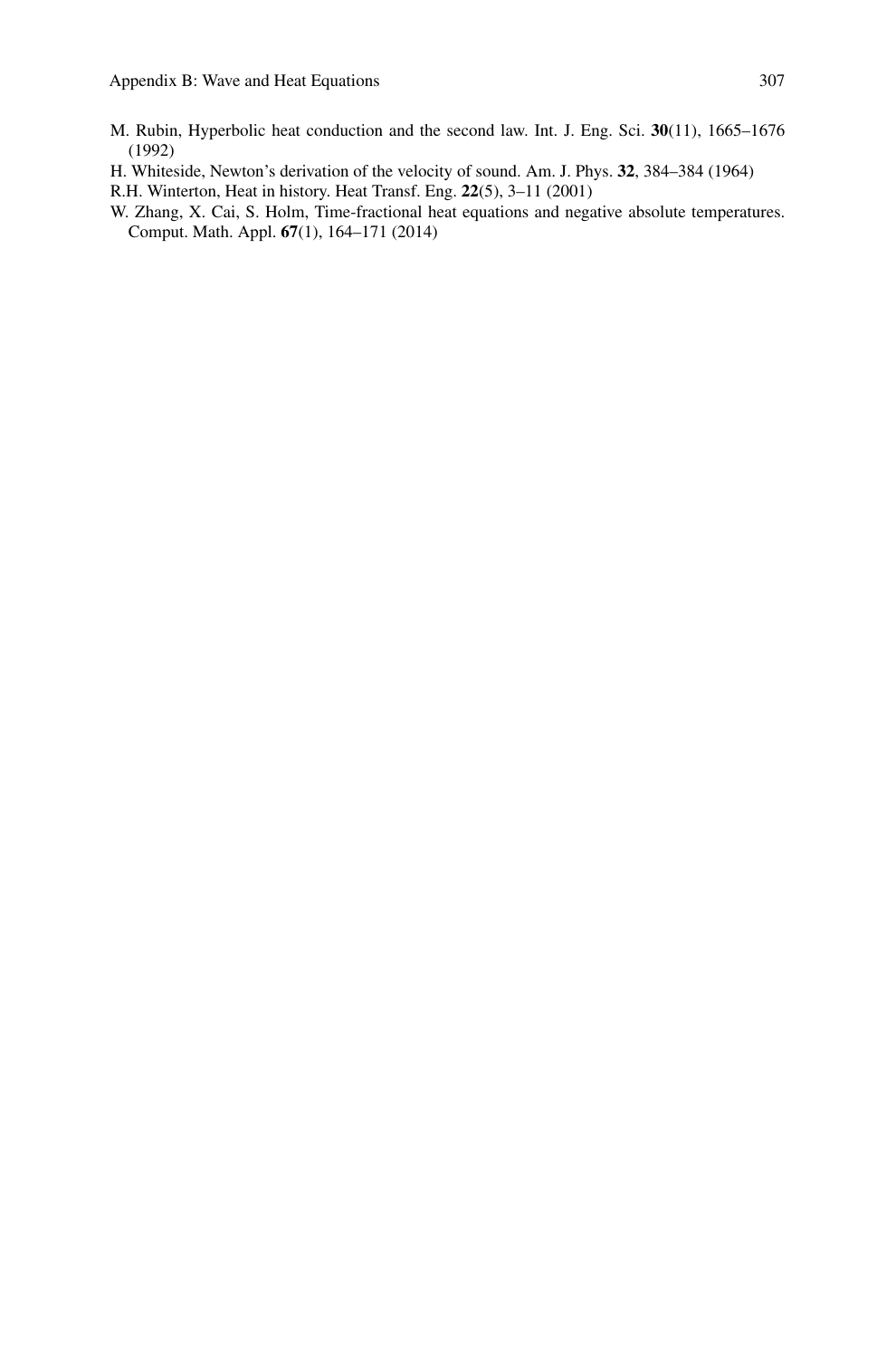# **Index**

### **A**

Abel, Niels Henrik, **218** Abel operator, [281](#page-8-4) Absorption, 32 Acoustics lossless wave equation, 29 Adiabatic gas constant, 6, [290](#page-17-3) Air attenuation, 56, 104 dispersion, 56 speed of sound, [293](#page-20-2) Arrhenius equation, 181, 193 Arrheodictic model, 87 Attenuation, 32 air, 56, 104 audio, 58 freshwater, 55 per wavelength, 35 seawater, 54, 104 Audio, 26 attenuation, 58 cables, 63, 197

## **B**

Bessel function, 214, 215, 254 Binomial theorem, [273](#page-0-0) Biot, Maurice, **239** Biot model, 239 Biot theory, 210, 215 Blackstock equation, 43, 110 Boltzmann, Ludwig, **70** Boundary layer, 209 Bulk modulus, [289,](#page-16-2) [291](#page-18-4)

© Springer Nature Switzerland AG 2019 S. Holm, *Waves with Power-Law Attenuation*, <https://doi.org/10.1007/978-3-030-14927-7>

**C**

Capacitor soakage, 179 Causality, 105 strong, 106 weak, 106 Classification of models, 88, 129 Clausius–Duhem inequality, 71 Cole–Cole permittivity model, 152 Cole–Davidson model, 153, 233 Cole impedance model, 155 Collagen, 192 Completely monotone, 72, 89, [276](#page-3-2) Complex compliance, 69 Complex modulus, 69 Compliance, [295](#page-22-2) Compressibility, [291](#page-18-4) **Conductivity** electrical, 59 thermal, 98 Conjugate models, 84 Conservation energy, 96, [303](#page-30-1) mass, 4, 29, [290,](#page-17-3) [292](#page-19-3) fractional, 169 momentum, 4, 29, [289,](#page-16-2) [295](#page-22-2) fractional, 170 Constant phase element, 127, 154 Constitutive equation, 7, 30, 31, 38, 43, 264, [290,](#page-17-3) [295,](#page-22-2) [298,](#page-25-6) [301](#page-28-5) Correspondence principle, 69 Creep compliance, 69  $c_0$ , 41

## **D**

dB, 38 Debye model, 64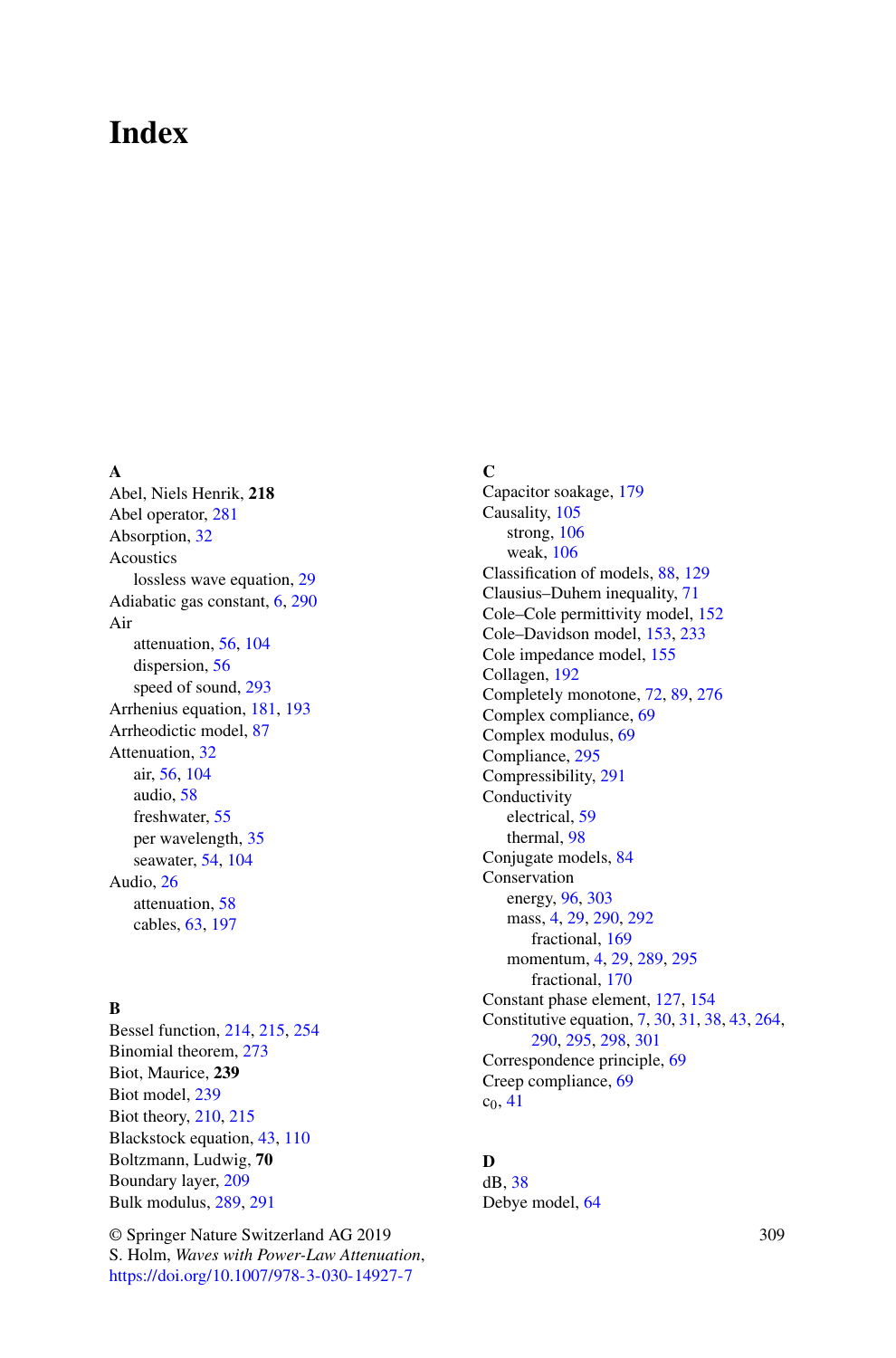Dielectric absorption, 179 Dielectric constant, [301](#page-28-5) Dielectric properties freshwater, 62 seawater, 62 Diffusion, [305](#page-32-0) anomalous, 177 Diffusion equation, 147, [303](#page-30-1) Dispersion air, 56 seawater, 55 Dispersion relation, 39, 46, 52, 61 dielectric, 61 lossless wave equation, 27 viscous wave equation, 40 Zener wave equation, 46 Dissipation, 71 Duhem, Pierre, **71** Dynamic compliance, 45 Dynamic compressibility, 45 Dynamic modulus, 45, 69

## **E**

Einstein, Albert, [301](#page-28-5) Elastic waves lossless wave equation, 30 Electromagnetic - mechanical analogs, 60 Electromagnetics lossless wave equation, 31 Equation of state, 29, 44, 264, [290](#page-17-3) Euler's equation, 3, [289](#page-16-2)

### **F**

Fading memory, 70 Fourier heat law, 98, 114, [303](#page-30-1) fractional, 175, [304](#page-31-0) Fourier, Joseph, **97** Fourier transform exponential, [276](#page-3-2) Mittag-Leffler function, [278](#page-5-1) power law, [277](#page-4-2) sign convention, [284](#page-11-0) Fractal medium, 267 Fractional capacitor, 154, 179 derivative, 16, [278](#page-5-1) Caputo, [281](#page-8-4) definition, 15 Riemann–Liouville, [280](#page-7-1) diffusion-wave equation, 146, [304](#page-31-0) heat conduction, 174

heat equation, [304](#page-31-0) heat relaxation, 176 integral, [283](#page-10-1) Laplacian, 164, [284](#page-11-0) Newton model, 127 Freshwater attenuation, 55 dielectric properties, 62 index of refraction, [302](#page-29-0) speed of sound, [294](#page-21-0)

## **G**

Gamma function, 14, [277](#page-4-2) Gödel, Kurt, 5 Governing equations, 3 Grain shearing, 131, 146, 206, 208, 227

#### **H**

Havriliak–Negami model, 153 Heat capacity, [290](#page-17-3) Heaviside, Oliver, 32, [302](#page-29-0) Hendrix, Jimi, **26** Hooke, Robert, **6** Hooke's law, 30, [290](#page-17-3) Hysteresis, 191

## **I**

Index of refraction freshwater, [302](#page-29-0) optics, 28, 34, [302](#page-29-0) Interface wave, 210 Inverse Q, 37

## **K**

Kelvin, Lord, **87** Kelvin model, 85 Kelvin–Voigt model, 38, 75 fractional, 122, 130 Knudsen number, 113 Kohlrausch–Williams–Watt function, 152, [277](#page-4-2) Kramers–Kronig relations, 106

## **L**

Lamé parameters, [295](#page-22-2) Landau, Lev, **295** Laplace operator, [274](#page-1-0) Laplace, Pierre-Simon, **74** Laplacian, [274](#page-1-0)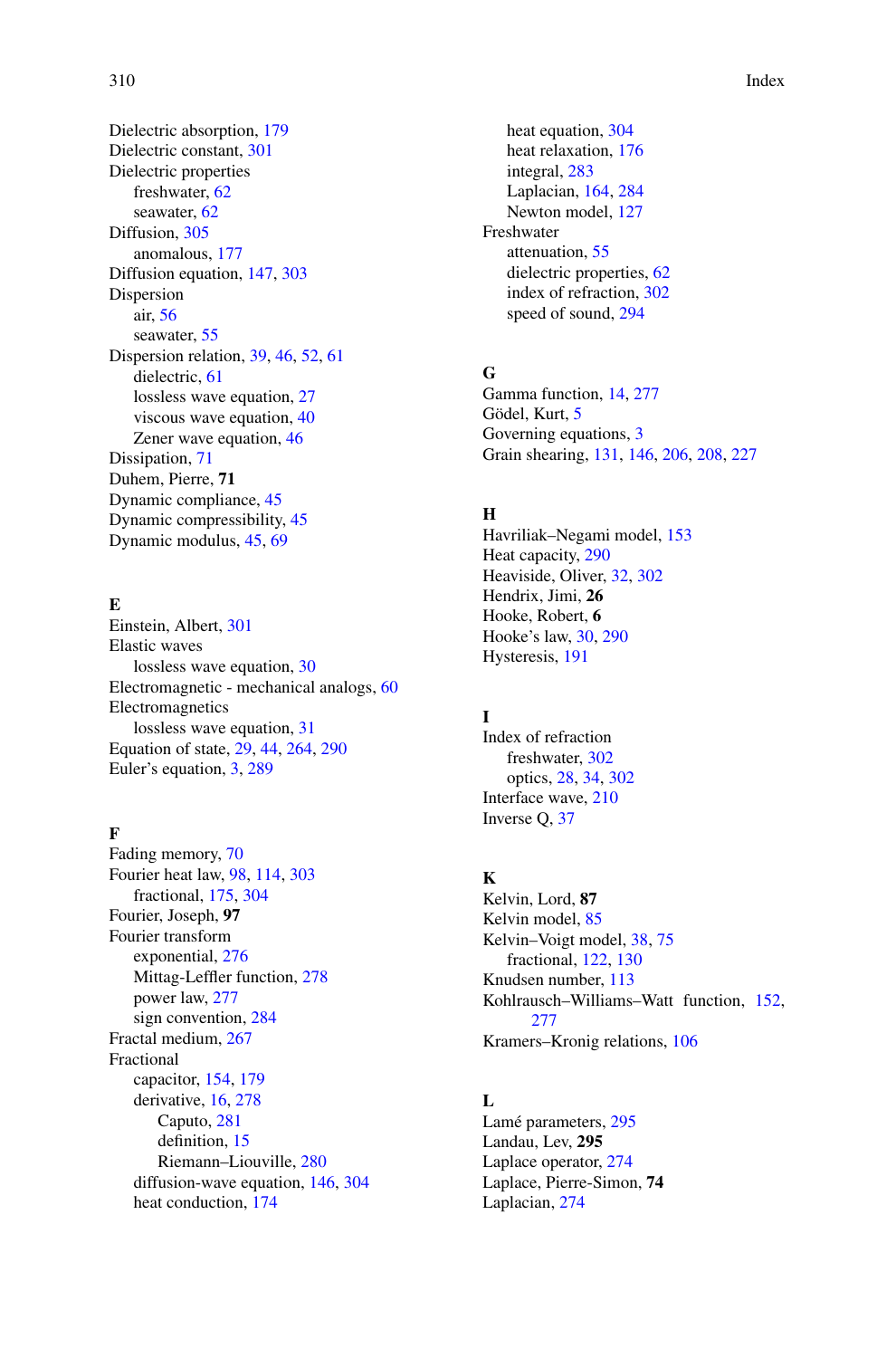Index 311

fractional, 164, [284](#page-11-0) Leibniz, Gottfried von, **14** Log decrement, 35, 251 Lossless wave equation, 26 Loss tangent, 36

#### **M**

Maxwell, James Clerk, **32** Maxwell model, 58, 78 fractional, 126, 142 Maxwell's equations, [301](#page-28-5) Maxwell–Wiechert model, 84, 192 McLarin series, [274](#page-1-0) Mittag-Leffler function, 17, 123, 125, [277](#page-4-2) Mittag-Leffler, Gösta, **124** Monotonicity, 70 complete, 72 convex, 71 Multiple relaxation, 52, 182

## **N**

Navier–Stokes equation, 8, 113, [292](#page-19-3) Navier–Stokes–Fourier hydrodynamics, 114 Neper, 38 Newtonian fluid, 10 Newton, Isaac, **7** Newton's law of cooling, 101, 177, [305](#page-32-0) Noether, Emmy, **4** Nonlinear acoustics, 175, 176, 204 Nonlinearity coefficient, 176 parameter, 176 Non-Newtonian fluid, 203 Numerical method, 167, 187

## **O**

Optics, 26 index of refraction, 28, 34, [302](#page-29-0)

## **P**

Passivity global, 89 local (detailed), 89 Penetration depth, 35 Penetration rate, 35 Permeability, [301](#page-28-5) Permittivity, 61, [301](#page-28-5) Phase velocity, 34 Poiseuille flow, 212, 226 Poroelastic model, 239

Porous media, 19 Power-law attenuation, 33, 41, 119, 187 Prandtl number, 209 Prony series, 85

## **Q**

Q-factor, 37

# **R**

Radio, 26 Ratio of specific heats, 97 Reflection coefficient, 227, 260, 261, 263 Relaxation chemical, 104 heat, 100 heat conduction, 96 structural, 102 Relaxation model, 49 Relaxation modulus, 12, 69, 90 Relaxation spectrum, 183 Rheodictic model, 87 Rheometer, 68 Rouse polymer, 199

## **S**

Scott Blair, George William, **121** Scott Blair model, 127 Seawater attenuation, 54, 104 dielectric properties, 62 dispersion, 55 speed of sound, [294](#page-21-0) Shear modulus, [289,](#page-16-2) [295](#page-22-2) Skin depth, 62 Slowness vector, 27 Specific gas constant, 97 Specific heat, 97, [293,](#page-20-2) [305](#page-32-0) Speed of sound, 31 air, [293](#page-20-2) complex, 33 freshwater, [294](#page-21-0) seawater, [294](#page-21-0) Spring-pot damper model, 128 Squirt flow, 215, 251 Standard linear solid, 43, 80 Stokes, George, **39**, [291](#page-18-4) Stokes' second problem, 209 Strain, 6 Stress, 6 String, 27 Superposition model, 69